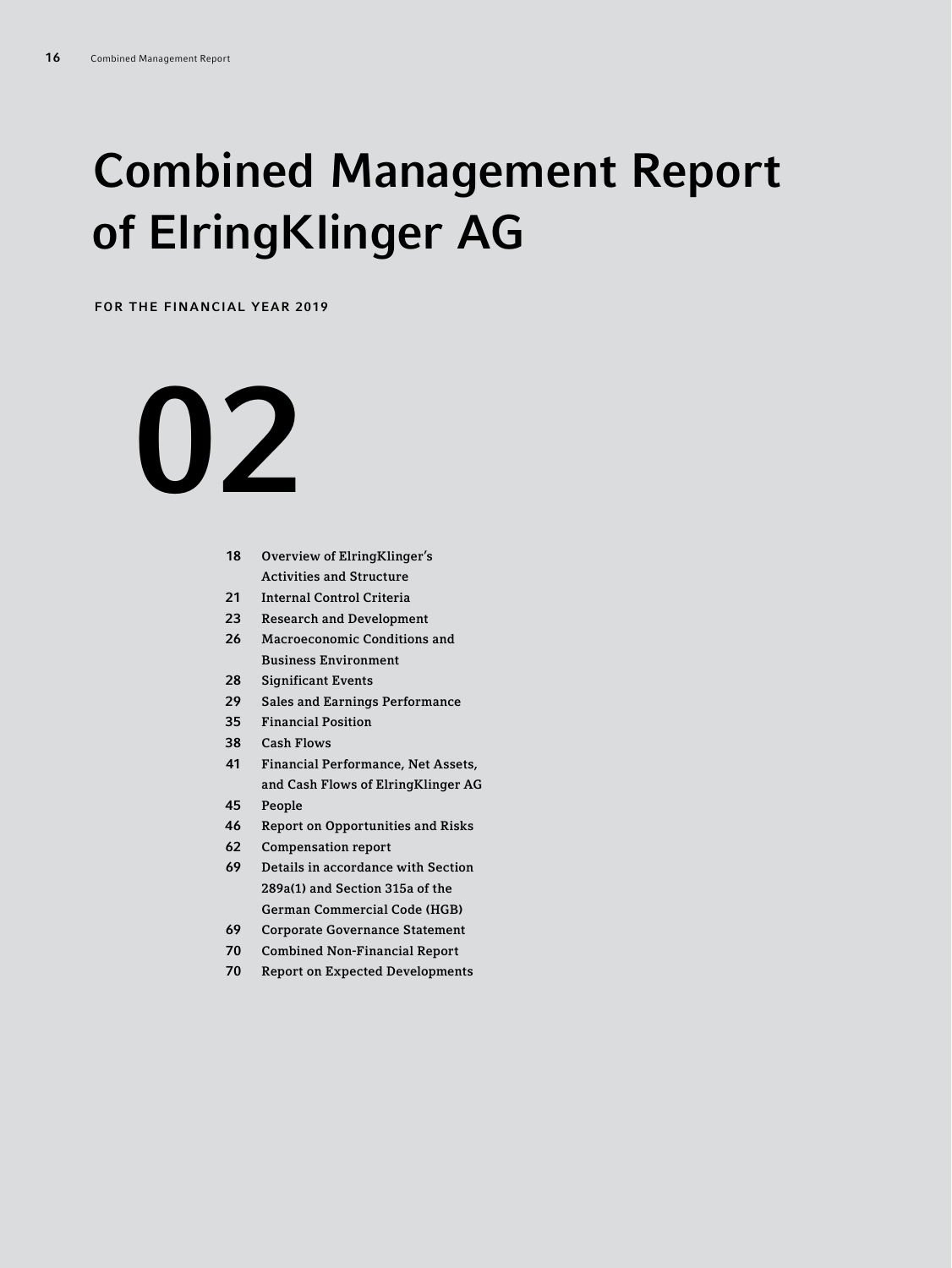

# **BATTERY SHIELD**

Temperature management plays a particularly important role in the field of e-mobility. This stainless steel battery shield reliably protects the environment of the lithium-ion battery from potential thermal chain reactions. Read more in our article »The best of both worlds« in »pulse« magazine.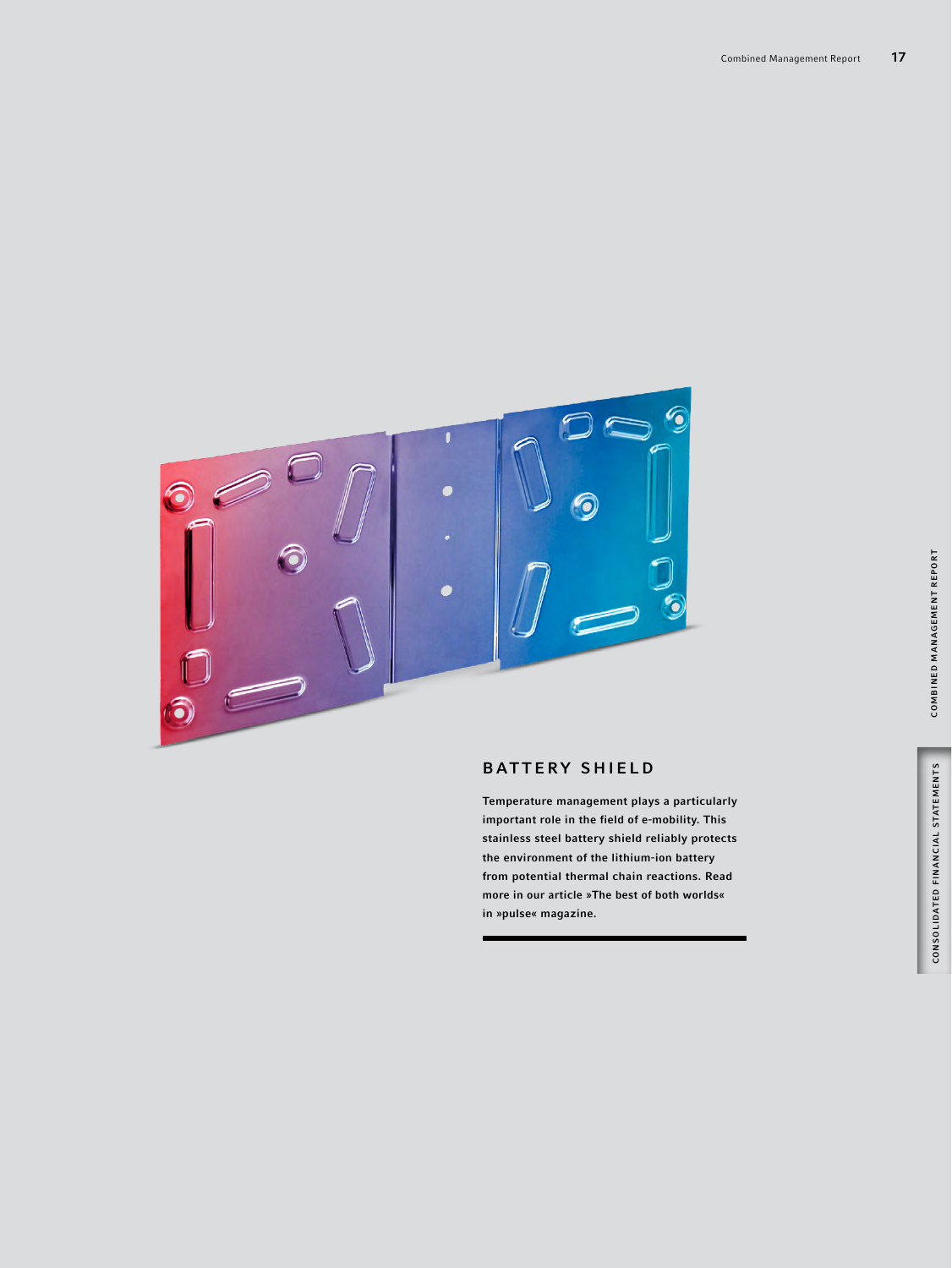# Overview of ElringKlinger's Activities and Structure

Operating at a global level, ElringKlinger is an independent automotive supplier and development partner to the vehicle industry. The company develops, produces, and supplies components for passenger cars and commercial vehicles regardless of the type of drive system used. Building on its innovations, ElringKlinger is helping to shape the future of mobility, reduce emissions, advance alternative drive technologies, and bring greater efficiency to the classic field of transport.

#### Company profile

Headquartered in Dettingen/Erms, Germany, the ElringKlinger Group is an independent, globally positioned development partner and series supplier to the automotive industry. Today1, around 10,400 employees at 45 sites worldwide are making a committed contribution to the company founded in 1879.

Its product portfolio consists of components for the drivetrain, body, underbody, chassis, and exhaust system in passenger cars and commercial vehicles. This encompasses lightweighting concepts, sealing technology, and shielding solutions as well as battery and fuel cell systems. Among the Group's customers are the majority of the world's automobile and engine manufacturers. Marketed under the "Elring – Das Original" brand, ElringKlinger also supplies an extensive range of spare parts. The portfolio is complemented by an array of products made of high-performance plastics, which are also destined for markets beyond those covered by the automobile industry. Correspondingly, the Group's operating activities are represented primarily by the segments Original Equipment, Aftermarket, and Engineered Plastics.

#### Business model and core competencies

The trend toward efficient drivetrains that deliver superior driver comfort and the lowest possible – ideally zero – health-damaging and climate-changing emissions is reflected in ElringKlinger's product portfolio. Newly developed products are targeted at modern drive systems or relate to areas of the vehicle that are drivetrain-independent. ElringKlinger is thus supporting automobile manufacturers in their fast-paced efforts to meet the targets set as part of climate protection policies. In strategic terms, ElringKlinger

focuses on four areas: e-mobility, lightweighting, established forms of mobility, and non-automotive applications. Within the long-standing fields encompassing cylinder-head gaskets, specialty gaskets, plastic housing modules, and shielding systems, ElringKlinger has honed its skills as a technological innovator and carved out a solid market position over a period spanning several decades. Without neglecting this mainstay, the Group is taking advantage of this experience to sharpen the focus of its portfolio on e-mobility, encompassing battery and fuel cell technology components as well as electric drive units. In the area of lightweight construction, in particular, ElringKlinger offers components made of modern materials that meet stringent requirements in regard to functionality, safety, stability, and environmental compatibility for vehicles of all drive systems.

Among ElringKlinger's core competencies are extensive know-how relating to materials and processes in the field of metal and plastics processing as well as expertise when it comes to engineering tools for efficient series production. This includes high-precision metal processing, encompassing stamping, embossing, and coating as well as a proven track record in plastic injection-molding. In the Engineered Plastics segment, ElringKlinger can draw on many years of materials, applications, and processing expertise for high-performance engineered plastics.

## Economic and legal influencing factors

Demand for products in the Original Equipment segment is closely linked with global vehicle production. This, in turn, is dependent to a large extent on the direction taken by sales markets and the economy as a whole. Among the specific influencing factors are, in particular, the labor market situation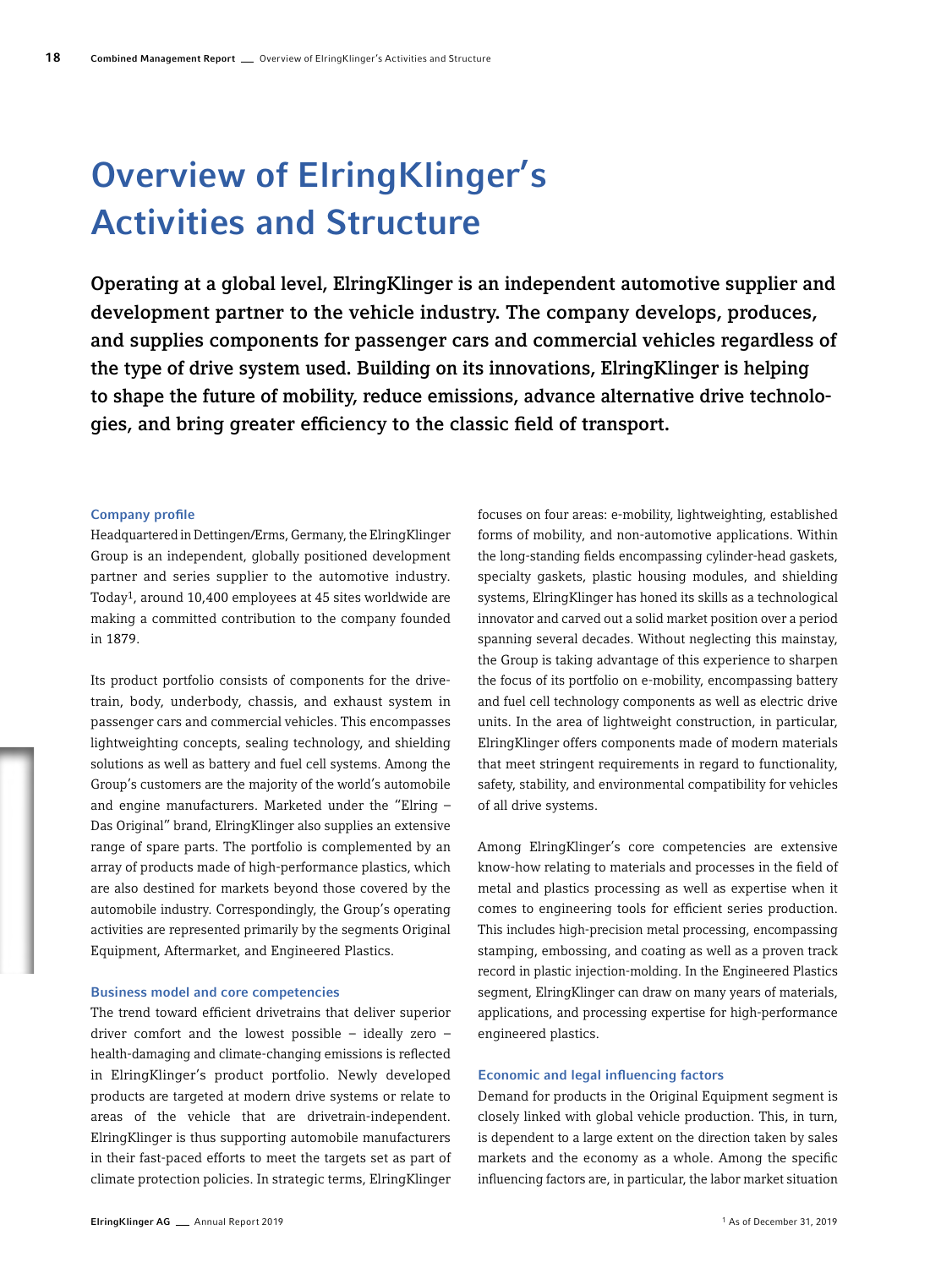in various regions, consumer spending patterns, fuel prices, and lending terms.

Regulations governing climate protection are considered to be a key influencing factor in terms of legislation. Due to ever-stricter emission standards, markets have seen growing demand for products that can help reduce pollutants and comply with limits set within this area. In addition, international trade conditions and customs restrictions have become increasingly important as a factor influencing global activity.

# Group structure and organization

The parent company of the Group is ElringKlinger AG, which has its registered office in Dettingen/Erms, Germany. It is also the largest operating Group company and performs Group-wide management tasks. In addition to strategic management, it is responsible for the central functions of Purchasing, IT, Communication, Finance, Legal Affairs, and Human Resources. To a large extent, sales activities as well as research and development are also concentrated within the parent company.

The Management Board of ElringKlinger AG consists of four members, each with a specific area of responsibility: that of the Chief Executive Officer, the Chief Financial Officer, the Chief Operating Officer, and the Technology Officer overseeing E-Mobility.

As of December 31, 2019, the ElringKlinger Group comprised 39 fully consolidated companies in 21 countries (cf. notes, "Scope of Consolidation").

# Sales markets and locations

ElringKlinger has manufacturing operations in all of the world's key vehicle markets. In total, the company is represented at 45 international locations, 39 of which are production sites. Calculated on the basis of revenue, Europe is the most important sales region with a share of 51.5% in Group revenue, followed by North America (26.1% revenue share) and Asia-Pacific (17.9% revenue share).

In the majority of cases, ElringKlinger holds a Tier 1\* supplier position within the automotive industry value chain. This means that it maintains a direct line of contact with nearly all key vehicle and engine manufacturers. In the Engineered Plastics segment, which boasts a wide range of products, ElringKlinger operates as a supplier to various branches of industry.

#### Segments and divisions

The Group's operating business is divided into five segments. They also constitute the reportable segments under IFRS:

- Original Equipment
- Aftermarket
- Engineered Plastics
- **Services**
- Industrial Parks

In the **Original Equipment** segment, ElringKlinger develops, manufactures, and sells products and assemblies destined for the automotive industry. It is divided into the following divisions: Lightweighting/Elastomer Technology, Shielding Technology, Specialty Gaskets, Cylinder-head Gaskets,

in EUR million (previous year)



# Group sales by segment 2019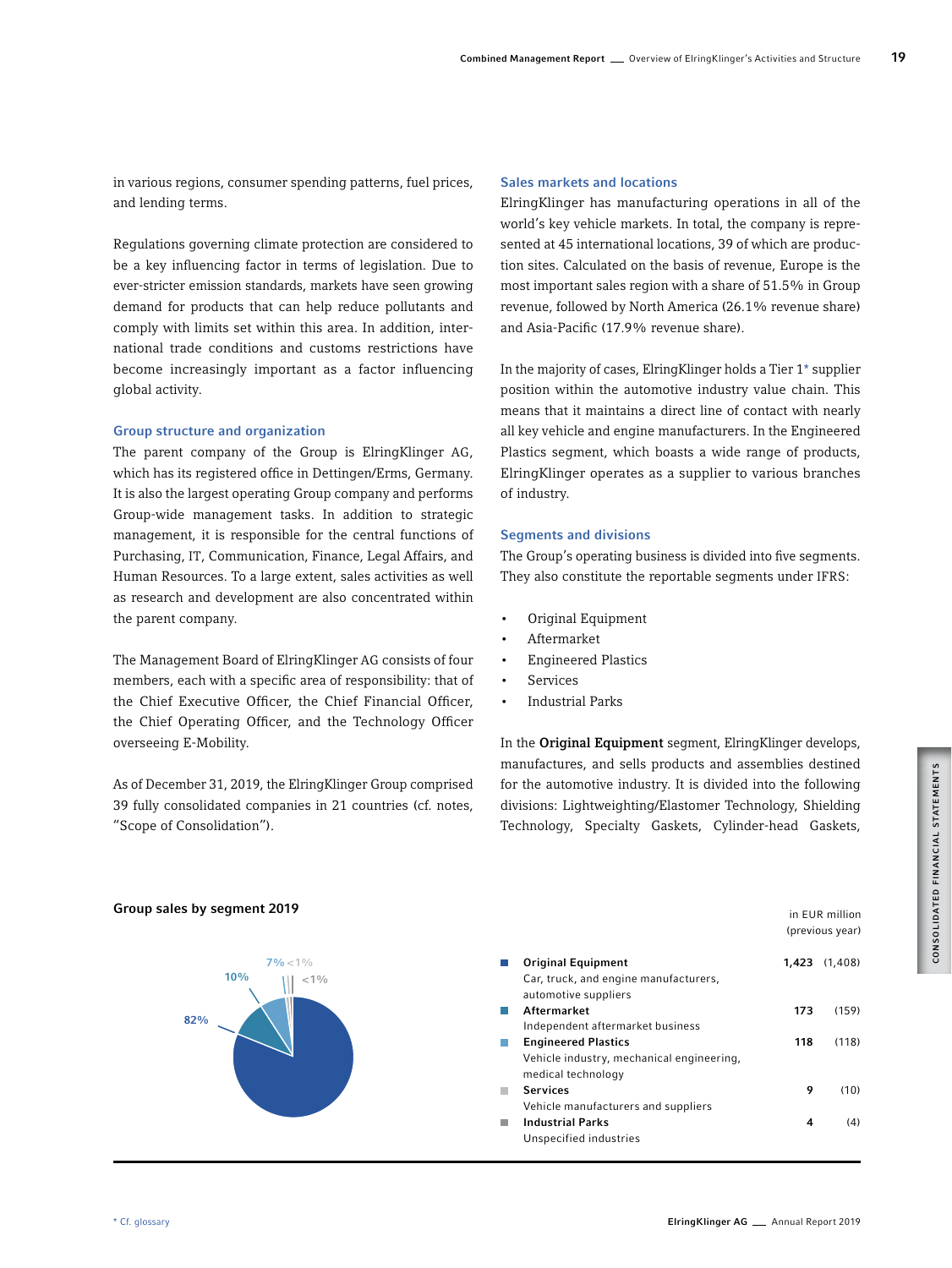E-Mobility, Drivetrain, and Exhaust Gas Purification. These products are used in engine, drivetrain, exhaust system, underbody, chassis, and vehicle body applications. This segment serves both the passenger car and the commercial vehicle segment.

In the Aftermarket segment, ElringKlinger offers an extensive range of gaskets, gasket sets, and service parts for the repair of engines, transmissions, exhaust systems, and auxiliary units in cars and commercial vehicles. They are marketed under the "Elring – Das Original" brand. The customer base in the Aftermarket segment covers a global network of wholesalers and major group purchasing organizations. Based on revenue, the principal markets are Western and Eastern Europe, although both the Middle East and North Africa are also considered key sales regions. The markets of North America and China are gaining in significance as a result of more extensive cultivation.

The Engineered Plastics segment covers the development, manufacture, and sale of customized products made from various plastics. Revenue is attributable primarily to sales in the mechanical engineering sector and the medical, chemical, and energy industries as well as the vehicle industry. ElringKlinger is pushing ahead with efforts to expand its business in this segment at an international level and also operates production sites in the United States and China.

At 0.8% of Group revenue, the Services and Industrial Parks segments account for a relatively small proportion of business. Services include the operation of state-of-the-art engine test benches and measuring equipment for tests on engines, transmissions, and exhaust systems. The segment's customer base includes both vehicle manufacturers and automotive suppliers. This segment also includes logistics services for aftermarket sales and the catering service of a Group subsidiary. The Industrial Parks segment covers the lease and administration of industrial parks.

# Divisions in the Original Equipment segment

The Lightweighting/Elastomer Technology division has an extensive portfolio that includes components made of thermoplastics for drivetrain, vehicle body, and underbody applications. A variety of manufacturing processes and numerous materials or material-specific innovations provide the basis for tailor-made solutions with high functional integration and/or weight savings. This area also includes hybrid technology, i.e., the combination of different materials such

as plastic and metal in one product that is manufactured in a single tool sequence. The key benefits of these manufacturing technologies and material compositions include high growth potential for the division.

The Shielding Technology division develops and produces thermal, acoustic, and aerodynamic shielding systems. These specific products handle a wide range of tasks relating to temperature and acoustic management in modern motor vehicles, in addition to contributing to an aerodynamic design of the vehicle underbody. For e-mobility applications, the systems may also include electromagnetic shielding functions. On request, ElringKlinger delivers customized shielding packages for the entire vehicle – from the engine to the underbody and exhaust tract.

The product portfolio in the Specialty Gaskets division includes a broad range of gaskets for various locations in the vehicle, including batteries and electric motors as well as transmission control plates and complex formed parts engineered from sheet metal.

# Group revenue by division<sup>1</sup> 2019

(previous year) in %



1 as well as the segments Aftermarket, Engineered Plastics, Services, Industrial Parks 2 incl. Drivetrain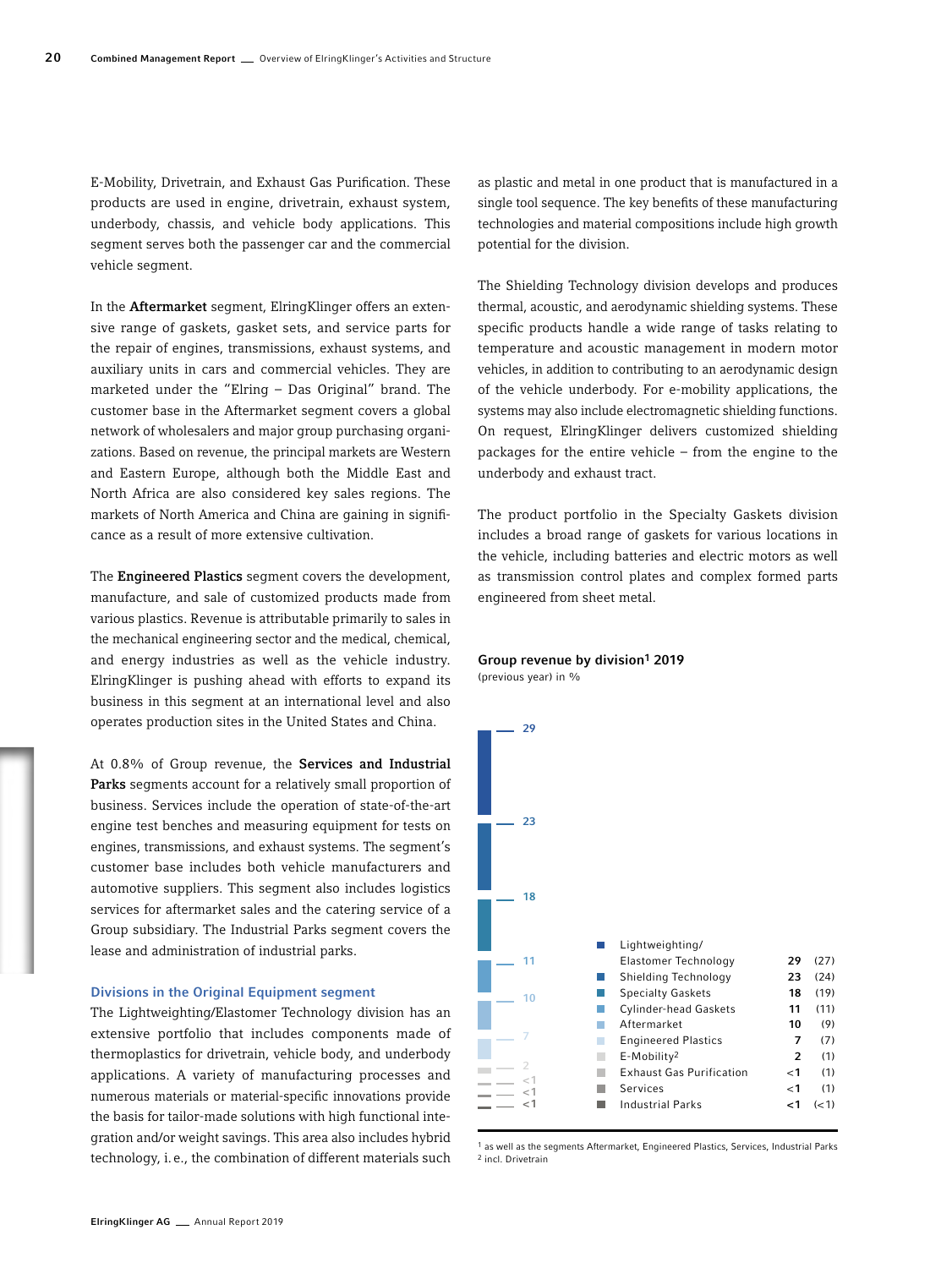Metallic cylinder-head gaskets represent one of the traditional fields of business for ElringKlinger. In this field, the company has acquired decades of experience in stamping, embossing, and forming processes of metals as well as extensive knowhow in coating technology.

The E-Mobility division supplies battery and fuel cell components as well as end-to-end battery and fuel cell systems.

The Drivetrain division develops and markets complete electric drive units.

As a result of the strategic product focus on other areas, the Group's activities in the Exhaust Gas Purification division have been scaled back significantly.

# Internal Control Criteria

The Group mainly uses financial indicators for the purpose of managing the company. Leading indicators that are specific to the company and non-financial indicators also deliver fundamental information for corporate planning and control. The Group also continuously monitors economic forecasts and industry-specific indicators in order to be able to respond to changes in good time.

## Financial control criteria

The key financial indicators used within the ElringKlinger Group are sales revenue, earnings before interest and taxes (EBIT), and return on capital employed (ROCE\*). Sales revenue and EBIT are budgeted, calculated, and continually monitored for the Group, for the individual Group companies, including the parent, and for the five reportable segments and the respective divisions.

As its name suggests, ROCE measures a company's profitability and the efficiency with which its capital is employed. To calculate it, EBIT is divided by capital employed. In this context, ElringKlinger uses average capital employed during the period in question as a basis of calculation. This includes shareholders' equity, financial liabilities, and provisions for pensions. Variable remuneration for the managerial level directly below the Management Board is generally linked to the level of ROCE achieved. In financial year 2019, ElringKlinger recorded ROCE of 3.4% (2018: 5.5%).

In addition, the key indicators of operating free cash flow\*, the consolidated equity ratio, and net debt\*/EBITDA\* are of importance for the Group.

#### Calculation of ROCE

in EUR million

| <b>EBIT</b>                                 | 61.2       |            |
|---------------------------------------------|------------|------------|
|                                             | 31.12.2019 | 31.12.2018 |
| Equity                                      | 891.2      | 890.1      |
| <b>Financial liabilities</b>                | 730.7      | 768.8      |
| Provisions for pensions                     | 148.2      | 124.4      |
| Interest-bearing non-current<br>provisions  | $-1$       | 13.0       |
| Total                                       | 1,770.1    | 1,796.3    |
| Average capital employed                    | 1,783.2    |            |
| $ROCE = EBIT / average$<br>capital employed | $3.4\%$    |            |
|                                             |            |            |

1 As from Jan 1, 2019, this position is no longer considered due to negligible amount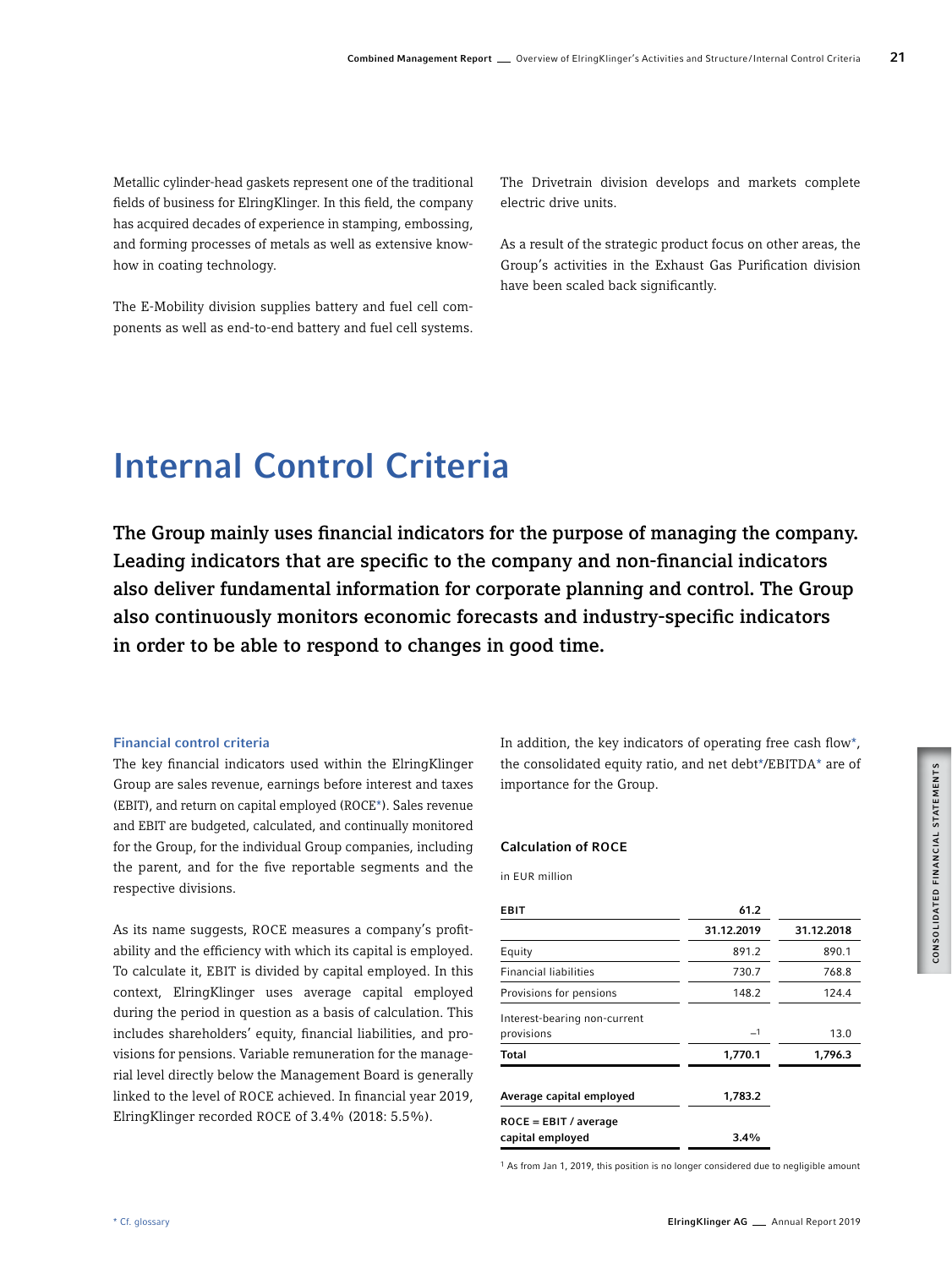|                              |                  | <b>Projections 2019</b>                   | <b>Actual</b><br>2019 | 2018    | 2017    | 2016    | 2015    |
|------------------------------|------------------|-------------------------------------------|-----------------------|---------|---------|---------|---------|
|                              |                  | $2-4$ percentage points                   |                       |         |         |         |         |
| Revenue                      | (in EUR million) | above global market growth <sup>1</sup>   | 1,727.02              | 1,699.0 | 1,664.0 | 1,557.4 | 1,507.3 |
|                              |                  |                                           | 63.2<br>Margin:       |         |         |         |         |
| EBIT before PPA <sup>3</sup> | (in EUR million) | Margin of around 4 to 5%                  | 3.7%                  | 100.2   | 141.8   | 140.4   | 140.4   |
| <b>ROCE</b>                  |                  | Below previous year                       | 3.4%                  | 5.5%    | $8.2\%$ | 8.7%    | $9.5\%$ |
| Operating                    |                  |                                           |                       |         |         |         |         |
| free cash flow               | (in EUR million) | Positive                                  | 175.8                 | $-86.2$ | $-66.6$ | $-3.8$  | $-65.2$ |
| <b>Equity ratio</b>          |                  | 40 to 50% of total equity and liabilities | 41.5%                 | 42.8%   | 44.0%   | 47.2%   | 48.5%   |
| Net debt/EBITDA              |                  | Year-on-year improvement                  | 3.3                   | 3.7     | 2.7     | 2.3     | 2.2     |

# Selected financial control criteria of the ElringKlinger Group

1 Adjusted for the effects of currencies and M&As\* (organic)

2 Revenue reported; revenue adjusted for effects of currencies and acquisitions (organic): EUR 1,708.1 million (+0.5%/market contraction 5.6%)

3 PPA (write-downs from purchase price allocation) EUR 1.9 million (2018: EUR 4.0 million); accounted for in various functional categories of the income statement

Operating free cash flow encompasses cash flow from operating activities less cash flow from investing activities, adjusted for payments in respect of acquisitions and investments in financial assets as well as proceeds from divestments.

The above table presents the key financial control criteria and several other control criteria used within the ElringKlinger Group. In line with capital market communications, EBIT is presented before purchase price allocation.

# Non-financial control criteria

Non-financial performance indicators also provide management with criteria that help to assess situations and plan measures for the future. They include personnel, quality, and environmental indicators, particularly  $CO<sub>2</sub>$  emissions and energy consumption. Further details can be found in the non-financial statement, which will be published by April 30 for the preceding financial year and can be accessed on the Group's website at www.elringklinger.com (Sustainability section).

# Company- and market-specific leading indicators

Order intake and backlog are calculated on a regular basis and are used as indicators for capacity planning and expected revenue performance. They form an important basis for the forecast review of the remaining year in question, but also for the business plan prepared on an annual basis. Revenue budgeting and forecasting are based on planned quantities requested by customers as part of their scheduling less a safety margin and agreed product prices. Forecasts of vehicle demand and production as well as potential market price risks arising from exchange rate movements, changes in interest rates, and increases in the cost of materials are also monitored. Changes in these leading indicators may thus be identified at an early stage and appropriate measures initiated accordingly.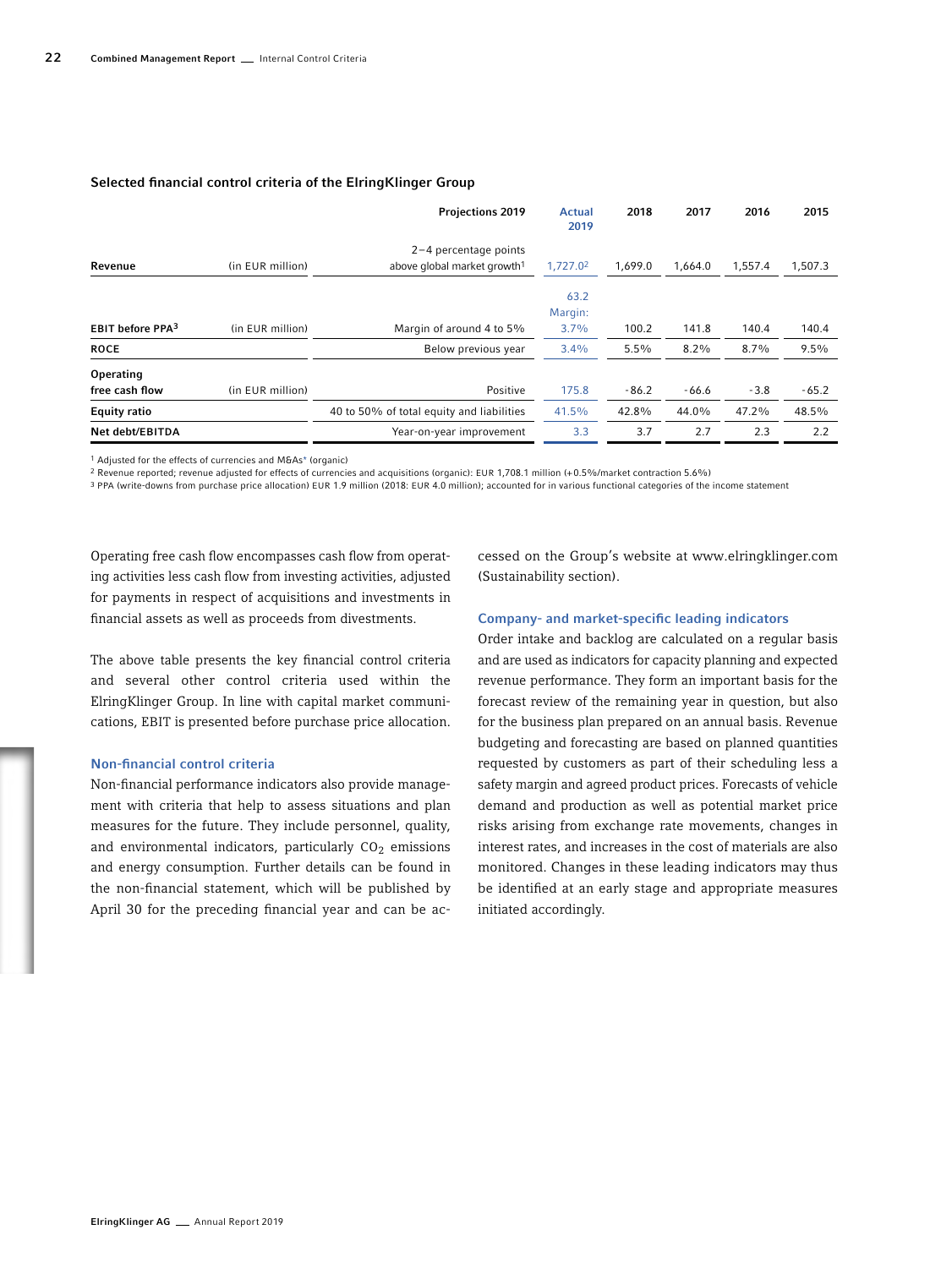# Research and Development

Strict limits on emissions and government incentives to buy vehicles with alternative drive systems are accelerating the transformation towards e-mobility. ElringKlinger has many years of experience in developing products for sustainable mobility. In 2019, ElringKlinger maintained its focus on research and development relating to new applications in the field of battery and fuel cell technology.

# Research and development ratio just under 5%

In fiscal 2019, ElringKlinger completed a series of development projects to adapt or create new solutions not only in the E-Mobility division but also in the traditional Cylinderhead Gaskets, Specialty Gaskets, Shielding Technology, and Lightweighting/Elastomer Technology divisions. The main focus of research and development (R&D) was on translating existing know-how into new applications for both batteryelectric and hydrogen-based drive systems. The company's R&D activities are highly centralized to avoid any loss of expertise. For this reason, the Group has concentrated its main development activities at the German sites operating within the Original Equipment and Engineered Plastics segments and at its US plant in Southfield, Michigan. ElringKlinger built up additional know-how during the year under review, especially in the field of battery and fuel cell technology. As a result, the number of employees working in R&D as of December 31, 2019, stood at 611 (2018: 590).

In financial year 2019, R&D spending (including capitalized development costs) came to EUR 80.8 million (2018: EUR 87.2 million). This corresponds to an R&D ratio of 4.7% (2018: 5.1%), which was within the long-term target range of around 5 to 6% (including capitalized development costs).

ElringKlinger always seeks legal protection for new developments at both a product and a process level. The centralized patents unit is tasked with protecting the company's technological expertise and intellectual property rights. The unit applied for 81 new patents in 2019 (2018: 80).

# Adapting traditional know-how for the future

The pace of change in the automotive industry is unrelenting. The view among industry experts is that the market for vehicles with a combustion engine will only decline gradually as demand for alternative drive systems increases. For a while at least, battery and fuel cell systems are likely to coexist. Accordingly, at Group level, ElringKlinger's objective is to maintain its position as a reliable partner to vehicle manufacturers when it comes to applications for both the conventional and the electric market. On the one hand, ElringKlinger is working hard to optimize modern combustion engines in order to achieve further efficiency gains. At the same time, it is busy developing components, modules, and systems for battery and fuel cell applications in order to cut the emissions of next-generation vehicles to a minimum. From a strategic perspective, the battery, fuel cell, and structural lightweighting markets offer tremendous potential. In 2019, they accounted for around 8% of total revenue, largely mirroring the ratio of new vs. conventional types of powertrain in the global vehicle market.

# Key R&D figures

|                                                 |                  | 2019 | 2018 |
|-------------------------------------------------|------------------|------|------|
| R&D costs (incl. capitalized development costs) | (in EUR million) | 80.8 | 87.2 |
| R&D ratio (incl. capitalized development costs) | $(in \%)$        |      |      |
| Capitalization ratio <sup>1</sup>               | $(in \%)$        | 20.7 | 12.7 |

1 Capitalized development costs in relation to R&D costs, including capitalized development costs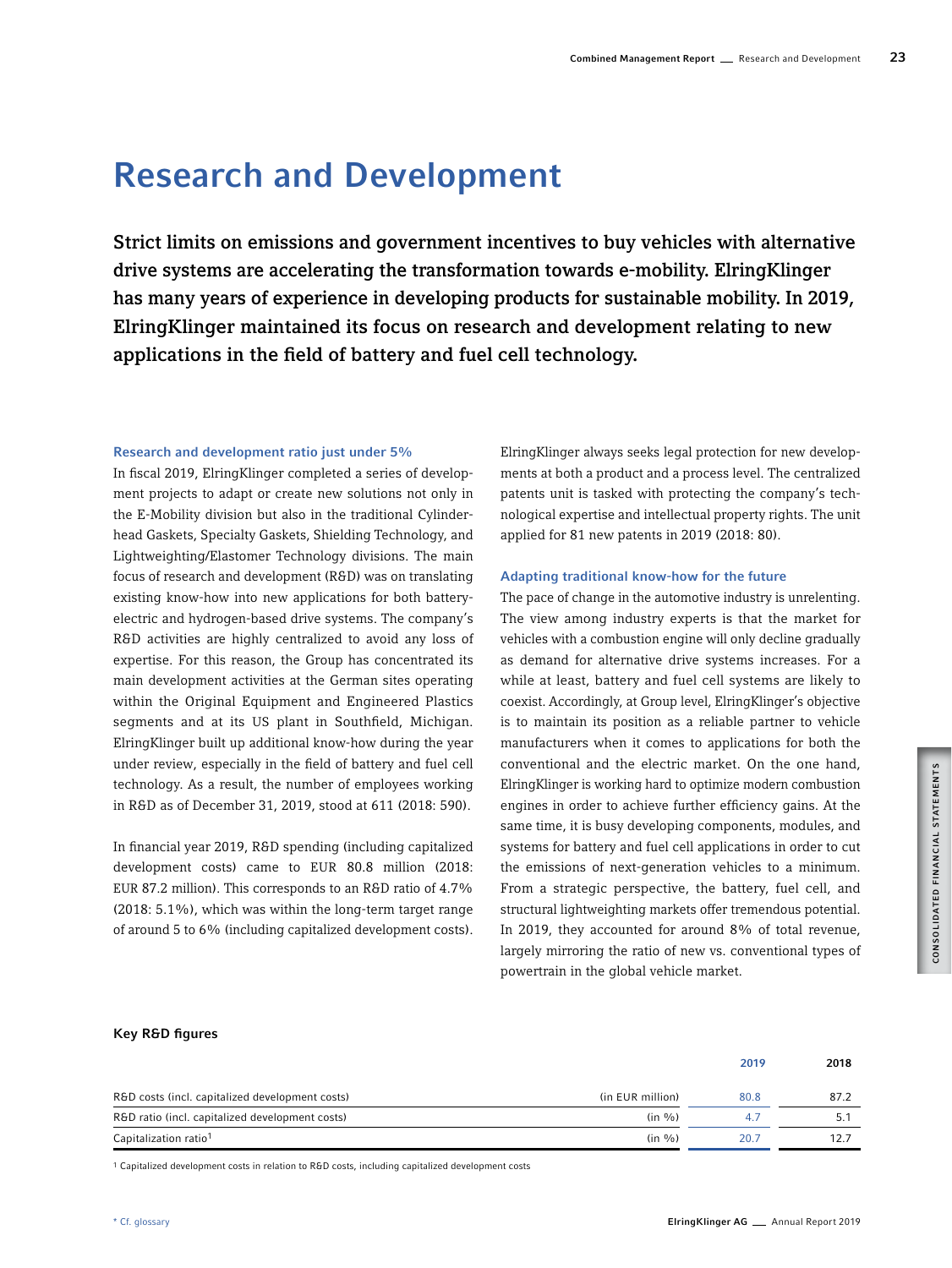# Cylinder-head gaskets: greater standardization, less complexity

Customized cylinder-head gaskets play a key role in combustion-engine technology, especially in the case of direct-injection gasoline and diesel engines that meet the Euro 6d Temp emissions standard and higher. Based on IHS Markit estimates, the industry is likely to see a gradual downturn in annual production figures for combustion engines. For the Cylinder-head Gaskets division, this means that although the overall market will decline in the medium term, ElringKlinger will continue to provide resources for research and development as it wins new contracts. This division's focus in 2019 was on further optimizing existing technology and reducing complexity. Having amassed years of expertise in the field of embossing, forming, and coating, the division was able to provide technical know-how for the development and production of bipolar plates\* and therefore worked more extensively with the Group's fuel cell experts in the period under review.

# Specialty gaskets: development focus on e-mobility applications

Modern sealing systems are used wherever components are joined or located next to each other. The challenge for conventional drive systems lies in sealing different components that, in many cases, operate at very high temperatures and pressures. In 2019, among other products aimed at the market for combustion-engine vehicles, the division developed a sealing system fitted with a compact check valve for exhaust gas recirculation – optimized for installation in a confined space.

In addition, the Specialty Gaskets division focused on the development of products for alternative drive technologies, for example, to improve the cooling efficiency of battery cooling using new and adaptive cell cooling modules.

# Shielding technology: delivering integrated functionality

Demand for customized shielding systems has been growing continuously for many years. This is because tightly packed units, more compact engines, increased levels of turbocharging, and minimized cooling air flows lead to ever higher temperatures in the engine compartment, underbody area, and exhaust tract. ElringKlinger incorporates additional acoustic functions into its thermal shielding systems to reduce noise and therefore make the journey more enjoyable for the occupants of electric vehicles too. The transition towards

hybrid and electric vehicles has also led to an increasing focus on electromagnetic compatibility (EMC\*) within the Shielding Technology division.

A new shielding system offers a solution for reducing emissions in combustion-engine vehicles. The new development actively controls operating temperatures in the exhaust tract and thus helps to ensure improved operational readiness of the vehicle's exhaust gas purification systems.

## Lightweighting: hybrid solutions for a lighter vehicle

Lightweighting plays a central role in reducing vehicle emissions. Besides cutting fuel and energy consumption, other benefits, such as reduced tire abrasion, contribute to a lower environmental impact. Therefore, manufacturers pay attention to every ounce when developing new components. For this and other reasons, ElringKlinger sees lightweighting as an important strategic field for the future.

The Group's expertise in the field of lightweighting is based on many years of experience during which it has continuously expanded its portfolio of plastic components such as cam covers and oil pans to replace conventional metal parts. ElringKlinger entered the lightweighting market in 2015 with the first series production of innovative polymer-metal hybrid components. This technology is currently used to manufacture cockpit cross-car beams\* and front-end carriers\* and adapters. Given the very low weight of such components, they offer the potential to integrate additional functions. In 2019, the company made further design improvements, incorporated new functionality options, optimized the production process, and modified the selection of materials to improve their cost-benefit ratio for customers.

The Lightweighting/Elastomer Technology division has also developed several products for use in battery-powered vehicles. These include, for example, underbody protection for battery systems, which, compared to the aluminum previously used, offer high dielectric strength and fire resistance as well as better thermal and acoustic insulation properties.

In the area of sealing technology, ElringKlinger also offers a solution for large flanges, such as those used in battery system casings, in the form of a metal-elastomer\* gasket with a jigsaw puzzle design. Another advantage of the gasket is that it occupies very little space during storage and shipping compared to its full size when assembled.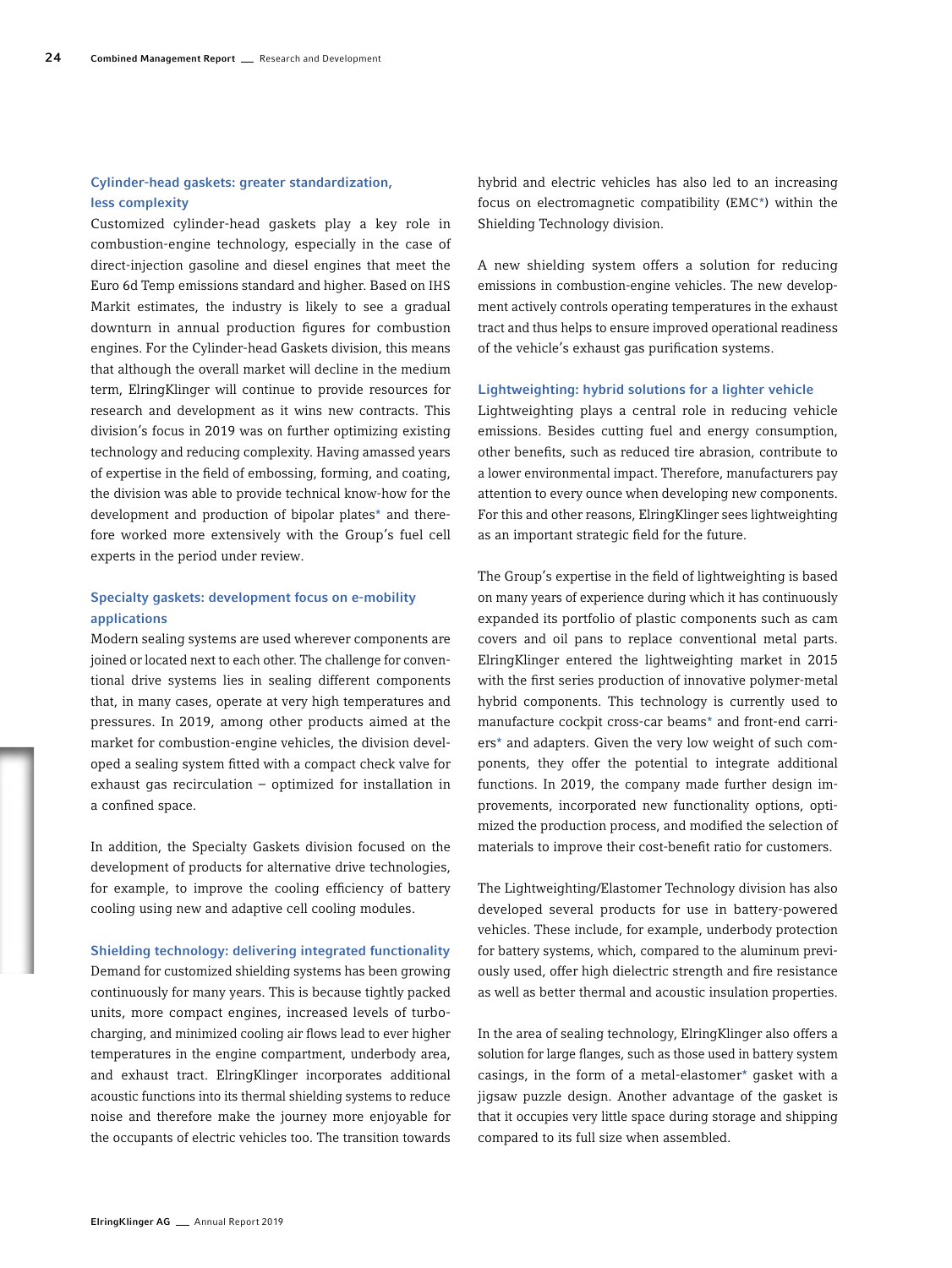# Alternative drive technologies: component, module, and system expertise

The battery and the fuel cell are two of the key technologies involved in the electrification of the powertrain. Batterypowered electric cars are more suitable for short distances, while fuel-cell-powered vehicles come into their own over longer distances because the energy density is higher, the refueling time shorter, and the range longer. ElringKlinger has been actively involved in the field of e-mobility for around twenty years. In the area of battery modules and fuel cell stacks, the Group's R&D activities are concentrated at the E-Mobility Development Center in Dettingen/Erms.

The Group entered the battery market in 2011 when it began series production of cell contact systems\* for the lithium-ion batteries\* used in electric and hybrid vehicles. The Group has evolved over recent years and now supplies entire systems as well as components, including both components and modules as well as complete battery systems for prismatic\* and cylindrical cells. The first contracts for battery systems were secured in 2018. These are currently in the industrialization phase. In 2019, ElringKlinger also worked on refinements to its cell housing components for battery cells\* and on pressure equalization units for specific applications as well as on air-input and venting elements.

With regard to fuel cell technology, ElringKlinger's development activities concentrated on the low-temperature fuel cell PEM\* (Proton Exchange Membrane), which is designed for mobile applications. In this area, too, ElringKlinger has now established itself as a module and system manufacturer, integrating the fuel cell stack, hydrogen and air supply, cooling mechanism, power electronics, and control unit into a standardized system. In 2019, ElringKlinger worked on

the industrialization of the NM5 fuel cell stack series, which can be used, for example, as a range extender\* in hybrid vehicles. At the World Smart Energy Week 2019 in Tokyo, Japan, the Group unveiled the new NM12 stack series, which is suited for use in cars, commercial vehicles, and other applications on account of its power density. The stack consists of 450 layered metallic bipolar plates and has a capacity of up to 150 kWel.

ElringKlinger expanded its e-mobility portfolio in 2017 by forging a strategic partnership with the engineering specialist hofer. The Nürtingen-based company operates in the field of electric drives, and its product portfolio includes e-machines, power electronics, transmissions, thermal management/ cooling, and safety concepts. ElringKlinger's contribution to the joint projects set up by the two companies lies in its experience in industrializing customer orders.

# Engineered Plastics: Wide range of applications

In the Engineered Plastics segment, innovation starts with the materials used. Almost all the company's high-performance plastics, which are characterized by a high level of chemical and thermal stability, are designed to meet specific customer and industry requirements. Thanks to these properties, they can be adapted for use in other industries such as medical technology and mechanical engineering as well as the automotive sector.

The Engineered Plastics division benefits from the different trends affecting individual sectors. The Group's R&D activities in the automotive industry, for instance, focus on the transformation towards e-mobility, in the medical technology sector on miniaturization, and in the field of mechanical engineering on sensor technology.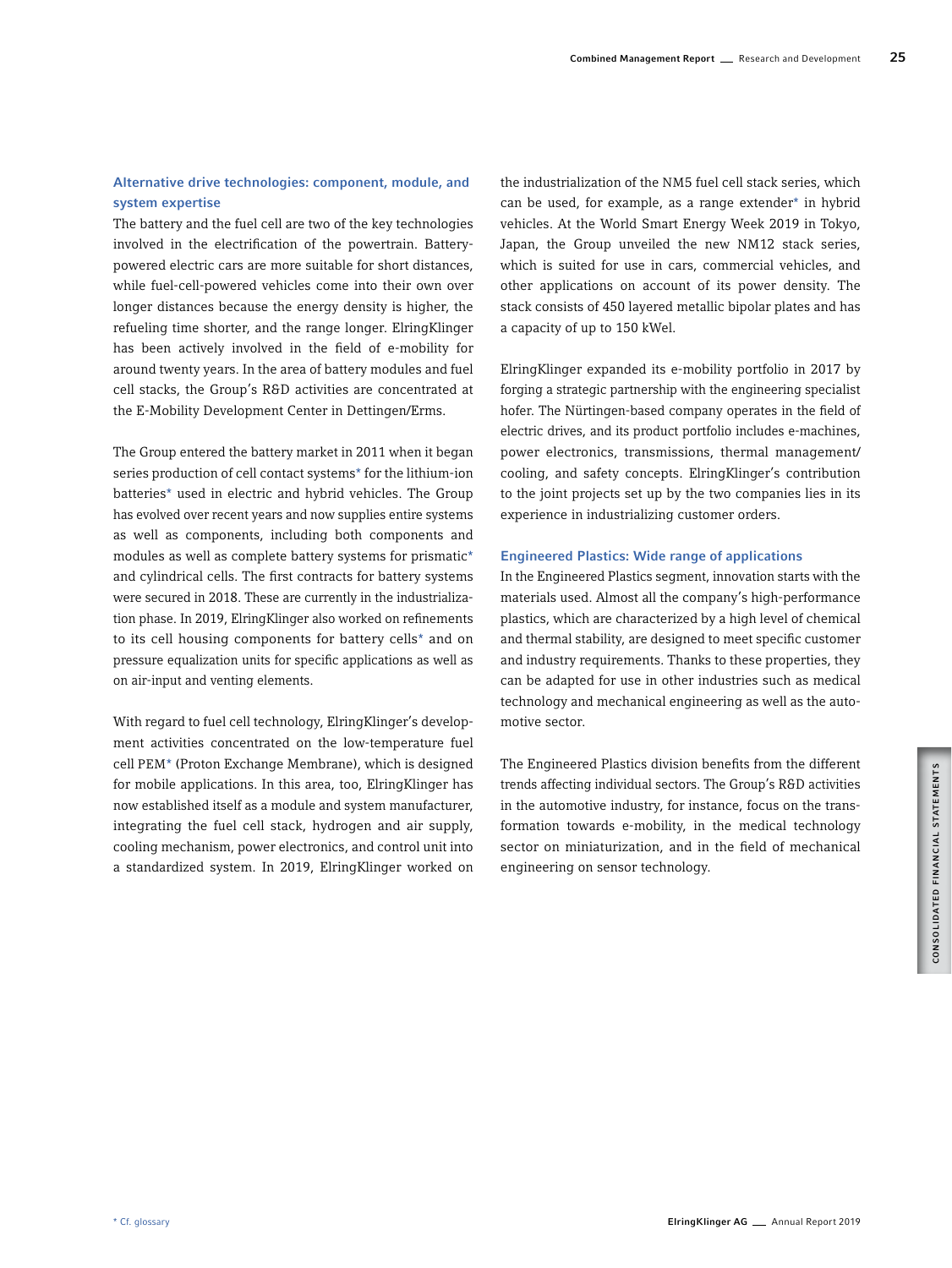# Macroeconomic Conditions and Business Environment

The world economy was in a poor state over the course of 2019. Persistent trade and geopolitical tensions caused uncertainty, which in turn made investment decisions more difficult and proved detrimental to global business. The manufacturing industry was most heavily affected by this malaise, while the service sector and consumer demand in large parts of the world managed to stand their ground. Key central banks around the globe counteracted these downside risks by taking a highly expansive approach in terms of monetary policy. In the majority of cases, automobile markets trended lower in 2019. Global vehicle production contracted by around 6% year on year. Particularly China, which ranks as the world's largest single market, saw its vehicle demand and production output fall by a substantial margin.

In the eurozone, domestic demand and the service sector were propped up by the extremely loose monetary policy favored by the European Central Bank. By contrast, exportdriven industrial production was down in the period under review, having been adversely affected mainly by weak global demand. Germany's economy, too, was bifurcated, with GDP expanding only marginally. While consumer spending was buoyant and the construction sector continued to boom, the automobile industry struggled over the course of the year.

The US economy recorded more expansive growth compared to the European average, but it, too, lost some of its forward momentum. As was the case in Europe, companies scaled back their capital expenditure on the back of growing uncertainty, and the economy as a whole was driven largely by consumption and domestic trade. In an effort to support the economy, the US administration expanded government spending at the possible expense of further deficits in the national budget. The US Federal Reserve reduced its benchmark interest rate corridor by 75 basis points in order to underpin economic growth.

# GDP growth rates

| Year-on-year change (in %)        | 2019 | 2018 |
|-----------------------------------|------|------|
| World                             | 2.9  | 3.6  |
| Advanced economies                | 1.7  | 2.2  |
| Emerging and developing countries | 3.7  | 4.5  |
| Germany                           | 0.5  | 1.5  |
| Eurozone                          | 1.2  | 1.9  |
| <b>USA</b>                        | 2.3  | 2.9  |
| Brazil                            | 1.2  | 1.3  |
| China                             | 6.1  | 6.6  |
| India                             | 4.8  | 6.8  |
| Japan                             | 1.0  | 0.3  |

Source: International Monetary Fund (January 2020)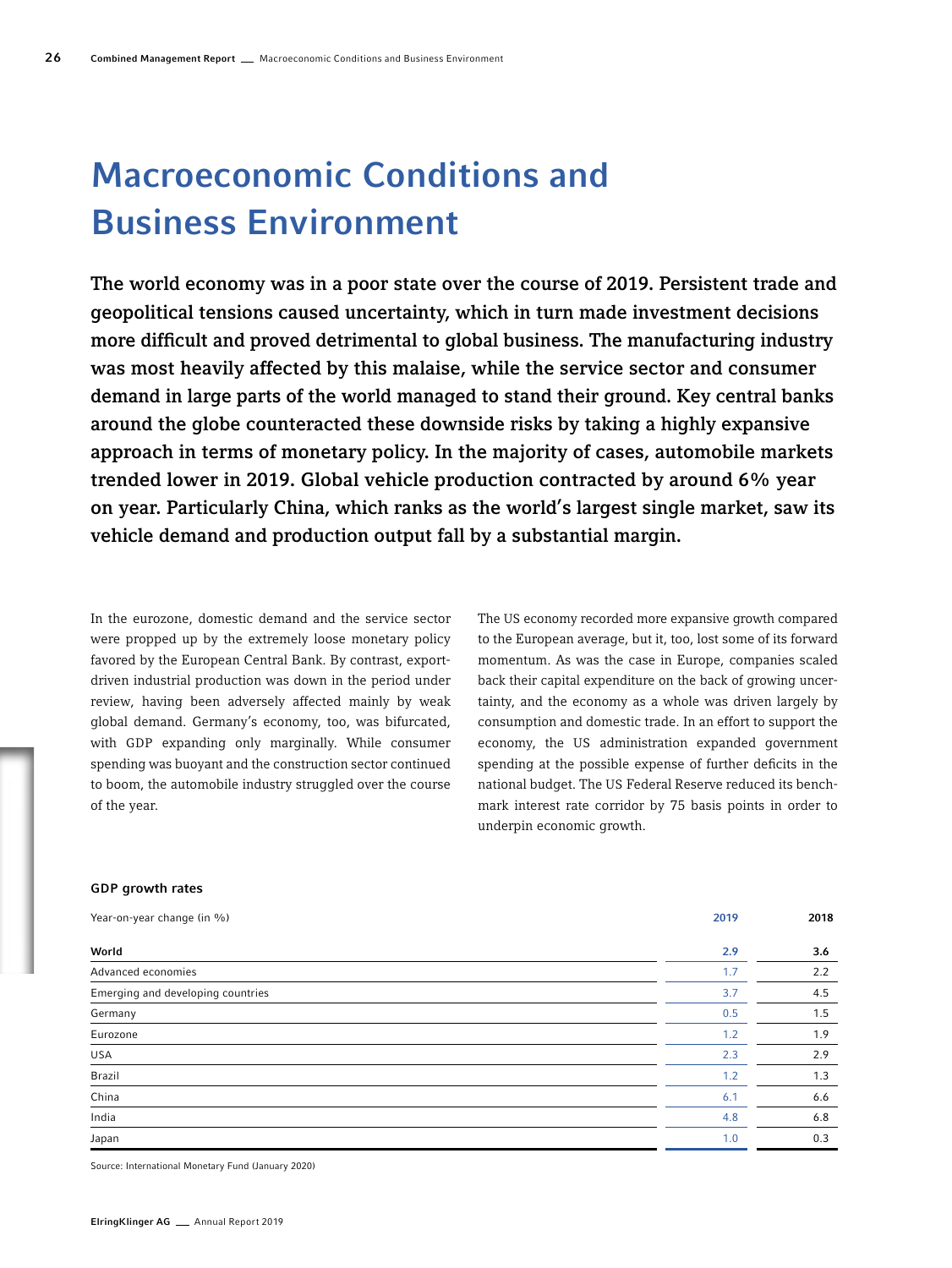China's economy, by contrast, showed signs of significant cooling in 2019. Efforts by the government to curb the significant expansion in corporate debt with the help of restrained lending and structural expenditure had a dampening effect. In addition, China was impacted by the economic repercussions of its trade conflict with the United States. Uncertainty in the wake of this dispute exerted downward pressure on domestic demand and trade, while also contributing to a slowdown in investment spending.

The emerging markets again recorded above-average growth rates by global standards. Having said that, the pace of growth in India slowed down more sharply in response to the crisis in its financial sector, coupled with highly restrictive lending and low consumer spending. Brazil saw a gradual improvement in its economy on the back of reforms introduced by the government.

# Global vehicle market in negative territory at end of 2019

2019 proved to be a difficult year overall for the automobile industry. Vehicle markets were susceptible to trade and geopolitical developments, with the result that forecasts had to be steadily lowered in the course of the year. Having originally anticipated a slight increase in both global vehicle sales and vehicle production, at the end of the twelve-month period, new vehicle registrations were down by around 5% worldwide and automobile production had fallen by around 6% year on year.

This negative trend was attributable primarily to the market downturn in China, which had a disproportionately large impact on demand for new vehicles. As China – with 21.0 million newly registered cars in 2019 – accounts for around one-quarter of global volume, the market contraction of -9.5% had a palpable effect on the vehicle sector as a whole. Compared to 2018, the country saw a downturn in car sales by 2.2 million units, which essentially accounts for the global decline. In addition to the trade disputes with the United States, as a result of which imported goods became more expensive due to higher customs duties and hesitant Chinese consumers became increasingly anxious, the reduction in state subsidies for so-called NEVs (New Energy Vehicles\* – essentially electric vehicles) also exerted downward pressure on demand. This was compounded by the transition to the stricter CN6 emission standard. Premium-class models continued to be in demand, enabling German OEMs to partially increase their sales in China.

Fewer light vehicles (passenger cars and light commercial vehicles) were produced and sold in the United States in 2019 than in the previous year. For the first time since 2014, the volume of newly registered light vehicles fell below the mark of 17 million. The overall decline of 1.4% is attributable solely to the passenger car sector, however, as continued buoyancy in sales of highly sought-after SUVs resulted in +3% within the light truck segment, which accounts for 72% of the market. In the third quarter of 2019, a protracted strike at a leading US manufacturer had an additional dampening effect.

Thanks to a strong final spurt in December, the European passenger car market (EU28 & EFTA\*) recorded a slight increase of 1.2% in 2019, taking the total to 15.8 million newly registered vehicles. Germany, by far the largest EU car market, ended the year at +5.0%. France and Italy were also just within positive territory at 1.9% and 0.3% respectively, while registrations in the United Kingdom were down by 2.4% and in Spain by 4.8% on the previous year. The new EU countries, with Poland as the highest-volume market, recorded a total increase of 6.2% in newly registered passenger cars in 2019.

With the exception of Brazil, which recorded impressive growth of 7.7% in light vehicle sales, no other BRICS state was able to match the previous year's level. In India, the decline in passenger car sales of -12.7% was unexpectedly high.

#### Light vehicle production

Million units

| Region              | 2019 | 2018 | Change<br>in $\%$ |
|---------------------|------|------|-------------------|
| Europe <sup>1</sup> | 21.1 | 22.0 | $-4.0%$           |
| China <sup>2</sup>  | 24.7 | 26.9 | $-8.1%$           |
| Japan/Korea         | 13.1 | 13.2 | $-0.7%$           |
| Middle              |      |      |                   |
| East & Africa       | 2.0  | 2.6  | $-22.3%$          |
| North America       | 16.3 | 17.0 | $-3.8%$           |
| South America       | 3.3  | 3.4  | $-4.5%$           |
| South East Asia     | 8.4  | 9.2  | $-8.2\%$          |
| World               | 88.9 | 94.2 | $-5.6%$           |

Source: IHS Feb. 2020

<sup>1</sup> Incl. Russia

2 Greater China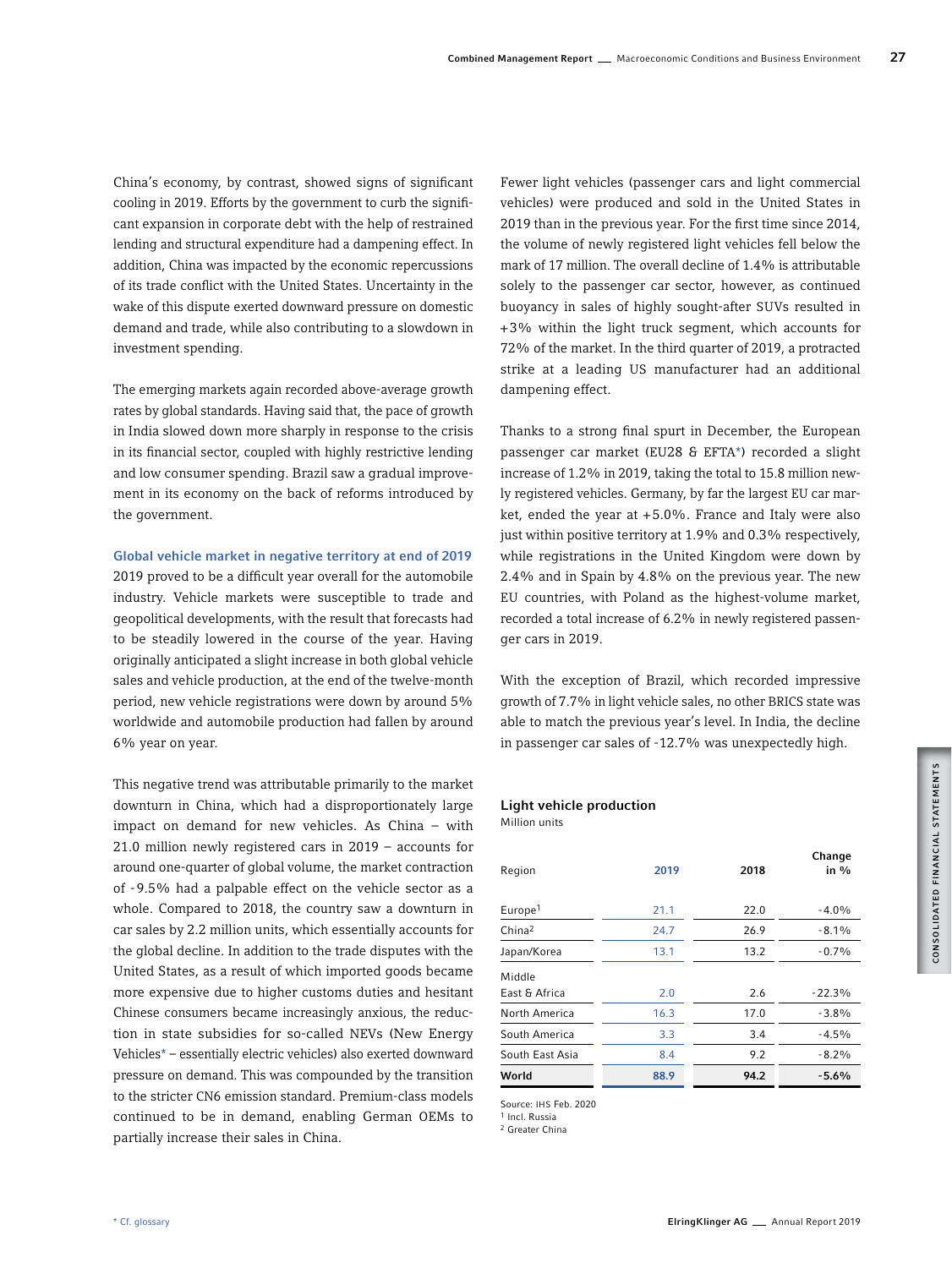Vehicle production, which is closely linked to economic and market developments, declined across all regions in 2019.

#### E-mobility influenced by regulatory conditions

In 2019, registration figures for electric vehicles were still of minor significance. Compared to vehicles powered by an internal combustion engine, the cost of purchasing an electric car is often higher, which is compounded by the fact that the ranges achieved are still relatively short and charging infrastructures are as yet insufficient. Overall, it was evident that regional trends were influenced by government support measures, while consumer acceptance can vary considerably from country to country. In Europe, Norway and the Netherlands lead the way in terms of market share.

Calculated on the basis of the number of new registrations in 2019, China, the United States, and Germany are the front runners in electric mobility. According to the German industry institute Center of Automotive Management (CAM), the share of total registrations in 2019 was 4.7% in China, 1.9% in the United States, and 3.0% in Germany. In China, the market declined to a figure of 1.2 million so-called New Energy Vehicles\* (NEV), which is due in part to a reduction in government subsidies. Car buyers in the United States continue to have a strong preference for vehicles with internal combustion engines, as a result of which sales of electric vehicles in 2019 actually fell by 10% to 324,000 new registrations. In Germany, on the other hand, new registrations surged by 50% to 109,000 vehicles.

## Increase in sales of commercial vehicles in Europe

In the European commercial vehicle market (EU28 & EFTA\*), 0.9% more medium and heavy commercial vehicles (>3.5 t) were registered in 2019 than in the previous year. Despite a market slowdown in the second half of the year, four out of five core markets – the UK  $(+9.5\%)$ , Germany  $(+4.2\%)$ , France  $(+1.5\%)$ , and Spain  $(+1.1\%)$  – trended higher. At -7.6%, only Italy recorded a year-on-year decline. The medium-weight segment was in greater demand than +16-ton trucks. As a new generation of digital tachographs became mandatory in the EU from June onwards, purchases were brought forward in the first half of the year and demand weakened in the second half. In 2019, the North American truck market moved beyond the peak of an upward trend that spans several years. Although truck manufacturers were still able to draw on full order books in 2019 and thus recorded an increase in new registrations of heavy trucks (Class 8), there were signs of a significant market slowdown in the course of the year.

# Significant Events

# Syndicated loan\* agreement covering EUR 350 million

In February 2019, ElringKlinger AG concluded a syndicated loan agreement with six domestic and international banks, covering a total volume of EUR 350 million. The agreement is based on a minimum term of five years and includes financial covenants\* that are customary in the banking sector. The proceeds will be used by the Group to refinance existing bilateral lines of credit and for the purpose of general Group financing.

# Activities in Industrial Parks segment scaled back

In the fourth quarter of 2019, ElringKlinger disposed of an industrial park in Kecskemét, Hungary. The property, which had previously been under lease, originated from the former parent company ZWL Grundbesitz und Beteiligungsgesellschaft Holding. In transacting this sale, the Group scaled back its activities in the Industrial Parks segment, which is not part of its core business, and is instead concentrating on aligning its product portfolio around e-mobility.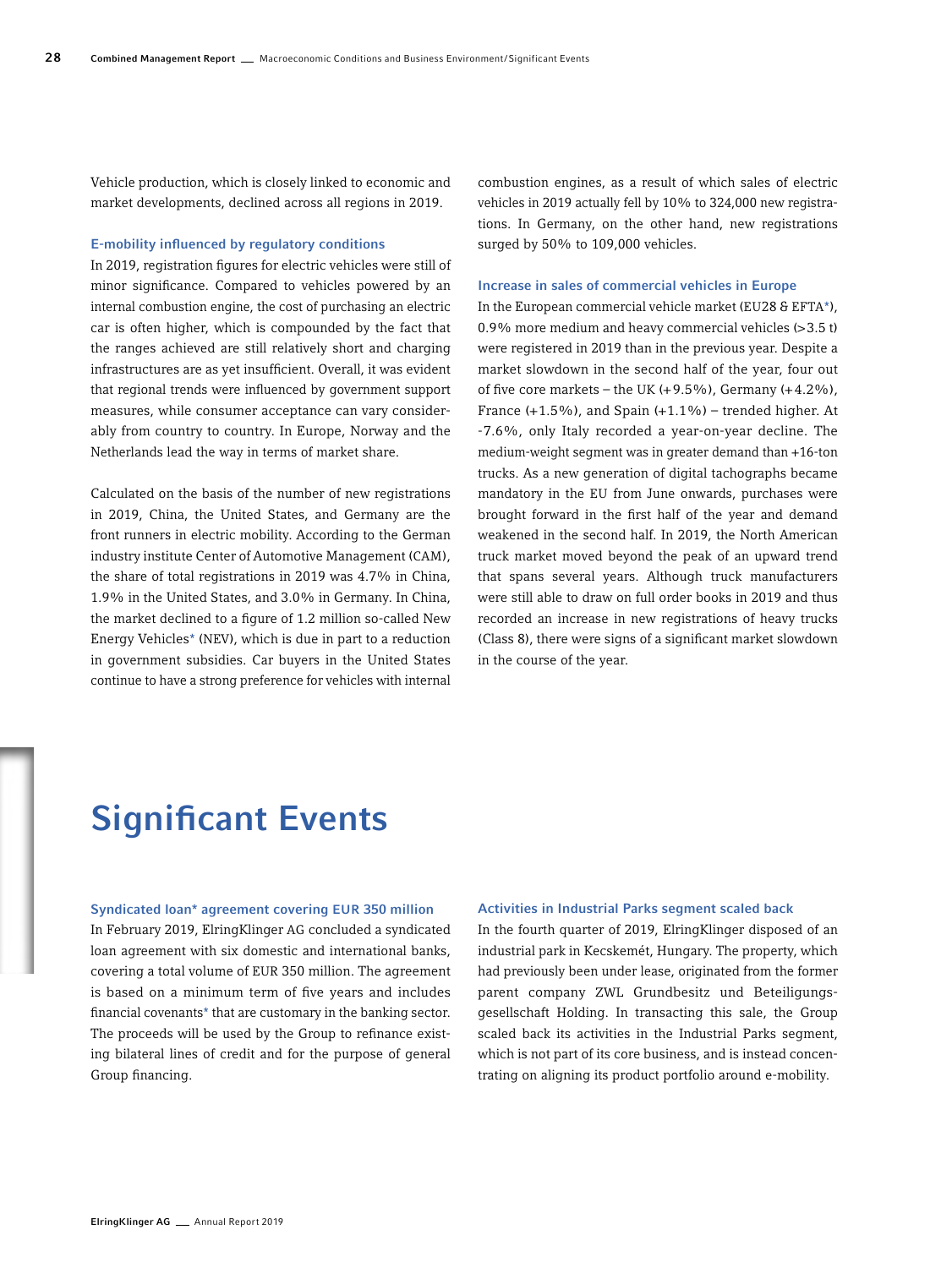# Sales and Earnings Performance

The ElringKlinger Group managed to increase its revenues by 1.6% in a market that shrank by 5.6% as a whole. After a difficult start, the Group saw a gradual improvement in earnings before interest and taxes (EBIT) on the back of several measures aimed at cost streamlining. Overall, the Group recorded EBIT\* before purchase price allocation of EUR 63.2 million and an EBIT margin of 3.7%, which was within the targeted corridor of around 4 to 5%.

# Group revenue up slightly despite difficult market conditions

The ElringKlinger Group continued on its trajectory of growth in 2019 and generated revenues of EUR 1,727.0 million (2018: EUR 1,699.0 million). This represents an increase of 1.6% or EUR 28.0 million. The effects of currency translation – primarily relating to the US dollar, but also the Mexican peso and the Swiss franc – made a significant contribution of EUR 25.1 million or 1.5%. Additionally, the Group was faced with changes to the scope of consolidation as a result of M&A\* transactions relating to the sale of Hug in 2018, the effects of which amounted to EUR -6.2 million or -0.4%. In organic terms, i.e., without the effects of currencies and acquisitions, revenues were up by EUR 9.1 million or 0.5%. Thus, ElringKlinger again managed to outpace the market as a whole in 2019, calculated on the basis of global automobile production, which declined by 5.6%. In doing so, the Group exceeded its target of outperforming market growth by 2 to 4 percentage points in terms of organic sales.

# Sustained revenue surge in North America

The strong performance in North America was driven by the supply of components used in vehicles for which demand in the American market was more buoyant than originally planned. In addition, the start-up of the new production

plant in Fort Wayne, USA, provided the basis for a number of new product roll-outs that generated higher tool-related revenues. The associated tool revenues were billed accordingly at the start of production. Therefore, despite a downturn in the North American vehicle market (-3.8%), ElringKlinger managed to generate revenues of EUR 450.9 million (2018: EUR 360.3 million), which corresponds to year-on-year growth of 25.1%. Adjusted for currency effects, growth stood at 20.1%. With a share of 26.1% (2018: 21.2%), North America now ranks as the Group's second-largest sales region.

In the Asia-Pacific region, the strong recovery trends originally expected for the second half of the year failed to materialize within the market as a whole. Operating in this challenging climate, ElringKlinger managed to generate revenue of EUR 310.0 million (2018: EUR 314.5 million), which corresponds to a decline of 1.4%. Adjusted for currency effects, revenue was down by as much as 3.6%. This region's share of total revenue was 18.0% (2018: 18.5%).

The general malaise seen in ElringKlinger's largest sales market, the Rest of Europe, as well as Germany had a tangible impact on business. ElringKlinger recorded the biggest decline in its home market of Germany, down by 7.8%.

# Factors influencing Group revenue

| in EUR million            | 2019    | 2018    | Change,<br>absolute | Change,<br>relative |
|---------------------------|---------|---------|---------------------|---------------------|
| Group revenue             | 1.727.0 | 1.699.0 | $+28.0$             | $+1.6%$             |
| of which currency effects |         |         | $+25.1$             | $+1.5%$             |
| of which M&A              |         |         | $-6.2$              | $-0.4\%$            |
| of which organic          |         |         | $+9.1$              | $+0.5\%$            |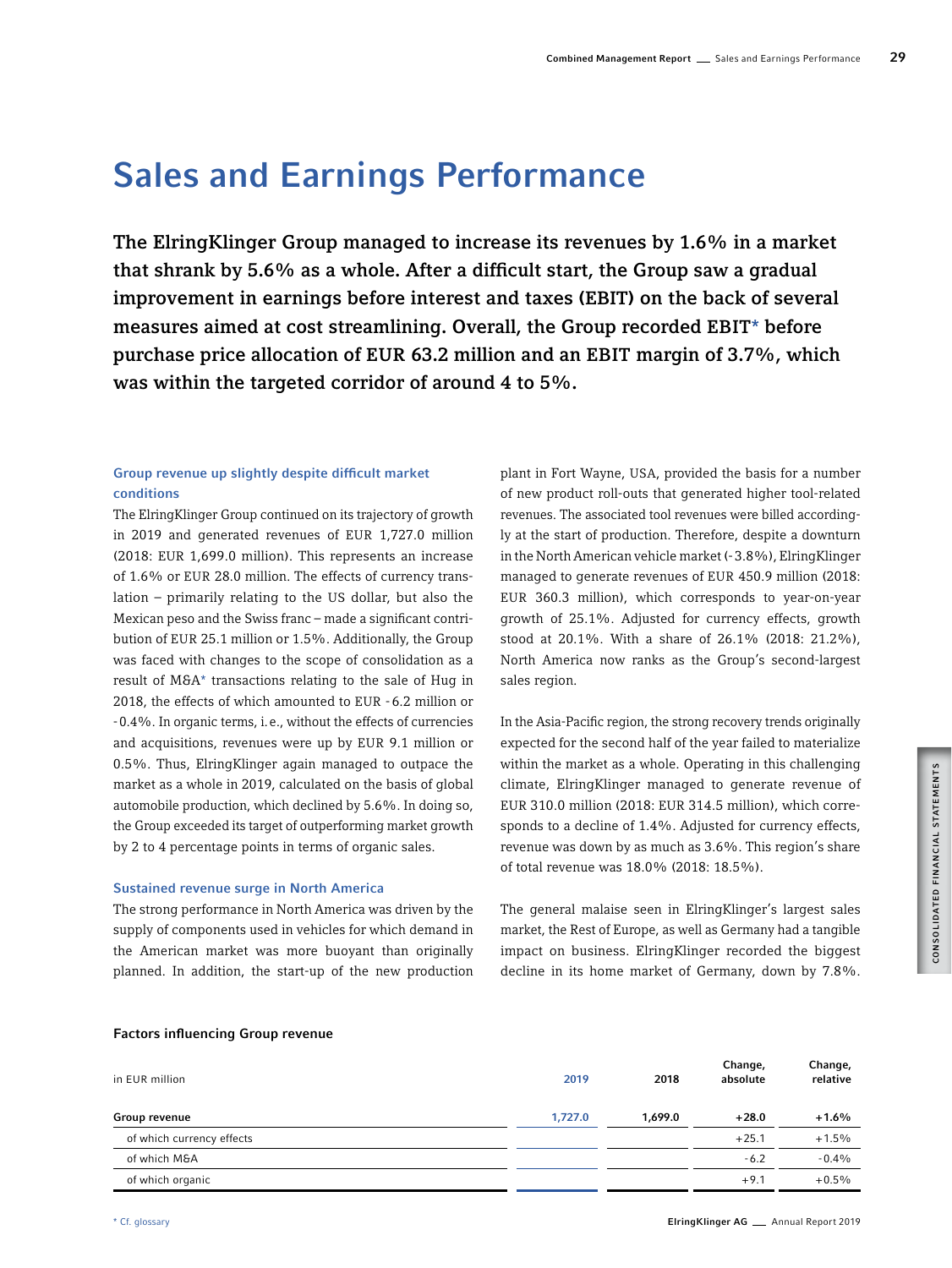#### Group sales by region 2019



Here, the Group generated sales revenue of EUR 395.0 million in the period under review (2018: EUR 428.5 million). The Group also failed to match the previous year's figure in the Rest of Europe, where revenue totaled EUR 494.2 million (2018: EUR 515.6 million). The share of total revenue attributable to the Rest of Europe fell to 28.6% (2018: 30.3%), while the share of the domestic market was down to just 22.9% (2018: 25.2%).

In South America and the rest of the world, revenues fell by 4.0% to EUR 76.9 million in 2019 (2018: EUR 80.1 million). Adjusted for currency effects, the region was down by 2.7%. This region's share of total Group revenue fell to 4.5% (2018: 4.7%).

Overall, business in the international markets continued to gain in importance, with the share of foreign sales in total Group revenue increasing from a high base to 77.1% (2018: 74.8%).

# Original Equipment segment expands in strategic fields of the future

Accounting for 82.4% (2018: 82.9%) of total revenue, the Original Equipment segment is the largest segment within the ElringKlinger Group. Its performance was mixed in 2019. While the Lightweighting/Elastomer Technology and E-Mobility divisions recorded significant revenue growth, the other divisions centered around long-standing areas of business were faced with a downturn in sales. In total, segment revenues rose by 1.1% or EUR 15.7 million to EUR 1,423.4 million (2018: EUR 1,407.7 million). The segment recorded by far the largest increase of 9.4% within the Lightweighting/Elastomer Technology division in 2019. Growing by 31.7% in the year under review, the area of structural lightweighting included in this figure showed a particularly strong performance. This reflects more expansive customer demand for innovative lightweight components made of high-performance plastics.

The classic divisions focusing on cylinder-head gaskets and specialty gaskets saw a reduction in revenue by 5.6% and 2.7% respectively in 2019. At EUR 399.2 million (2018: EUR 400.1 million), the Shielding Technology division came close to matching its prior-year performance. In all three divisions, weaker market trends compared to the previous year and currency effects in particular had a negative impact on overall sales performance.

E-Mobility, a division representing the future of business in strategic terms, saw revenue grow by 9.7% to EUR 27.1 million (2018: EUR 24.7 million). ElringKlinger has established a broad technological foundation in this field with components, modules, and systems for battery and fuel cell technology as well as electric drive units. In 2019, the focus was on process optimizations relating to existing installations for the production of cell contact systems\*. In addition, expenses were incurred for the commissioning of the division's new area of battery prototype construction. In the area of electric drive systems, ElringKlinger established production capacity in the United Kingdom and Germany in preparation for new orders. In total, the division therefore recorded negative earnings before interest and taxes in financial year 2019.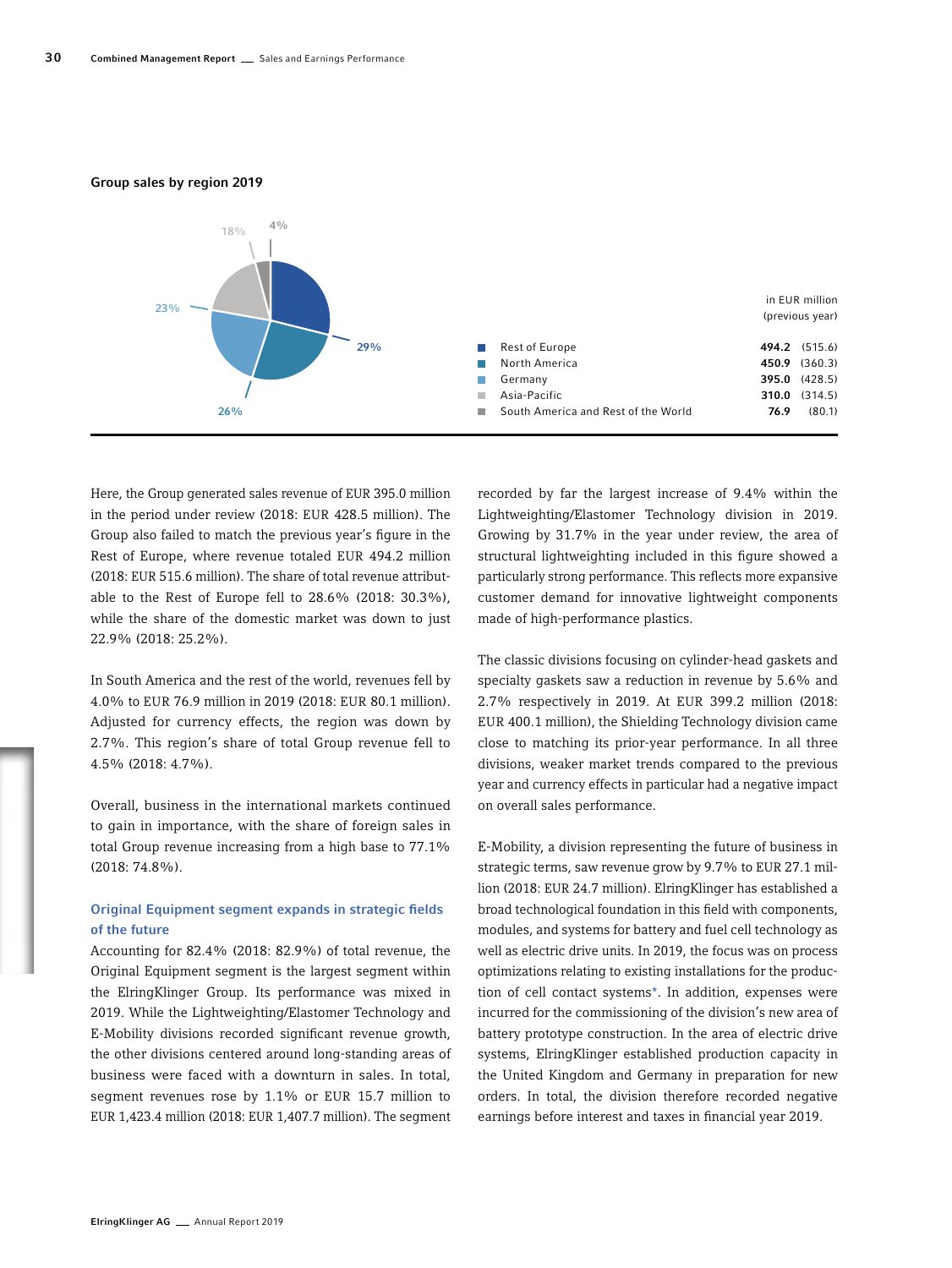In the Exhaust Gas Purification division, revenue fell to EUR 10.4 million in 2019 (2018: EUR 19.6 million), as the majority of business activities in this field had previously been attributable to the Hug subgroup, which was sold in 2018.

Persistently strong demand in North America again resulted in high capacity utilization at local plants in 2019. In the previous year, work began on implementing countermeasures to stabilize processes, particularly in production and logistics. Furthermore, additional production lines were installed, product prices for order renewals were adjusted to the current level, personnel received intensive training, and new employees were hired. Overall, the measures had a significant impact, with the result that noticeable improvements in earnings were recorded by the local companies in the course of the second half of the year.

Despite the positive direction taken by revenue in the strategic fields of the future, the persistently high level of capacity utilization in North America, market weakness in the traditional areas of business, and elevated commodity prices had a negative impact on earnings in the Original Equipment segment. In addition, trade conflicts led to additional customs duties in 2019, which were partially refunded. Therefore, segment earnings before interest and taxes fell to EUR 5.1 million (2018: EUR 50.7 million). The EBIT margin in this segment thus stood at 0.4% (2018: 3.6%). However, it should be noted that the prior-year figure included a one-time gain of EUR 24.5 million on the disposal of the Hug subgroup.



# Sales in the Original Equipment segment

2019 2018



# 2019 2018

# Strong earnings contribution by the Aftermarket segment

Despite a number of geopolitical hotspots and sluggish European markets, particularly in the first half of the year, ElringKlinger managed to increase its segment revenues by 8.2% or EUR 13.1 million to EUR 172.6 million in the year as a whole (2018: EUR 159.5 million) in the Aftermarket segment. The Aftermarket segment recorded its biggest gains in the Middle East as well as Eastern and Western Europe, whereas Germany fell short of the prior-year figure. In North America and Asia, meanwhile, ElringKlinger continued its active pursuit of market cultivation.

Segment earnings before interest and taxes rose to EUR 30.4 million (2018: EUR 24.9 million), fueled primarily by a strong flow of revenue. Correspondingly, the EBIT margin increased to 17.6% in 2019 as a whole (2018: 15.6%).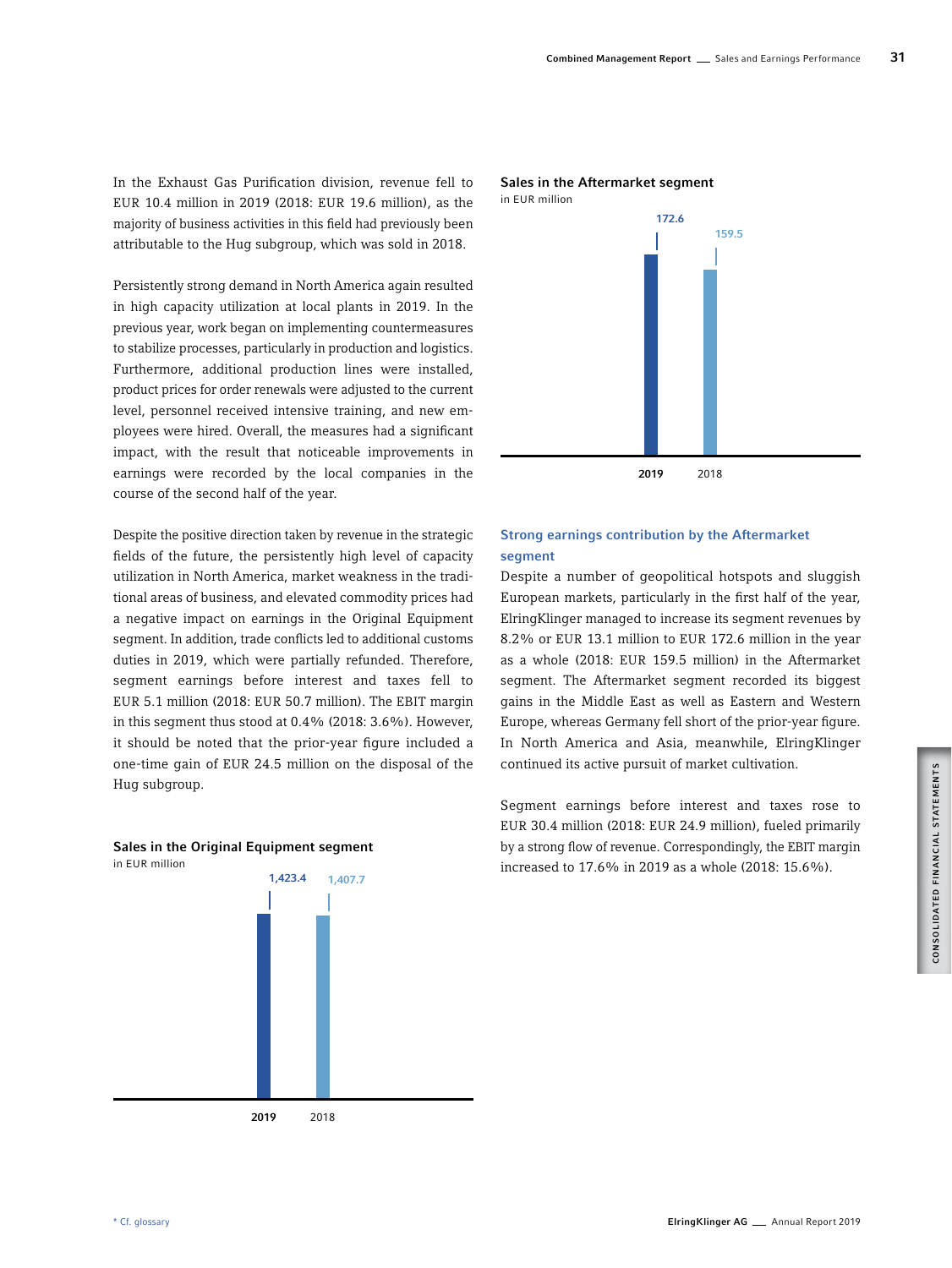#### Group sales by segment 2019



# Engineered Plastics segment impacted by higher commodity prices

Revenues in the Engineered Plastics segment fell slightly to EUR 117.5 million (2018: EUR 117.8 million). Sales revenue was up substantially only in Asia, while all other regions saw declines. As soon as the first signs of subdued demand became apparent after nine years of continuous growth, the management initiated immediate countermeasures in the form of far-reaching cost savings. This, together with the optimization measures introduced in production, led to the first positive effects on earnings. However, due to persistently high commodity prices, it was not possible to fully offset the effects of existing cost structures. Therefore, segment earnings before interest and taxes fell to EUR 15.9 million (2018: EUR 19.5 million). Correspondingly, the EBIT margin stood at 13.5% (2018: 16.6%).

# Sales in the Engineered Plastics segment in EUR million



#### Earnings up after the sale of the industrial park

Neither the Industrial Parks segment nor the Services segment belongs to the core business of the ElringKlinger Group. The Services segment contributed revenue of EUR 9.4 million (2018: EUR 9.7 million) and, as in the previous year, segment earnings before interest and taxes of EUR 0.7 million. The Industrial Parks segment generated revenue of EUR 4.1 million (2018: EUR 4.3 million). As the Group's strategic focus is on the future-oriented fields of lightweighting and e-mobility, it disposed of its industrial park in Kecskemét, Hungary, in 2019. The gain of EUR 8.6 million from this divestment has been included in segment earnings before interest and taxes, which stood at EUR 9.2 million in total (2018: EUR 0.3 million).

# EBIT benefits from cost-reduction measures

In financial year 2019, the management introduced an optimization program aimed at consistently reducing costs within the Group. The positive effect of the measures implemented is reflected in selling and general and administrative expenses, which were scaled back compared to the previous year, in some cases significantly, or rose at a lower rate than revenue growth. Additionally, the sites in North America and Switzerland continued to optimize their cost structures. As a result, earnings improvements were achieved in the course of 2019, even though the general conditions for a sustained improvement in earnings performance were significantly impeded by market turbulence.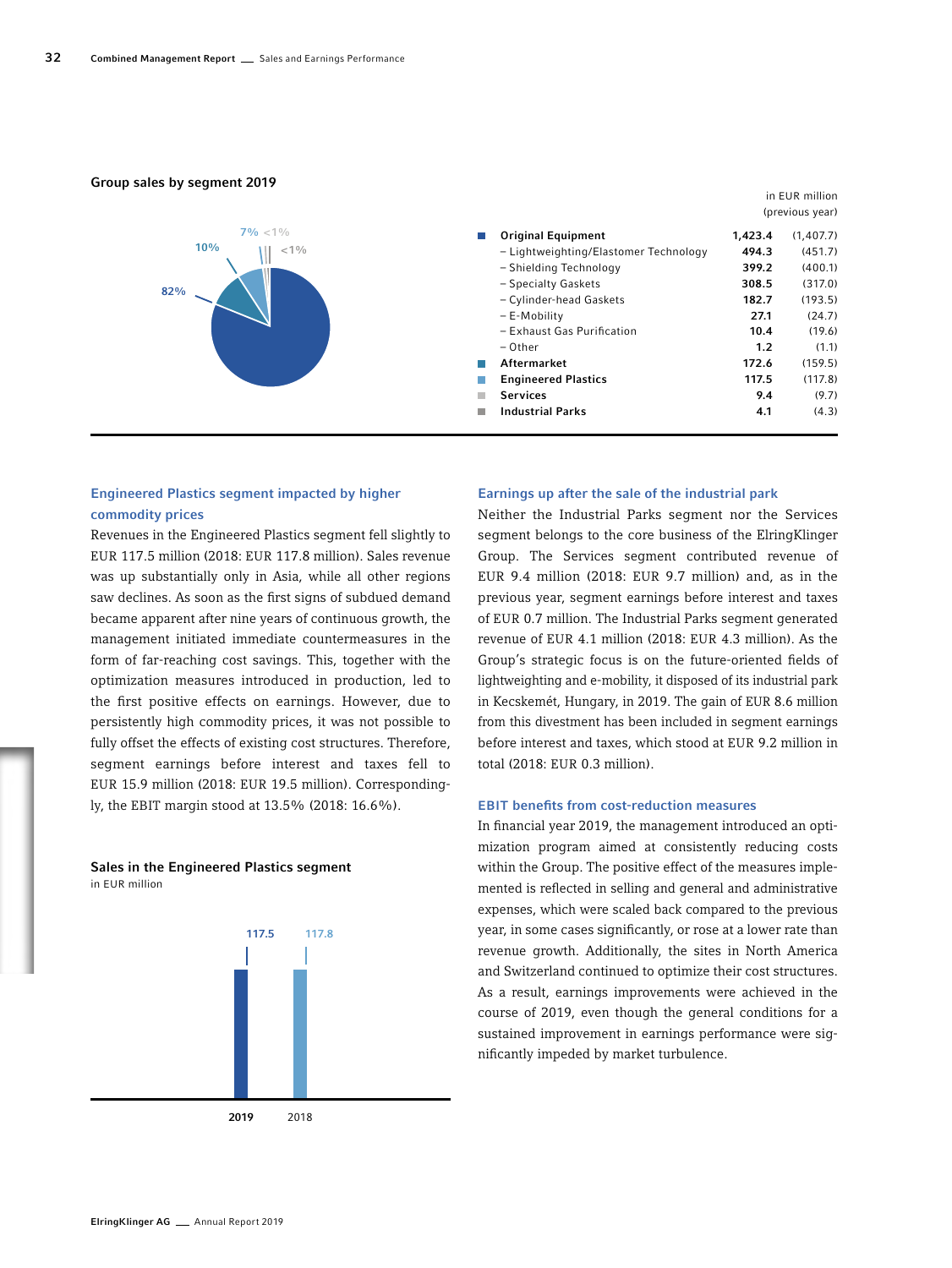# Gross profit margin affected by high material expenses

Rising at a faster rate than revenue, the cost of sales increased by 5.5% to EUR 1,401.7 million in 2019 (2018: EUR 1,328.9 million). As a result, the Group's gross profit fell by 12.1% to EUR 325.3 million (2018: EUR 370.1 million). Correspondingly, the gross profit margin declined to 18.8% (21.8%).

The rise in the cost of sales was attributable, among other factors, to increased expenses from warranties, which are offset by corresponding income from insurance benefits below gross profit in other operating income. The largest proportion of the increase in the cost of sales, however, is attributable to material expenses of EUR 800.7 million (2018: EUR 747.0 million). In addition to a significant rise in tool costs, higher raw material prices also contributed to the increase in the cost-of-materials ratio to 46.4% (2018: 44.0%).

The key raw materials needed by ElringKlinger to manufacture its products include aluminum, alloyed high-grade steels (and especially chromium-nickel alloys), carbon steel, polyamide-based polymer granules, and elastomers\* as well as polytetrafluoroethylene (PTFE\*) in the Engineered Plastics segment. In addition, materials and components required for the production of battery and fuel cell systems are becoming increasingly important.

Commodity prices developed along different lines in the period under review. Prices on the steel market fell in 2019 due to lower world market demand. Prices for aluminum, which is required by ElringKlinger for the production of shielding parts, also trended lower. In the first half of 2019, surcharges for high-grade steel alloys, which the Group uses to manufacture gaskets, were still 6% below the 2018 level on average. However, a sharp rise in the nickel price in the second half of the year meant that alloy surcharges were on average 7% higher than in the previous year. Furthermore, strong global demand for polyamide\*, which is used by ElringKlinger to produce lightweight components, drove the price up markedly in 2019.

Financial year 2019 saw staff costs within the Group rise by 2.5% to EUR 544.4 million (2018: EUR 531.2 million). Under the cost-of-sales (also referred to as function-of-expense) method, staff costs were distributed across all operational

expense items in the income statement. This increase was attributable, among other reasons, to the collectively agreed pay increase for domestic companies of 4.3%, which has been in effect since the second quarter of 2018, as well as the annual collectively agreed supplemental allowance of 27.5% of a monthly salary. In total, staff costs in relation to Group revenue increased slightly to 31.5% (2018: 31.3%).

Selling expenses fell markedly in 2019 by EUR 13.1 million or 8.9% to EUR 133.4 million (2018: EUR 146.5 million). This trend clearly illustrates that the expansion, automation, and efficiency enhancement measures implemented for the purpose of addressing the issue of capacity bottlenecks at the North American plants increasingly took effect over the course of the year. In particular, ElringKlinger managed to rein back costs significantly for non-standard deliveries and freight movements compared to the previous year.

General and administrative expenses rose at a slower rate than revenue growth in the period under review, up by 1.0% to EUR 84.8 million (2018: EUR 84.0 million). The slight increase was attributable primarily to higher staff costs.

# R&D ratio within the target range

In response to the far-reaching process of transformation in the automotive industry, ElringKlinger is focusing its research and development (R&D) activities primarily on solutions for alternative drive technologies. R&D expenses amounted to EUR 64.1 million in financial year 2019 (2018: EUR 76.1 million). In total, EUR 16.7 million (2018: EUR 11.1 million) in development costs were capitalized, as they met the relevant criteria for recognition. This contrasted with amortization of capitalized development costs totaling EUR 5.7 million (2018: EUR 6.2 million). Taking into account development costs capitalized by the Group, the R&D ratio, i.e., R&D costs relative to Group revenue, fell to 4.7% (2018: 5.1%).

In 2019, ElringKlinger again received government grants, primarily for research projects in the field of battery and fuel cell technology. Funds granted with regard to R&D projects and recognized in profit or loss totaled EUR 5.6 million (2018: EUR 5.3 million). In parallel, the company incurred project-related expenses at a comparable level for development work and prototyping.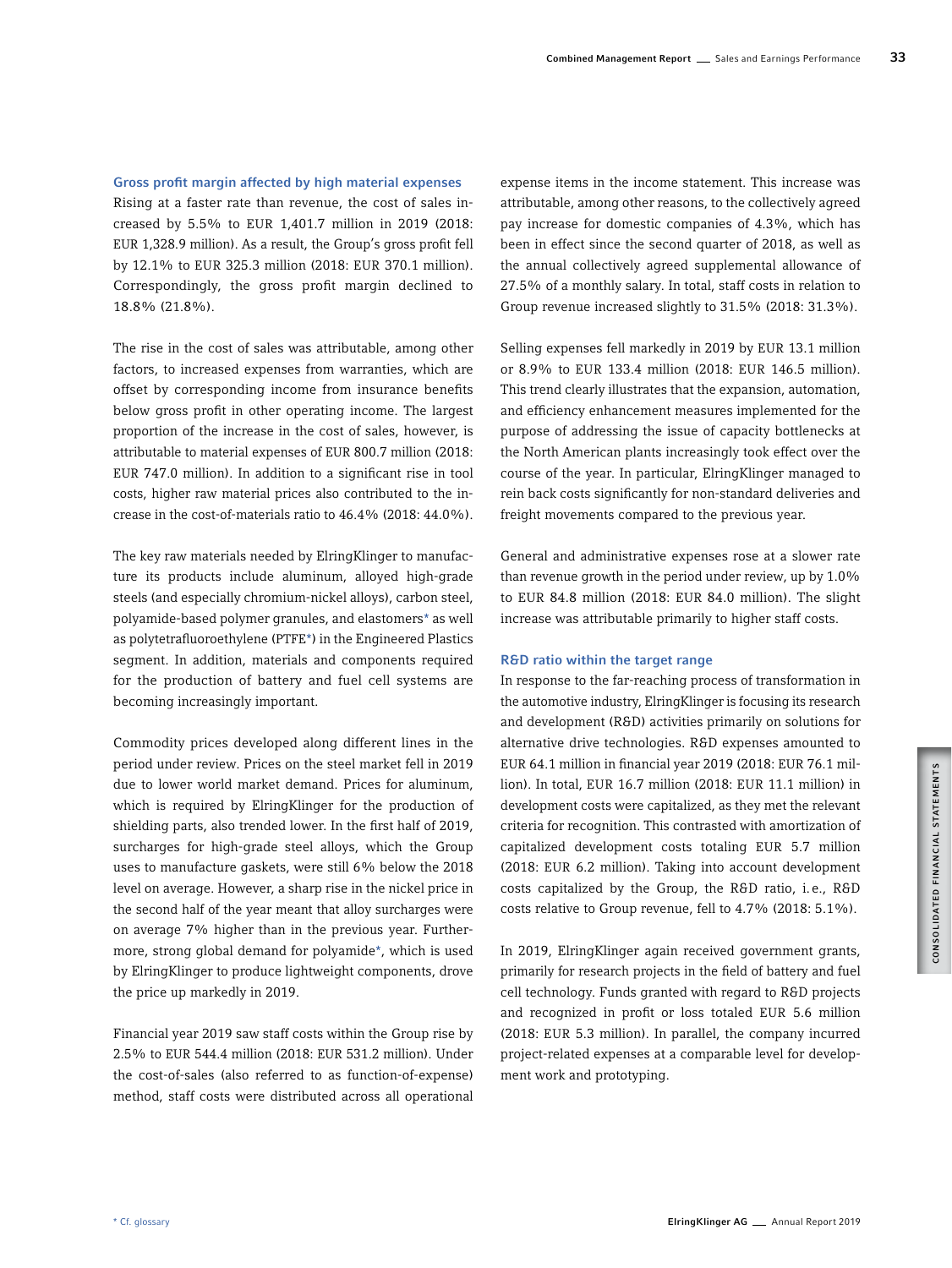At EUR 33.5 million (2018: EUR 45.6 million), other operating income was substantially lower year on year, as expected, mainly due to the fact that this figure had been influenced by the sale of the Hug subgroup and the disposal of new enerday GmbH. The figure for the annual period under review, however, included more substantial income relating to insurance claims and compensation for damages, counterbalanced by corresponding expenses accounted for in the cost of sales. Moreover, other operating income included the gain on disposal of an industrial park in Hungary, totaling EUR 8.6 million. Other operating expenses rose to EUR 15.2 million (2018: EUR 12.8 million).

# Gradual improvement in earnings over the course of the year

A major contribution to the continuous improvement over the course of the year was made by the cost-cutting program with its array of measures that helped to streamline costs. Despite the savings achieved, the Group's earnings before interest, taxes, depreciation, and amortization (EBITDA\*) of EUR 181.0 million (2018: EUR 196.6 million) failed to reach the previous year's level, mainly due to the substantial material expenses in the year under review, as outlined above, and the disposal of two subsidiaries in the previous year. The initial application of IFRS 16 contributed to an increase in depreciation and amortization to EUR 119.7 million (2018: EUR 100.4 million). Thus, the ElringKlinger Group recorded earnings before interest and taxes (EBIT) of EUR 61.2 million (2018: 96.2 million). Including depreciation/ amortization relating to purchase price allocation, EBIT before purchase price allocation totaled EUR 63.2 million (2018: EUR 100.2 million). This corresponds to an EBIT margin before purchase price allocation of 3.7% (2018: 5.9%). Therefore, the Group met its target of an EBIT margin before purchase price allocation of around 4 to 5%.

#### Net finance costs\* up by EUR 5 million

As in the previous year, foreign exchange gains and losses largely offset each other in 2019. The net result for the year was a foreign exchange loss of EUR -0.2 million (2018: EUR  $+0.8$  million). Interest expenses, on the other hand, increased, as the application of the new International Financial Reporting Standard 16 and the syndicated loan\* agreement concluded in February 2019 in particular had an accretive effect. As a result, net finance costs rose to EUR -19.6 million (2018: EUR -14.7 million).

Correspondingly, earnings before taxes declined to EUR 41.7 million (2018: EUR 81.4 million).

#### Effective tax rate at a high level

In financial year 2019, income tax expenses rose to EUR 36.6 million (2018: EUR 33.5 million). The effective tax rate for the year increased to 88.0% (2018: 41.2%). The higher tax rate was attributable primarily to losses incurred by subsidiaries for which no deferred tax assets were recognizable. Furthermore, ElringKlinger earned most of its profits in countries whose tax rates tend to be higher than the German tax rate.

Having deducted income taxes, net income stood at EUR 5.0 million (2018: EUR 47.9 million). Net income attributable to non-controlling interests fell to EUR 0.9 million (2018: EUR 4.1 million). Eliminating these interests, net income attributable to the shareholders of ElringKlinger AG amounted to EUR 4.1 million (2018: EUR 43.8 million). Correspondingly, earnings per share\* were down year on year at EUR 0.06 (2018: EUR 0.69). As of December 31, 2019, the number of shares outstanding that were entitled to a dividend remained unchanged at 63,359,990.

## Suspension of the dividend

As in the previous year, the annual financial statements approved by the Supervisory Board show a net loss for the year. In order to further strengthen internal financing for the transformation process of the company, no revenue reserves were released. The annual financial statements of ElringKlinger AG as of December 31, 2018, which were prepared in accordance with the provisions of the German Commercial Code (Handelsgesetzbuch – HGB) and are relevant for the payment of dividends, showed a net loss of EUR 17.1 million as of December 31, 2019 (2018: EUR -5.3 million). Therefore, the dividend for financial year 2019 has been suspended. The loss will be carried forward to new account.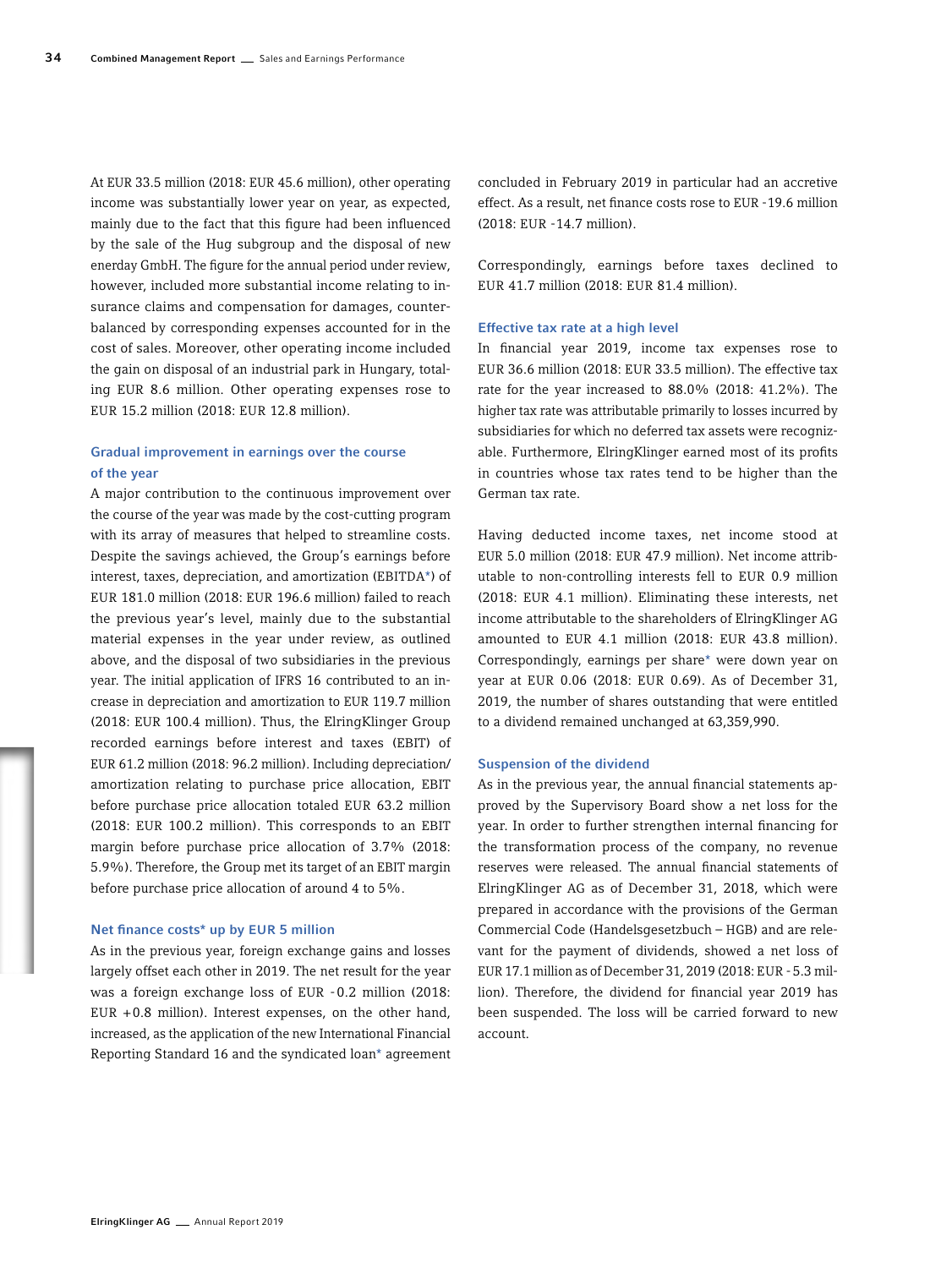# Financial Position

With an equity ratio of 42% and substantial cash and cash equivalents, the financial position of the ElringKlinger Group remained robust as of December 31, 2019. Targeted measures had a positive effect on the balance sheet structure in financial year 2019. These include the significant reduction in net working capital1, the disciplined management approach to investments, and the marked decline in net debt.

# 61% of assets are non-current

At the end of 2019, the total assets of ElringKlinger AG amounted to EUR 2,146.5 million, compared to EUR 2,079.7 million a year earlier. The year-on-year expansion is due mainly to IFRS 16 Leases, which was applied for the first time in 2019 and generally leads to an increase in total assets, as well as being attributable to currency changes. Without these effects, total assets would have been lower compared to the previous year.

As a result of IFRS 16, which has been mandatory since January 1, 2019, rights of use in regard to leased assets were capitalized under property, plant, and equipment and future lease payments were recognized as liabilities. As a result, the balance sheet total increased by EUR 45.4 million as of the changeover date of January 1, 2019. Further details are presented in the Notes to the Consolidated Financial Statements. Currency translation also resulted in an increase in total assets of around EUR 30 million due to changes in exchange rates compared to the previous year's reporting date.

At EUR 1,314.0 million, non-current assets represented a share of 61.2% of total assets as of December 31, 2019. Of these, property, plant, and equipment with a carrying amount of EUR 1,043.7 million (December 31, 2018: EUR 997.8 million) is by far the largest item. Due to the highly disciplined approach of management to new investments in financial year 2019, the Group recorded significantly fewer additions to property, plant, and equipment in 2019 than in the previous year. Adjusted for IFRS 16 items, additions from capital expenditure on property, plant, and equipment in 2019 amounted to EUR 91.9 million (2018: EUR 163.0 million), which was also slightly below the

systematic depreciation of property, plant, and equipment of EUR 96.5 million (2018: EUR 87.8 million). The total additions to and depreciation of property, plant, and equipment were nearly balanced in the fiscal year so that the change compared to the previous year's reporting date essentially corresponded to the IFRS 16 effect described above. As a result of this effect, property, plant, and equipment rose by EUR 45.9 million as of December 31, 2019.

In the fourth quarter of 2019, the Group sold its industrial park in Kecskemét, Hungary (cf. "Significant Events" and details presented in the Notes to the consolidated financial statements, page 96). The corresponding real estate assets had been recognized as "Investment property" in the previous year's statement of financial position. This item of the statement of financial position includes Group assets attributable to the Industrial Parks segments, which is not part of the Group's core business. Primarily as a result of this sale, investment property declined by EUR 13.3 million to EUR 3.3 million at the end of 2019 (December 31, 2018: EUR 16.6 million).

Intangible assets increased by EUR 17.8 million year on year to EUR 208.1 million. The increase mainly includes capitalized development costs and currency changes. The main item under intangible assets is goodwill from previous M&A\* activities with a carrying amount of EUR 166.3 million as of December 31, 2019.

# Significant reduction in net working capital\*

A large proportion of current assets constitutes working capital\*, which comprises inventories, current contract assets, and trade receivables. In financial year 2019, it was reduced significantly by EUR 113.4 million to EUR 600.6 million. If trade payables and current contract liabilities are deducted

<sup>1</sup> Inventories and current contract assets as well as trade receivables less trade payables and current contract liabilities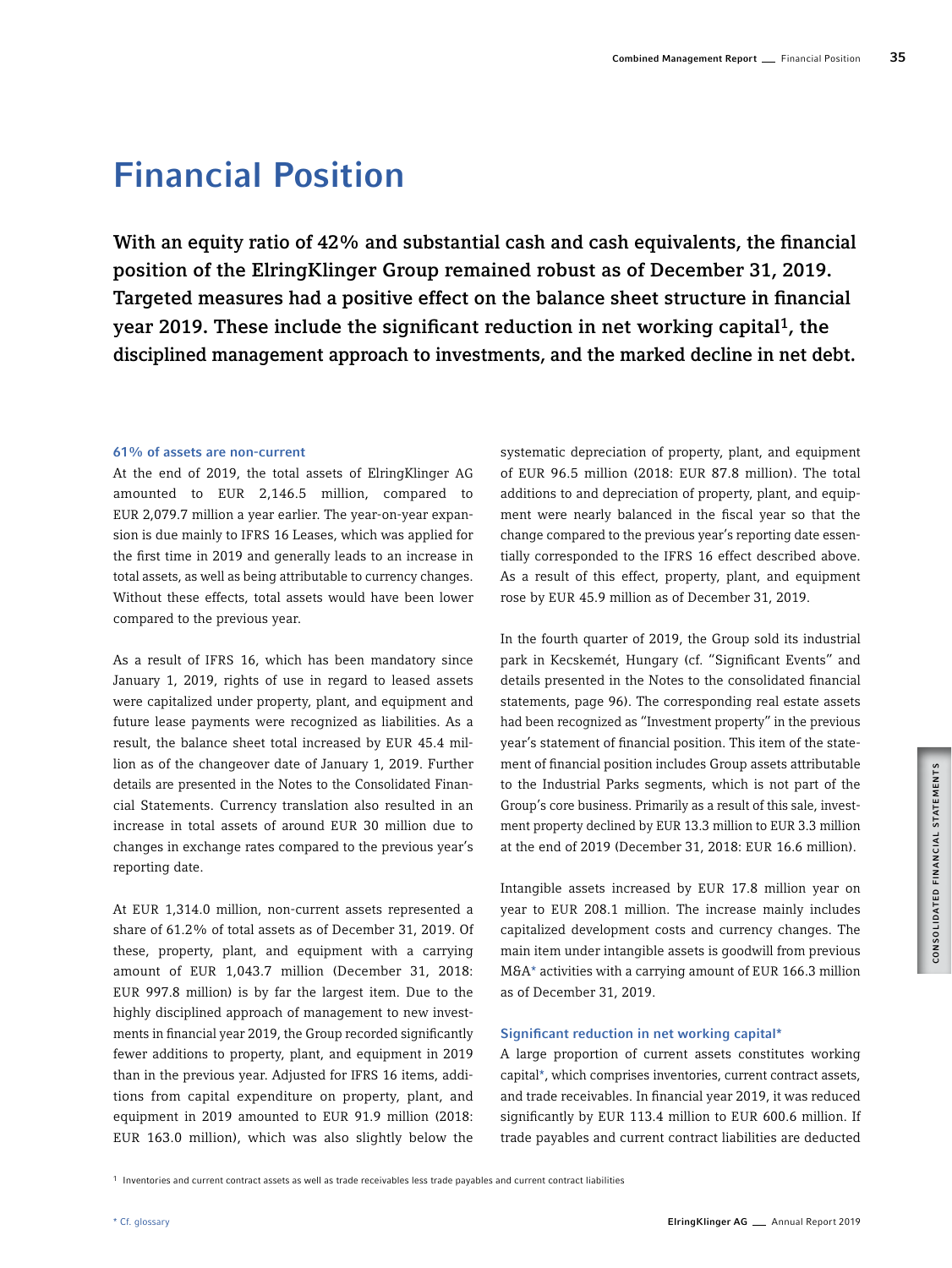from this figure, the result is net working capital\*, which represents the operating resources required for the ongoing procurement, production, and sales process. Compared to the level at the end of 2018 (EUR 568.0 million), net working capital as of December 31, 2019, was scaled back significantly by EUR 144.5 million to EUR 423.5 million.

This positive trend is the result of a comprehensive optimization program by the management with a number of different measures. Inventories were reduced at almost all manufacturing companies worldwide with the help of a more centralized approach to the management of Group-wide inventories. The plants currently under construction  $-$  specifically the facility in Fort Wayne, USA, and the sites of subsidiaries specializing in electric drive units (hofer powertrain products) – were an exception. The more pronounced reduction in tool-related items, which are generally accounted for in inventories until the start of series production, also helped to scale back stock levels. Overall, inventories were reduced by EUR 44.9 million at the end of 2019 compared to the reporting date of the previous year to a total volume of EUR 356.5 million (December 31, 2018: EUR 401.4 million). At the same time, strict receivables management, the use of factoring instruments, and not least the lack of market recovery in Asia in the second half led to an even steeper decline in trade receivables. They decreased by EUR 73.1 million year on year to EUR 233.2 million as of December 31, 2019. In addition, payment terms with suppliers were extended. This increased trade payables on the liabilities side, meaning that the Group had to raise the necessary funds at a later date. At the end of 2019, trade payables of EUR 157.1 million (December 31, 2018: EUR 135.6 million) were recognized in the Group statement of financial position.

Other current assets amounted to EUR 88.7 million as of December 31, 2019, compared to EUR 48.4 million at the prior-year reporting date. The increase is based, among other

items, on retained default risks for transferred assets, an outstanding claim from a warranty case, and other receivables.

The high cash position of EUR 135.5 million at the end of 2019 (December 31, 2018: EUR 45.3 million) includes the purchase price payment from the sale of the industrial park in Hungary (EUR 21.6 million), which was made shortly before the reporting date, as well as receivables settled by customers of the Chinese subsidiaries.

The total carrying amount of current assets was EUR 832.5 million (December 31, 2018: EUR 816.3 million). This corresponded to a share of 38.8% (December 31, 2018: 39.3%) of total assets. The carrying amount reported under assets held for sale in the previous year (EUR 6.0 million) related to a property sold in 2019.

#### Equity ratio at 42%

Equity held by the ElringKlinger Group rose slightly year on year to EUR 891.2 million at the end of 2019 (December 31, 2018: EUR 890.1 million). The change results primarily from the allocation of net income for the period of EUR 5.0 million as well as from foreign exchange translation differences recognized in other reserves (EUR 12.7 million) and postings from the revaluation of pension provisions (EUR -15.6 million). The equity ratio was 41.5% (December 31, 2018: 42.8%) and thus still within the corridor of 40 to 50% targeted by the management.

The carrying amount of pension provisions at the end of 2019 was EUR 148.2 million (December 31, 2018: EUR 124.4 million). The increase of EUR 23.8 million was mainly due to changes in parameters – including in particular lower market interest rates – on which the regular revaluation of future obligations as of the reporting date was based (cf. Note 25 in the Notes to the consolidated financial statements).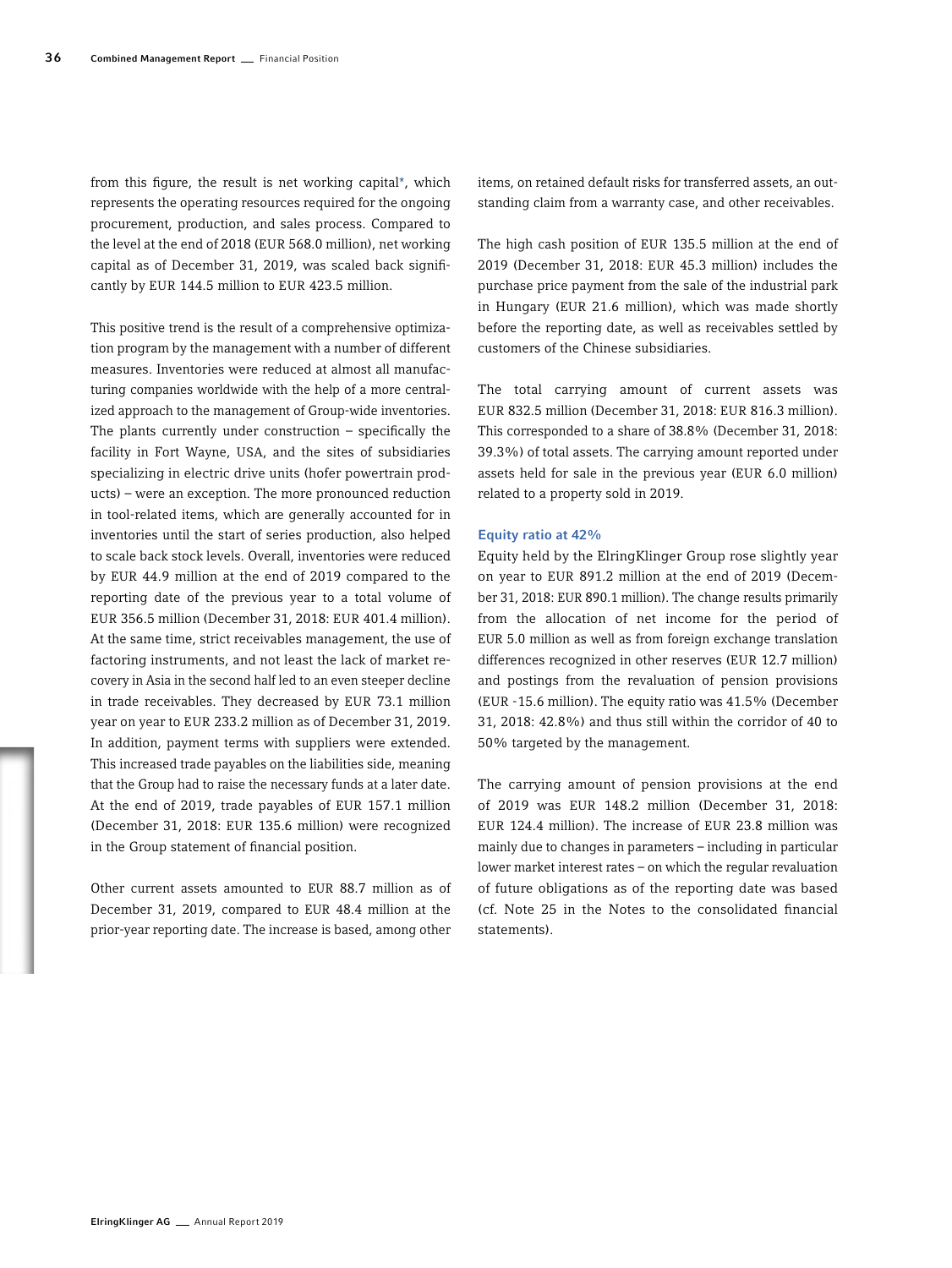Other current and non-current provisions rose by EUR 5.8 million year on year to EUR 36.2 million (December 31, 2018: EUR 30.4 million). The largest items here are obligations relating to personnel, which are formed for partial retirement purposes, among other things, followed by warranty obligations. Provisions for warranty obligations and for obligations arising from other risks were higher compared to the previous year's reporting date.

# Net debt\* down significantly

The Group used the substantial cash inflow from operating activities achieved in financial year 2019 (cf. Cash Flows, page 38) to reduce its financial liabilities. Compared to the end of 2018, net debt (current and non-current financial liabilities less cash) thus fell by EUR 128.2 million to EUR 595.3 million. Financial liabilities amounted to EUR 730.7 million at the end of 2019 (December 31, 2018: EUR 768.8 million). Here, too, the effect of the application of IFRS 16 from 2019 onwards must be taken into account in a year-on-year comparison. As a result of this new accounting treatment of leasing transactions, financial liabilities increased by EUR 46.7 million.

# Improved maturity structure through syndicated loan

In February 2019, ElringKlinger concluded a syndicated loan\* agreement with six national and international banks covering a total volume of EUR 350.0 million and spanning a minimum term of five years. At the end of the year, EUR 235.3 million had been utilized. This enabled the Group to improve the maturity structure of existing financial liabilities. This is also illustrated by the fact that there was a more pronounced shift from short-term to long-term loans in financial year 2019.

Other non-current and current liabilities amounted to EUR 117.8 million at the 2019 reporting date (December 31, 2018: EUR 90.0 million) and include a number of different deferrals such as customer payments yet to be passed on and accounts receivable with credit balances. In Structure of the ElringKlinger Group's financial position in  $\frac{0}{n}$ 



addition, the item includes public grants that have been deferred and will be reversed to profit or loss in future periods. They include funds granted for the purpose of ensuring compliance with an energy efficiency program at the site in Dettingen/Erms, Germany, and for structural development measures at the site in Kecskemét, Hungary. The current item also includes a long-standing purchase price liability of EUR 30.3 million for the non-controlling interests of ElringKlinger Marusan Corporation, Japan.

# Improvement in the level of debt

As a result of the developments described above, the level of debt (net debt in relation to EBITDA\*) improved to 3.3 at the end of 2019 (December 31, 2018: 3.7) despite the effects from the first-time application of IFRS 16.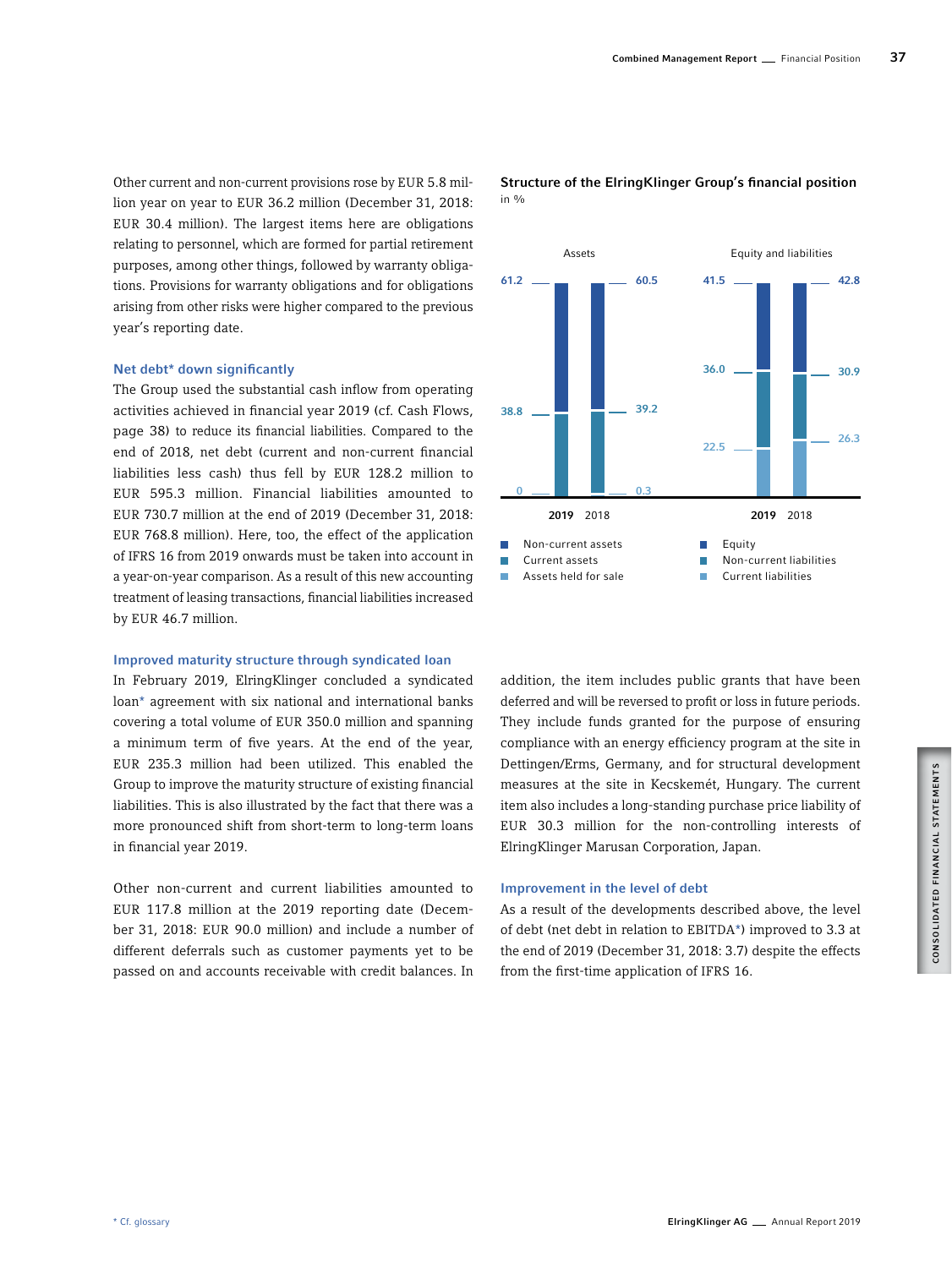# Cash Flows

At EUR 277.6 million, net cash generated by the ElringKlinger Group from operating activities was substantial in financial year 2019. This was underpinned by a comprehensive package of measures implemented by Group management to reduce net working capital1. As investment spending was also scaled back substantially in the period under review, the Group recorded operating free cash flow2 of EUR 175.8 million. Taking undrawn credit lines into account, the ElringKlinger Group's situation in terms of liquidity remains solid.

# Cash flow from operating activities increases to EUR 278 million

In financial year 2019, the ElringKlinger Group achieved substantial net cash from operating activities of EUR 277.6 million (2018: EUR 91.6 million). This dynamic upturn was fueled in particular by improvement measures aimed at optimizing net working capital (cf. Financial Position, page 35). Within the statement of cash flows, this is reflected by the change in items allocated to net working capital, i.e., primarily inventories and trade receivables and payables. Including other assets and liabilities not attributable to investing or financing activities, the resulting cash inflow amounted to EUR 150.1 million in financial year 2019, compared to cash outflow of EUR 32.0 million in the previous year.

Due to the provisions of IFRS 16, since 2019 lease payments have been allocated – at the point of time of the coresponding repayment of financial liabilities – mainly to cash flow from financing activities and no longer primarily to cash flow from operating activities as in the past. In determining the operating cash flow\*, this fact is reflected particularly in higher depreciation and amortization compared to the previous year, which are eliminated. In 2019, depreciation and amortization (less write-ups) of non-current assets amounted to EUR 119.7 million (2018: EUR 100.5 million). This figure includes an amount of EUR 12.9 million (2018: EUR 0 million) relating to IFRS 16.

# Significant reduction in investments

The Group had initiated an intensive investment cycle in recent years for the purpose of establishing an efficient global network of production sites. On this basis, the Group can now focus its investment activities primarily on projects in the strategic business fields of e-mobility and structural lightweighting. As a result of this disciplined investment approach, cash outflows for capital expenditure on property, plant, and equipment and investment property fell noticeably to EUR 92.2 million in 2019 (2018: EUR 163.5 million). The investment ratio (capital expenditure on property, plant, and equipment and on investment property relative to Group sales revenue) fell to 5.3% (2018: 9.6%).

One of the largest investments in 2019 was that relating to the technology center for e-mobility currently being built at the main site in Dettingen/Erms, Germany. After its completion scheduled for spring 2020, the research and development activities in battery and fuel cell\* technology will be based there. Another focus of investment spending was on the North American plants, where capacity adjustments, automation, and product ramp-ups were necessary. The new plant built in Fort Wayne, USA, in financial year 2018 saw the ramp-up of serial production of thermal and acoustic shielding systems in 2019.

<sup>1</sup> Inventories and current contract assets as well as trade receivables less trade payables and current contract liabilities

<sup>&</sup>lt;sup>2</sup> Cash flow from operating activities less cash flow from investing activities, adjusted for cash flows in respect of acquisition activities and changes in financial assets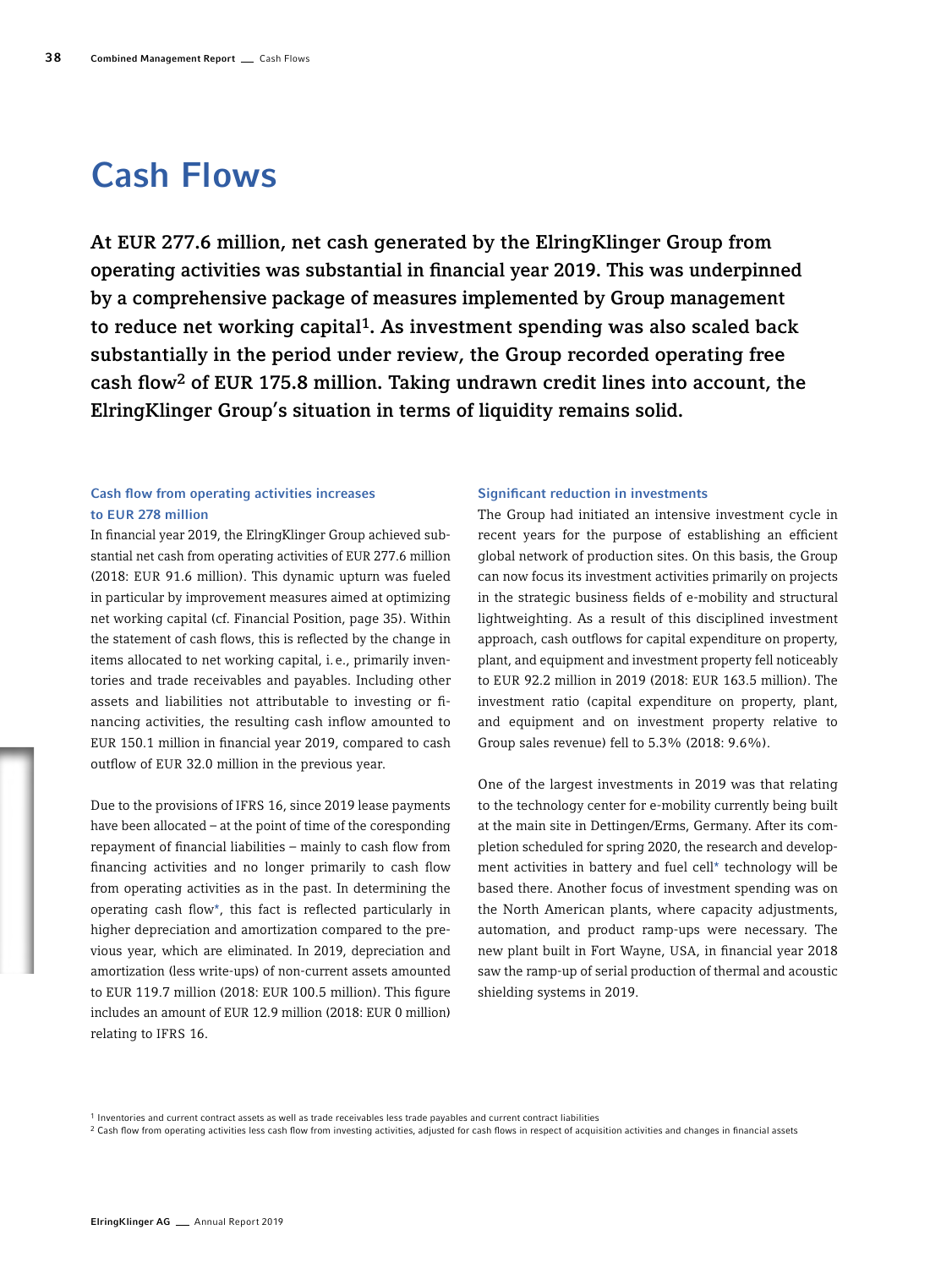At the German site in Thale, the introduction of series production capabilities for complete battery systems progressed over the course of the period under review. In addition to new assembly lines for battery modules and components at the site in Dettingen/Erms, Germany, other capital expenditure on property, plant, and equipment mainly related to equipment directly connected with series ramp-ups or the improvement of efficiency and operational performance.

Payments for intangible assets amounted to EUR 19.1 million (2018: EUR 15.1 million) in 2019 and included software licenses and similar rights as well as, in particular, capitalized development costs.

The Group received EUR 21.6 million from the disposal of subsidiaries (2018: EUR 56.8 million). This relates to the sale of the industrial park in Kecskemét, Hungary (cf. Significant Events and details presented in the Notes to the consolidated financial statements). The prior-year payment related to the sale of the Hug Group, Switzerland, and new enerday GmbH, Neubrandenburg.

The disposal of property, plant, and equipment, intangible assets, and investment property generated cash inflows of EUR 9.6 million for the Group in 2019 (2018: EUR 0.8 million). This includes the proceeds from land that was sold in 2019. In total, net cash used in investing activities amounted to EUR -84.5 million, after EUR -120.7 million in the previous year.

# Operating free cash flow at EUR 176 million

As both operating cash flow improved significantly in 2019 compared to the previous year and investment outflows decreased, operating free cash flow increased substantially to EUR 175.8 million. The prior-year figure was EUR -86.2 million.

# Financing activities benefit from strengthened internal financing

The Group used the capital inflow from operating cash flow to finance capital expenditure and also to repay borrowings. On balance, funds of EUR 103.8 million were used to reduce financing activities in 2019, whereas EUR 30.0 million had to be raised in 2018. The company's financial strength was also underpinned by the fact that no dividend was paid to shareholders of ElringKlinger AG in 2019 in respect of the previous financial year (2018: EUR 31.7 million).

As of December 31, 2019, the Group had access to approved yet undrawn lines of credit totaling EUR 150.5 million (December 31, 2018: EUR 190.2 million).



# Investment<sup>1</sup> spending by region

1 Investments in property, plant, and equipment, investment property, and intangible assets

CONSOLIDATED FINANCIAL STATEMENTS CONSOLIDATED FINANCIAL STATEMENTS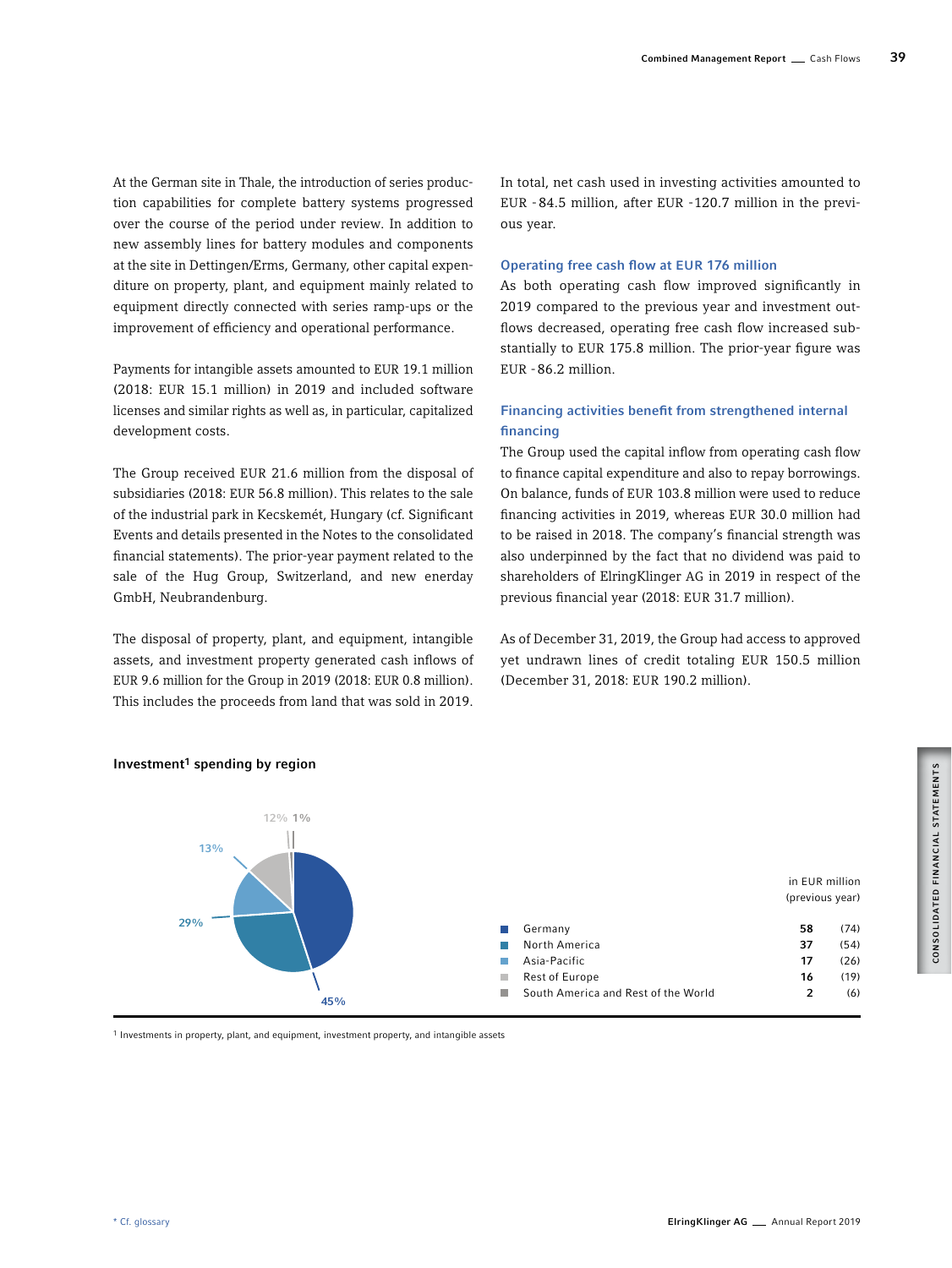

industrial park

in financial liabilities

1 Does not correspond to IAS 7 presentation

Dec. 31, 2018

2 Investments in property, plant, and equipment, investment property, and intangible assets

cash flow

# Overall assessment by the Management Board of the financial position, financial performance, and cash flows of the Group

Group revenue again developed better than the global vehicle market as a whole in financial year 2019. Despite the worldwide decline in vehicle production by -5.6%, ElringKlinger increased its revenues by 1.6% in 2019, taking the total to EUR 1,727.0 million. On the cost side, the efficiency program launched at the beginning of 2019 took effect, so that additional charges such as higher customs duties and personnel costs were counteracted by cost streamlining. At EUR 63.2 million and a margin of 3.7%, earnings before interest, taxes, and purchase price allocation\* (EBIT before purchase price allocation) were at the lower end of the targeted range of around 4 to 5% – an unsatisfactory result from the management's point of view, but acceptable in view of the difficult market environment.

The Group performed particularly well when it came to bolstering its financial strength in 2019. Targeted measures to optimize inventories as well as trade receivables and payables helped to free up liquidity reserves and strengthen

ElringKlinger's internal financing. As a result, the Group achieved a substantial inflow of cash from operating activities, while net debt\* was scaled back significantly. New investments were made with a clear focus on future-proof projects. Management will continue to pursue this disciplined approach and carefully monitor and control changes in net working capital\*.

Dec. 31, 2019

ElringKlinger was quick off the mark in its efforts to position itself favorably in a fast-paced automotive industry driven by change. As a result, the company already offers customerspecific solutions not only for classic fields of application but also for vehicles powered by alternative drive systems. In the area of novel drive technology, ElringKlinger has established a portfolio consisting of components, modules, and entire systems. This includes complete battery systems as well as fuel cell stacks ready for series production, for example. Together with the broad customer base, which includes both established and new manufacturers, and the strong global network of production sites, management believes that this forms an excellent basis for consistently solid business development.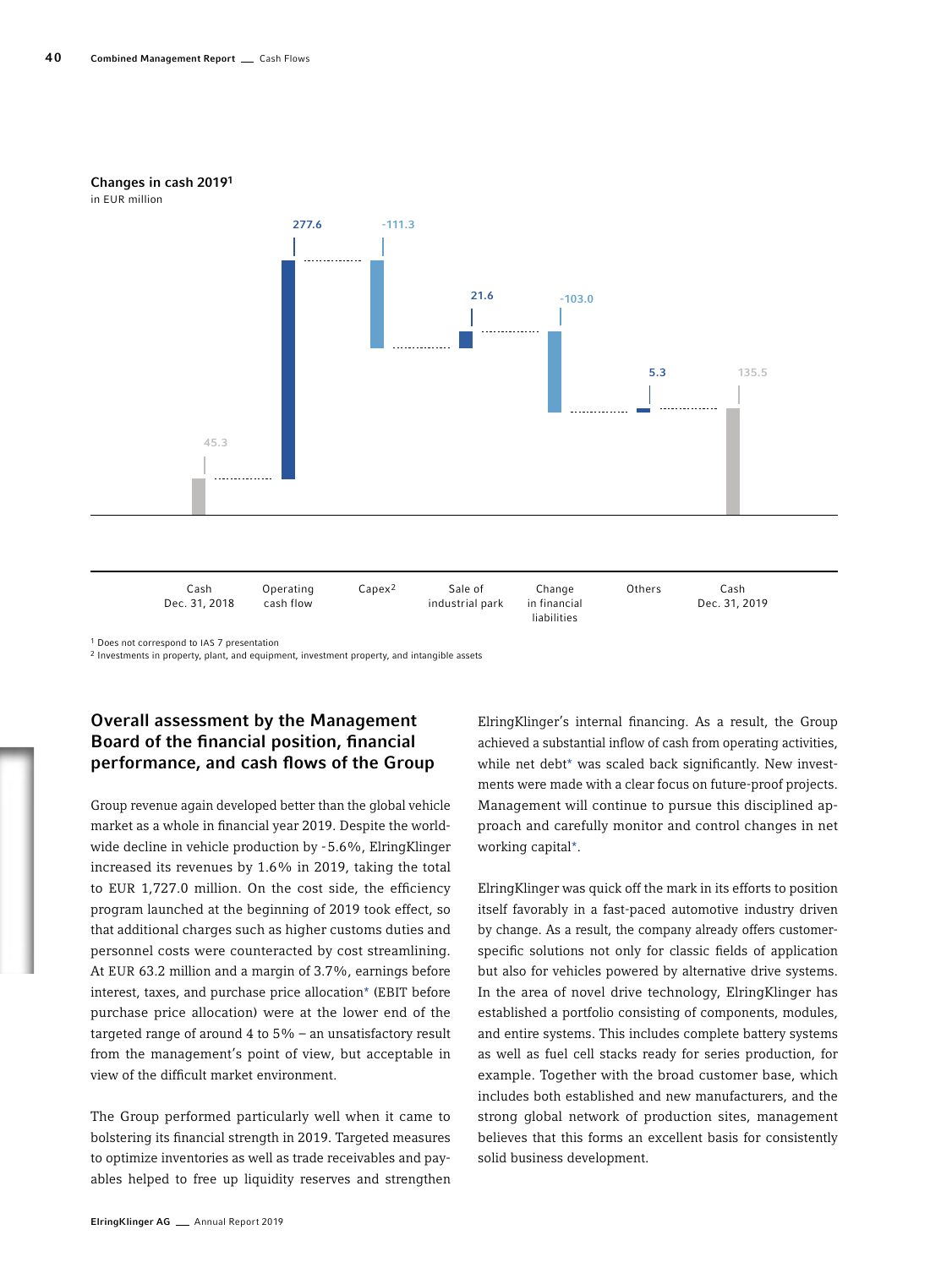# Financial Performance, Net Assets, and Cash Flows of ElringKlinger AG

As in previous years, the management report of ElringKlinger AG and the Group management report have been brought together in a combined format. The business performance relating to ElringKlinger AG, as outlined below, is based on its annual financial statements, which have been prepared in accordance with the provisions set out in the Commercial Code (Handelsgesetzbuch – HGB\*) and the additional requirements of the Stock Corporation Act (Aktiengesetz – AktG) as well as the relevant provisions set out in the company's Articles of Association.

ElringKlinger AG recorded a slight downturn in revenue in 2019, but nevertheless managed to exceed the change in global vehicle production by a good 4 percentage points. The cost streamlining program initiated in 2019 showed initial positive effects. Despite this, earnings performance was adversely affected by lower sales revenue and higher personnel expenses in the period under review.

# Revenue down slightly

ElringKlinger AG failed to match the strong surge in revenue seen in the previous financial year and recorded a slight downturn of 1.6% in 2019, taking the figure to EUR 709.1 million (2018: EUR 720.5 million). As a result, the company reached the upper end of its projected target of boosting revenue by 2 to 4 percentage points above the global market growth rate (-5.6%).

Revenue generated in the Rest of Europe (without Germany), ElringKlinger AG's largest sales region, rose slightly by 0.9% to EUR 308.6 million (2018: EUR 305.8 million). The Asia-Pacific region also developed well. In a market characterized by a significant decline in vehicle production output of more than -8%, revenue increased by 3.7% to EUR 59.6 million (2018: EUR 57.5 million). At EUR 73.5 million (2018: EUR 77.3 million), by contrast, the sales region of North America was noticeably weaker than in the previous year. In total, revenue from foreign sales was up by 0.3%, taking the figure to EUR 467.3 million (2018: EUR 466.0 million). Thus, the share of foreign sales rose to 65.9% (64.7%).

In line with the current market weakness in Germany, ElringKlinger AG, too, saw revenue from domestic sales fall in the period under review, down by 5.0%. The total of EUR 241.8 million (2018: EUR 254.4 million) also includes revenues from products incorporated into vehicles and engines that are subsequently exported.

# Original Equipment sees dip in revenue

The Original Equipment segment recorded a downturn in revenue of 4.2% to EUR 550.7 million in 2019 (2018: EUR 574.8 million). The segment's contribution to the total revenue generated by ElringKlinger AG fell to 77.7% (2018: 79.8%). The Shielding Technology and Cylinder-head Gaskets divisions accounted for the largest decline in revenue, whereas the Lightweighting/Elastomer Technology division continued to expand. The E-Mobility division also delivered revenue growth, recording a percentage increase from a low base.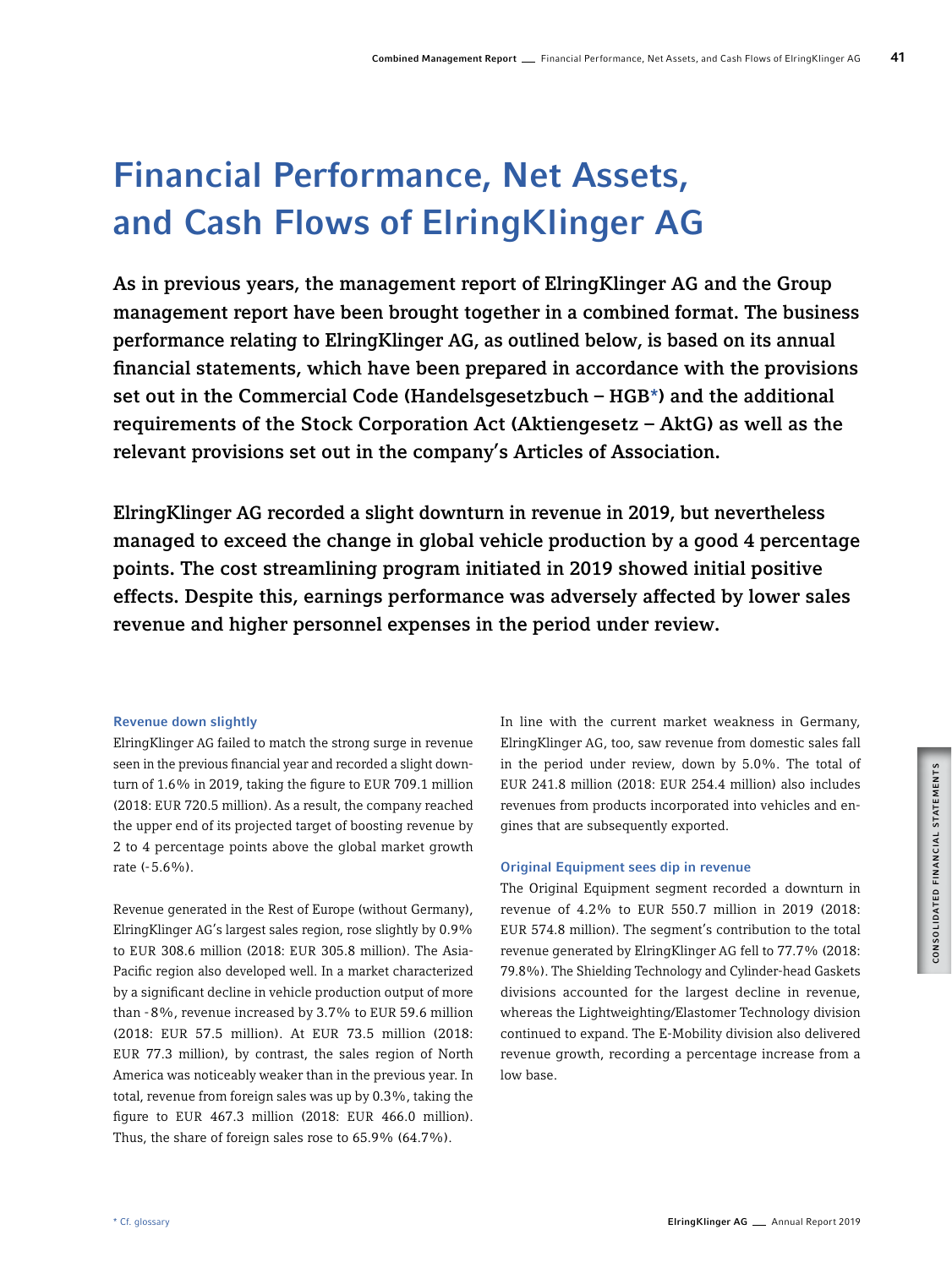#### Significant growth in Aftermarket revenue

Overall, the Aftermarket segment moved forward dynamically despite geopolitical tensions in many regions. ElringKlinger AG saw revenues increase by 8.9% to EUR 158.3 million (2018: EUR 145.4 million). The segment's contribution to total revenue rose to 22.3% (2018: 20.2%). With the exception of Germany, Iran, and Australia, business in the Aftermarket segment continued to expand in all sales regions. ElringKlinger AG recorded particularly strong revenue growth from sales in Eastern Europe and the Middle East. Sales in both Asia and North America ended the year  $up$  – from a low base – and efforts are being made to achieve greater market penetration in these regions.

#### Year-on-year decline in total operating revenue

Having recorded inventory increases of EUR 4.8 million in 2018, ElringKlinger AG managed to scale back inventories by EUR 2.4 million in the reporting period due to the reduction in business volume. At the same time, other own work capitalized fell to EUR 0.2 million (2018: EUR 0.3 million). At EUR 706.9 million (2018: EUR 725.6 million), total operating revenue was down EUR 18.7 million on the prior-year figure.

Other operating income amounted to EUR 12.5 million (2018: EUR 46.9 million). This reduction was mainly due to lower income from asset disposals of EUR 0.4 million (2018: EUR 29.8 million), which primarily related to the sale of the Hug Group in financial year 2018. In addition, income from foreign exchange differences fell by EUR 2.9 million to EUR 5.5 million (2018: EUR 8.4 million).

Other operating expenses fell by EUR 10.1 million to EUR 108.5 million (2018: EUR 118.6 million). The year-on-year reduction is attributable, among other factors, to the cost streamlining program implemented by ElringKlinger AG in 2019. This had a particular impact on travel, general and administrative, and other personnel expenses, which fell significantly compared to the previous year.

#### Commodity prices develop along different lines

In 2019, there was a significant downturn in the price of key input materials such as aluminum and steel, which are required by ElringKlinger AG in large quantities for production. By contrast, polyamide\*, a plastic material used by the Group for the production of lightweight components, was more expensive. Due to the lower volume of revenue and a reduction in tool costs, the cost of materials recorded by ElringKlinger AG fell to EUR 299.6 million (2018: EUR 326.2 million). This corresponds to a year-on-year

decrease of 8.2%. The cost-of-materials ratio (cost of materials in relation to total operating revenue) thus fell to 42.4% (2018: 45.0%).

#### Headcount expanded in new business areas

The policy of restraint by the Group with regard to new hires also had an impact on ElringKlinger AG. Expanding by ten, the headcount at the end of the reporting period remained largely unchanged year on year at 3,367 (December 31, 2018: 3,357). A large proportion of the new hires related to the promising areas of battery and fuel cell\* technology and electric drive units. In addition to the slight increase in personnel, the collectively agreed salary increase of 4.3%, which has been in effect since the second quarter of 2018, and the additional 27.5% collectively agreed annual supplemental allowance led to an increase in personnel expenses in financial year 2019. Personnel expenses rose by 3.1% to EUR 245.2 million (2018: EUR 237.9 million), thus outpacing the increase in revenue. At 34.7% (2018: 32.8%), the personnel expense ratio was significantly higher as a proportion of total operating revenue.

#### Significant reduction in write-downs

Systematic depreciation and amortization of intangible and tangible fixed assets remained largely unchanged year on year at EUR 36.8 million (2018: EUR 36.7 million). In 2018, the company had to make additional write-downs of receivables from affiliated companies totaling EUR 24.2 million. As a result, the overall figure for depreciation/amortization and write-downs fell by EUR 24.1 million in total in the period under review (excluding write-downs of financial assets).

# Earnings before interest, taxes, and equity investments slightly up on the previous year

As outlined above, earnings generated by ElringKlinger AG were diluted by higher personnel expenses and lower other operating income in 2019. However, the significant reduction in the cost of materials and lower depreciation and amortization ultimately meant that earnings before interest, taxes, and equity investments were slightly up on the previous year at EUR 29.4 million (2018: EUR 28.9 million). This is equivalent to an EBIT margin\* (as a proportion of total operating revenue) of 4.2% (2018: 4.0%). As such, the company was able to exceed its target of maintaining the margin at the same level as in 2018.

#### Lower net income from equity investments

Income from equity investments declined in the reporting period and amounted to EUR 30.3 million (2018: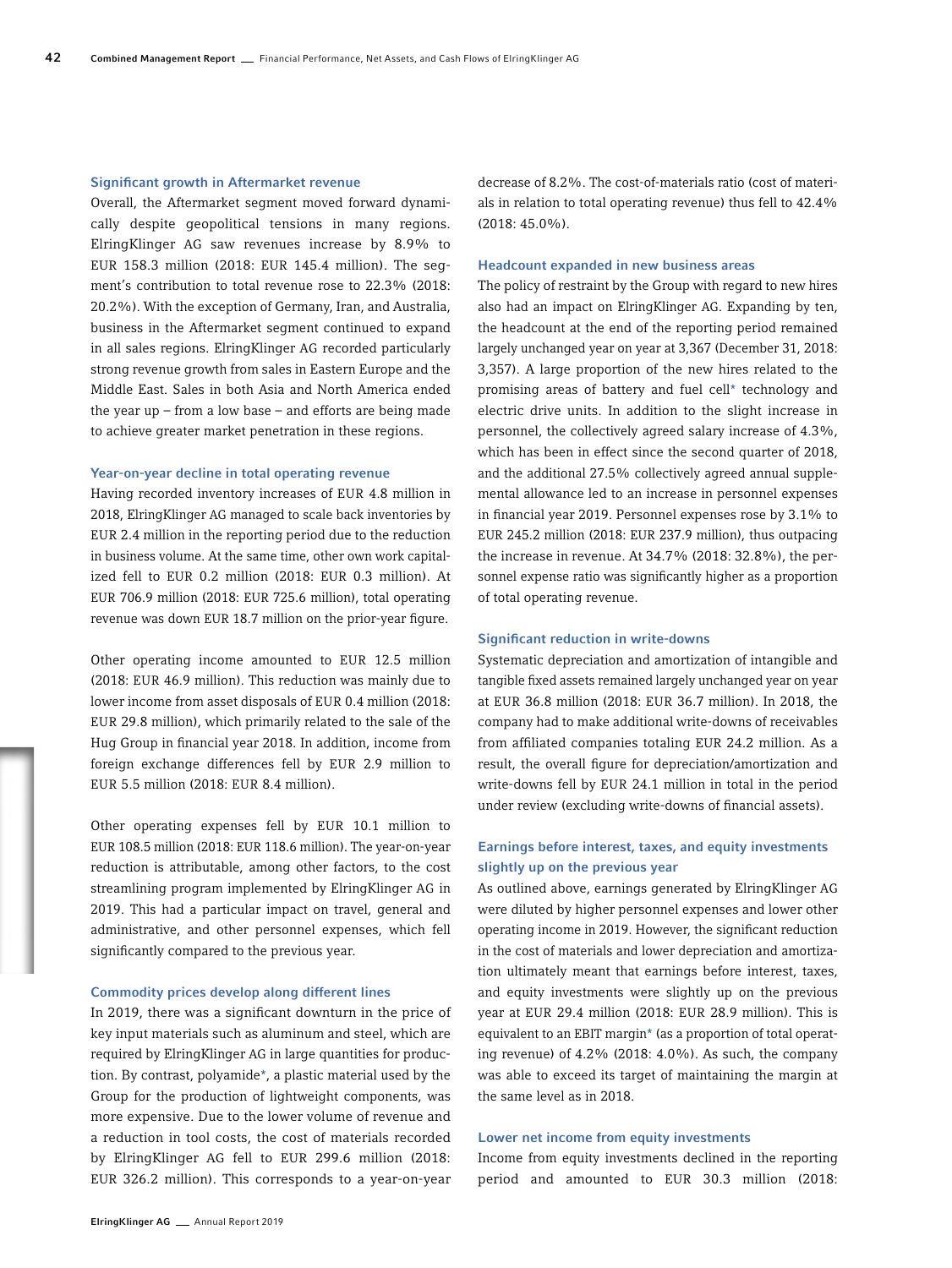EUR 35.0 million). Additionally, write-downs on financial assets pushed the net figure down by EUR 55.2 million (2018: EUR -53.5 million). Net income from equity investments fell to EUR -24.9 million (2018: EUR -18.5 million). Interest and similar expenses rose to EUR -16.0 million (2018: EUR -12.2 million), partly due to the conclusion of the syndicated loan\* agreement in February 2019.

#### Post-tax profit down after higher tax expenses

As a result of negative net income from equity investments, earnings before taxes were also in negative territory at EUR -3.6 million, down on the figure of EUR 4.1 million recorded in the previous year. There was no reduction in income taxes compared to the previous year because the write-downs on financial assets are not tax-deductible. Total income taxes for 2019 amounted to EUR 13.3 million (2018: EUR 9.2 million). Income taxes include taxes relating to other periods in the amount of EUR 1.8 million (2018: EUR 0.1 million). As a result, post-tax profit at the end of the reporting period was negative at EUR -16.9 million (2018: EUR -5.1 million). After deducting other taxes, ElringKlinger AG posted a net loss of EUR 17.1 million for the financial year under review. Taking into account the loss carried forward of EUR 5.3 million from the previous year, the accumulated loss in 2019 amounts to EUR 22.4 million (2018: EUR -5.3 million).

## Suspension of the dividend

As in the previous year, no reversals of revenue reserves were made in 2019, the aim being to further strengthen internal financing for the transformation process of the company. Financial year 2019 produced a net loss of EUR 17.1 million (2018: EUR -5.3 million). The Management Board and Supervisory Board have therefore jointly decided to again suspend the dividend for financial year 2019. The accumulated loss will be carried forward to new account.

# Net assets of ElringKlinger AG

ElringKlinger AG's position in terms of net assets remains very solid with an equity ratio of 40.2% (2018: 40.0%). ElringKlinger AG has a twin role within the Group, as it is not only the largest manufacturing entity but also the parent company. This is reflected in the balance sheet by the fact that, alongside assets required for operating activities, it primarily includes financial assets and receivables from affiliated companies. Total assets, i. e., the balance sheet total, amounted to EUR 1,319.3 million at the end of 2019 (December 31, 2018: EUR 1,370.4 million).

## Fixed assets account for 56% of total assets

Fixed assets represented 55.8% of total assets at the end of the reporting period and amounted to EUR 735.7 million (December 31, 2018: EUR 807.7 million). The year-on-year decline is essentially due to two factors. Firstly, the company's investment activities were scaled back significantly in financial year 2019 as planned, with the result that systematic depreciation exceeded the new additions from investments (EUR 25.9 million). This also takes into account a disposal of land and several disposals of assets of minor importance. As a result, tangible fixed assets decreased by EUR 15.5 million to EUR 352.2 million compared to the prior-year carrying amount.

Secondly, the carrying amount of financial assets declined, which, at EUR 375.6 million (December 31, 2018: EUR 431.4 million), accounts for around 50% of fixed assets and essentially represents interests in affiliated companies. These were reduced by EUR 55.2 million as part of the annual impairment test, as interests in five subsidiaries were impaired. There were no reversals of impairments.

Inventories primarily comprise raw materials for the production process as well as semi-finished and finished products, including stocks relating to the spare parts business. Despite the overall rise in material prices over the course of the year, total inventories were reduced slightly to EUR 147.8 million as of December 31, 2019, down from the figure of EUR 153.5 million at the prior-year reporting date.

The majority of receivables and other assets totaling EUR 417.3 million (December 31, 2018: EUR 406.5 million) are short-term loans to subsidiaries. As ElringKlinger AG is responsible for central finance and liquidity management within the Group, it generally raises the necessary external funds and makes them available to Group companies. These loans are mainly recognized in receivables from affiliated companies, which amounted to EUR 336.0 million at the end of the year (December 31, 2018: EUR 299.6 million). Trade receivables at ElringKlinger AG fell by EUR 35.5 million year on year (December 31, 2018: EUR 92.3 million) to EUR 56.8 million. The sharp decline resulted from the use of various instruments to selectively reduce capital tied up in current assets and thus scale back financing requirements.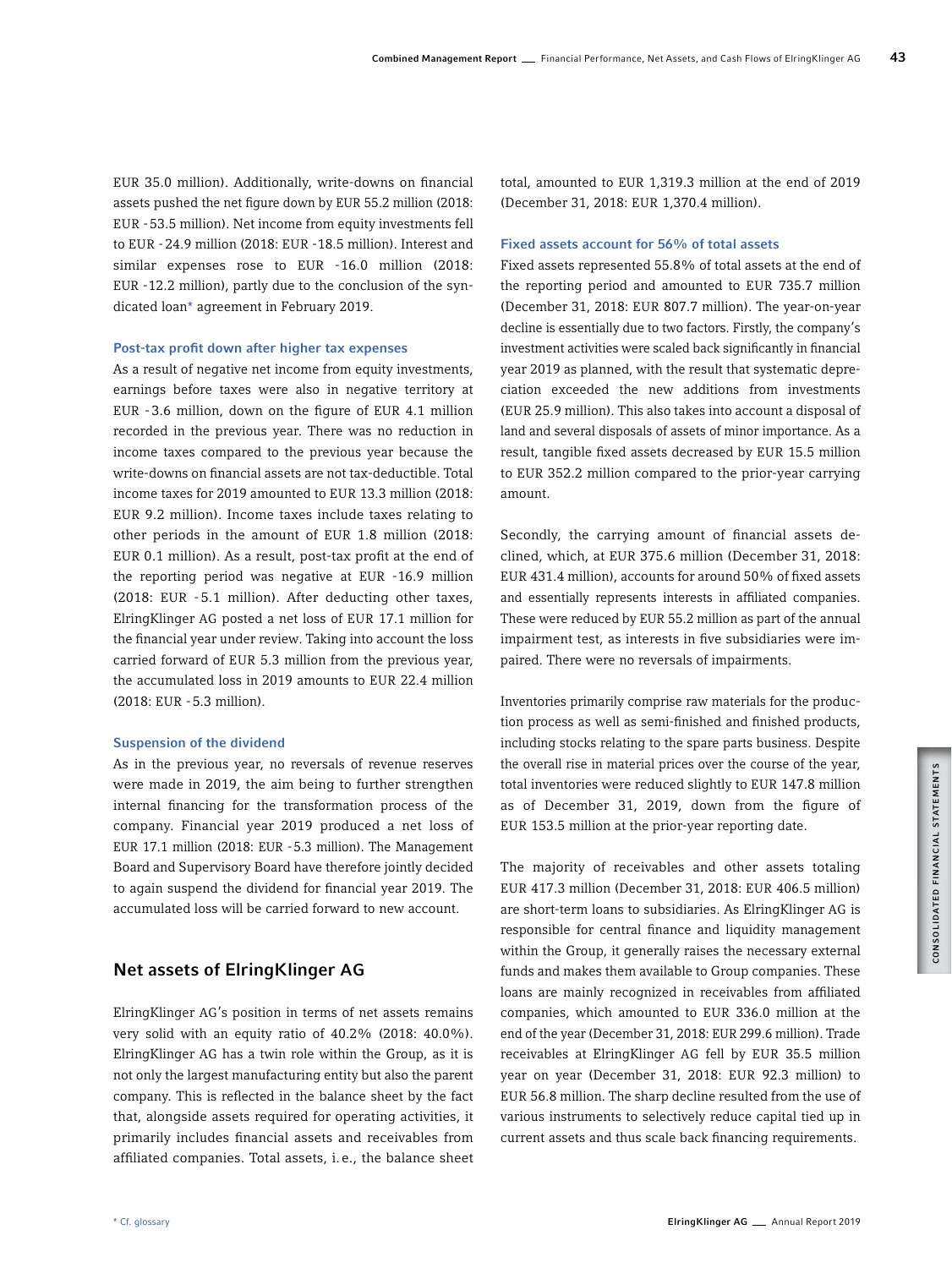#### Equity ratio of ElringKlinger AG at 40%

ElringKlinger AG's shareholder equity totaled EUR 530.5 million as of December 31, 2019, which equates to an equity ratio of 40.2% (2018: 40.0%). As the company suspended its dividend payment for financial year 2018, the change in shareholders' equity compared to the end of the previous year (EUR 547.6 million) was attributable solely to the net loss for financial year 2019 (EUR -17.1 million).

Provisions recognized by ElringKlinger AG rose to EUR 124.2 million as of December 31, 2019 (December 31, 2018: EUR 116.8 million). The year-on-year change is mainly due to pension provisions, which account for around two-thirds and were revalued as scheduled at the end of the year on the basis of several parameters such as interest rates.

ElringKlinger AG used the substantial cash flow\* generated from operating activities in financial year 2019 to reduce its liabilities to banks. As of December 31, 2019, these amounted to EUR 519.4 million and were thus EUR 80.1 million lower than in the previous year. Part of the existing borrowing relates to a syndicated loan concluded with six national and international banks in February 2019. Trade payables increased year on year to EUR 53.7 million (December 31, 2018: EUR 44.8 million). This reflects the fact that extended payment terms were specifically agreed with suppliers. In total, ElringKlinger AG's receivables amounted to EUR 664.4 million at the end of the reporting period (December 31, 2018: EUR 705.5 million), thus accounting for 50.4% of total liabilities. This was lower than in the previous year (51.5%).

# Cash Flows\* of ElringKlinger AG

# Substantial operating cash flow of EUR 139 million

Although the net result of ElringKlinger AG for the period under review was lower than last year's negative net result, cash flow from operating activities, which had already been high in the previous year, at EUR 94.2 million, grew substantially to EUR 138.5 million in financial year 2019.

The year-on-year increase is mainly attributable to the lower absorption of funds in net working capital\* (inventories and trade receivables less trade payables). After an improvement

had already been achieved in the previous year compared to the prior-period figure, further progress was made in the past financial year. In financial year 2019, for instance, ElringKlinger AG recorded a cash inflow of EUR 53.6 million (December 31, 2018: cash outflow of EUR 7.4 million) due to the reduction in net working capital\*, including changes in other assets and liabilities not attributable to investing activities. This includes above-average incoming payments from customers that are attributable to factors relating to the end of the reporting period; they also account for the comparatively high cash balance of EUR 15.0 million as of December 31, 2019 (December 31, 2018: EUR 0.1 million).

#### Investments scaled back significantly

ElringKlinger AG invested a total of EUR 25.9 million in tangible fixed assets in 2019, which was less than half as much as the prior-year figure of EUR 52.1 million. The company thus successfully implemented its disciplined approach to investments. This was also one of the measures taken in an effort to reduce the need for external funds. Capital expenditure was directed, among other things, at the construction of a new technology center for electromobility at the main site in Dettingen/Erms, which will commence operations in 2020. As part of the focus on electromobility within the portfolio, a large proportion of the newly acquired technical equipment was used on production and assembly lines for battery manufacture. A series production facility for complete battery systems is under construction at the plant in Thale, Germany. In addition, state-of-the-art equipment was purchased for further automation in the core area of business.

Taking into account the other matters relating to investing activities, net cash used in investing activities was EUR -20.4 million (December 31, 2018: EUR -30.6 million). This includes proceeds from the disposal of tangible fixed assets in the amount of EUR 6.9 million, including a sale of land. The prior-year figure includes cash inflows and outflows from the sale of two subsidiaries and capital increases at several subsidiaries.

As no dividend was paid in 2019 for the previous financial year (2018: EUR 31.7 million), the company used the capital surplus from operating and investing activities to repay borrowings. A total of EUR 103.3 million (December 31, 2018: EUR 63.6 million) was used in financing activities.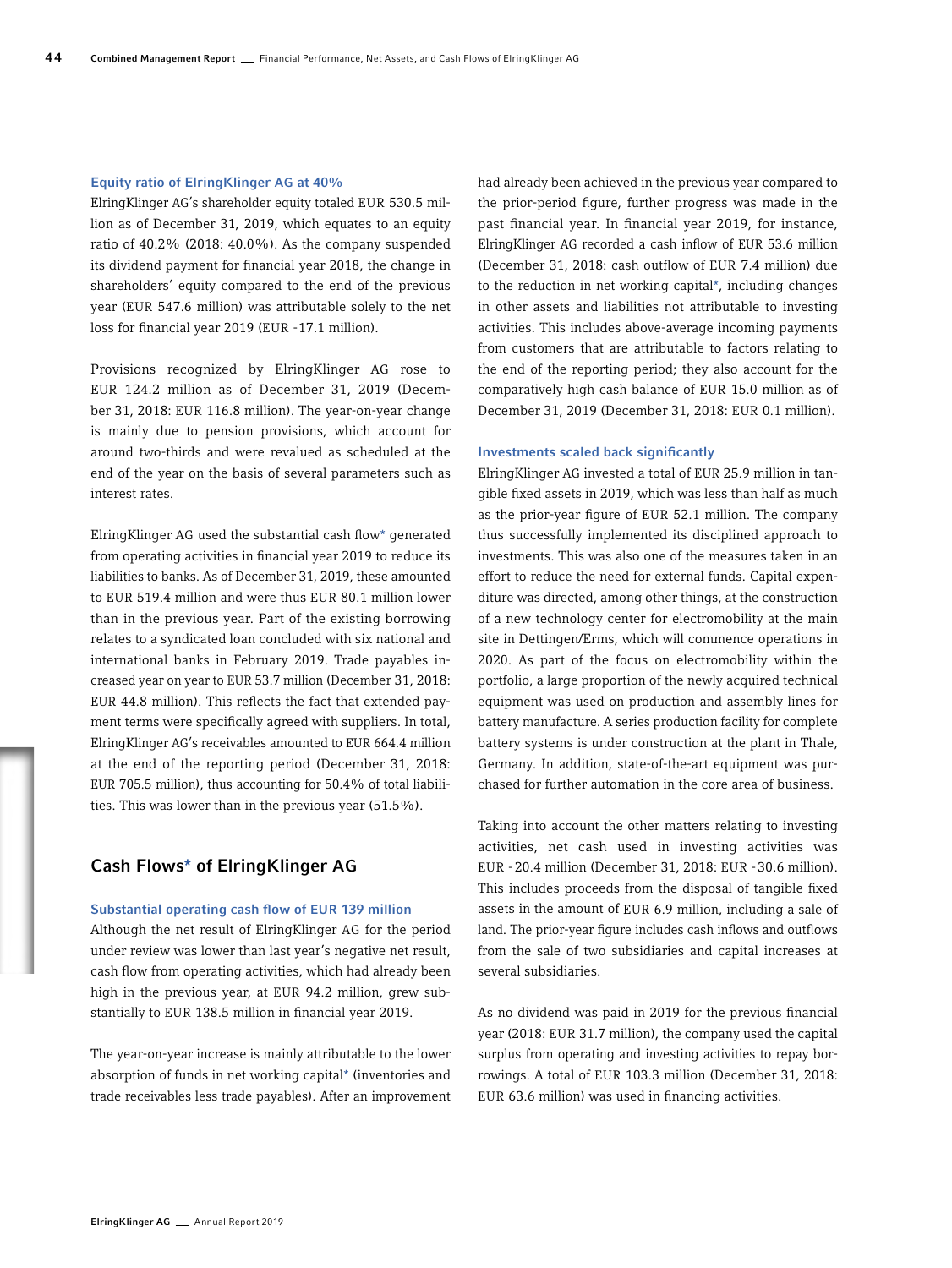As of December 31, 2019, the undrawn lines of credit available to ElringKlinger AG totaled EUR 100.4 million (December 31, 2018: EUR 136.3 million).

The statement of cash flows in respect of the annual financial statements was again prepared according to the provisions set out in GAS 2.

# People

Against the backdrop of an evolving world of work, the company is experiencing a stronger and changing demand for skilled workers. ElringKlinger is committed to retaining employees with the company over the long term and uses a number of targeted measures to achieve this.

# Conservative HR policy

The comprehensive cost reduction program implemented by ElringKlinger in financial year 2019 also had an impact on personnel policies in Germany and abroad. Despite revenue growth, for example, the headcount within the ElringKlinger Group fell to 10,393 (2018: 10,429) as of December 31, 2019. This equates to a slight reduction in staffing levels by 36. An average of 10,461 (2018: 10,033) people were employed by the Group in 2019. At the end of the reporting period, 3,367 (2018: 3,357) staff members were working at the sites of the parent company ElringKlinger AG (Dettingen/Erms, Gelting, Runkel, Langenzenn, Lenningen, and Thale). At the Dettingen/Erms headquarters, in particular, newly recruited employees consisted primarily of skilled workers for the new business areas of battery and fuel cell technology.

In Europe, ElringKlinger reduced its headcount in Switzerland, the United Kingdom, and Turkey, as planned. By contrast, new hires were needed in response to a high volume of business in Hungary and Spain. ElringKlinger employed around 15% of its personnel in the Asian markets. In line with the weaker economic situation in Asia compared to the previous year, the Group adjusted the number of employees slightly at most companies in this region. The North America region accounted for the largest increase in personnel. In the United States and Canada, in particular, additional employees

were hired in order to respond to persistently high levels of demand. The total headcount abroad was 6,069 (2018: 6,105). As a result, the proportion of Group employees based outside Germany fell to 58.4% (2018: 58.5%), a slightly lower figure relative to the previous year. Thus, the share of staff members employed at domestic facilities was 41.6% (2018: 41.5%).

# ElringKlinger Group employees worldwide as of December 31, 2019 (previous year)

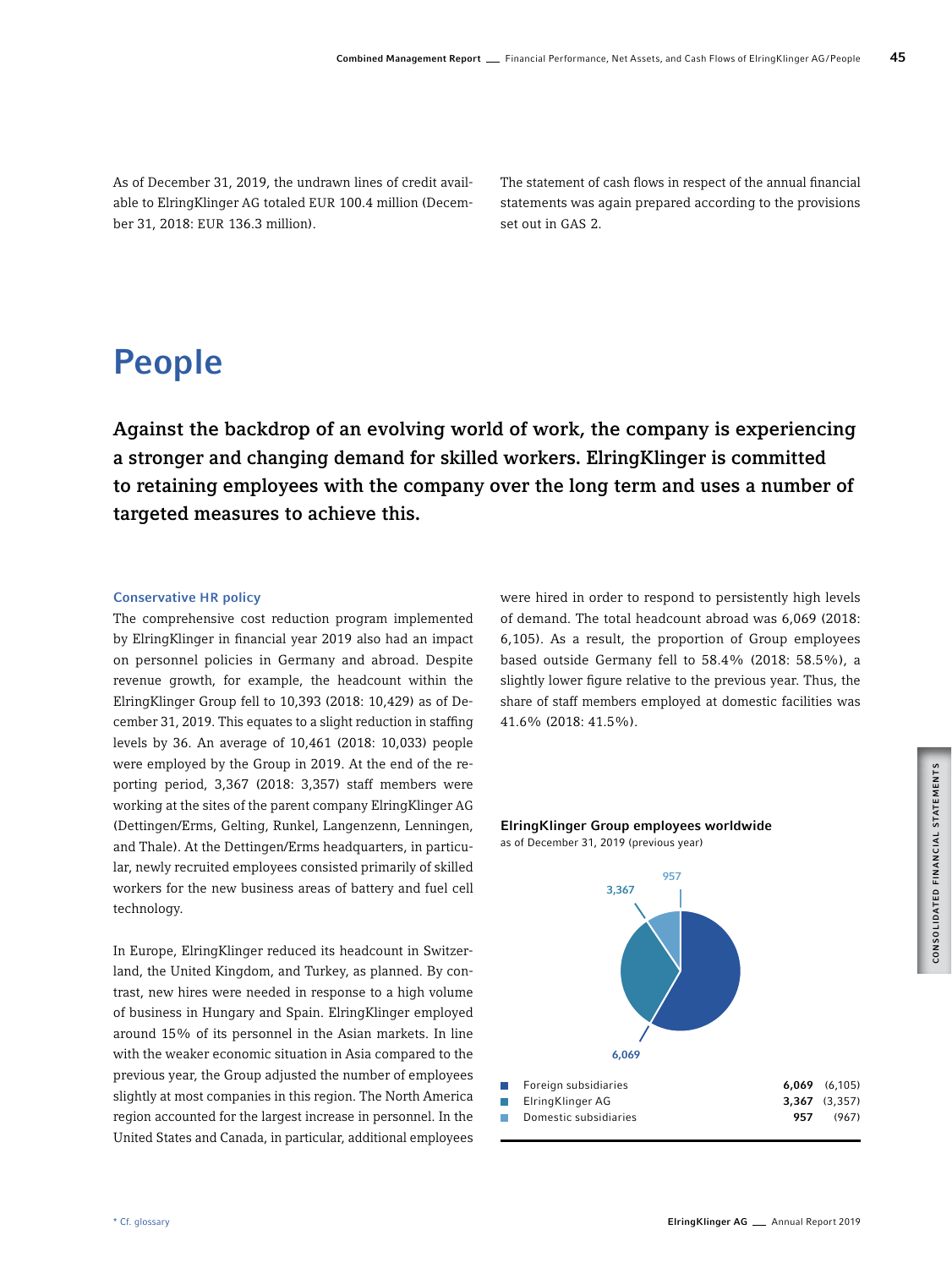#### Headcount data for the ElringKlinger Group

|                                | 2019   | 2018   |
|--------------------------------|--------|--------|
| Absolute number of employees   | 10,393 | 10,429 |
| (in %)<br>of which men         | 70.0   | 71.0   |
| (in %)<br>of which women       | 30.0   | 29.0   |
| Absolute number of employees   | 10,393 | 10,429 |
| $(in \%)$<br>of which domestic | 41.6   | 41.5   |
| (in %)<br>of which abroad      | 58.4   | 58.5   |
| Average number of employees    | 10,461 | 10,033 |

# Report on Opportunities and Risks

ElringKlinger has established an extensive risk management system, the aim being to identify risks at an early stage, evaluate them, and mitigate them with the help of appropriate instruments and measures. In addition to external factors, such as economic or technological factors, internal factors, such as strategic, operational, or financial factors, also influence the risk positions. The Group has a comprehensive set of instruments aimed at preventing the occurrence of such an event or, in the event of its occurrence, minimizing its impact on the company.

#### Risk management system

By monitoring markets, customers, and suppliers on a continual basis and maintaining detailed internal reporting and controlling processes, the company is able to gauge risk in a timely manner and seize market opportunities. The effectiveness and suitability of the risk management system itself is continually adapted and refined in accordance with new requirements as they arise.

The risk management system is made up of various tools and control systems. Among the key components are strategic Group planning and internal reporting. Planning enables potential risks to be identified and taken into account when making critical and significant decisions. All key areas within the Group are involved in strategic Group planning. Within this context, information is retrieved, collated, and evaluated in a standardized process. The Management Board bears

overall responsibility. Internal reporting is used to monitor and control business performance. A key component of the risk management system is regular reporting by the management of the respective domestic and foreign Group companies as well as the divisions, which is performed on a half-yearly basis. It covers developments in all fields relevant to the Group that can affect business activity and, in particular, the continuation of the ElringKlinger Group as a going concern. The focus is primarily on changes to the economic or political situation, new regulatory requirements, technological developments, commodities markets, and internal risks. This reporting system involves identifying and evaluating all risks and subsequently drafting recommendations on how to prepare for and protect against them. The Chief Financial Officer is responsible for coordinating these activities. This approach is designed to ensure that risks are identified at an even earlier stage and measures aimed at avoiding or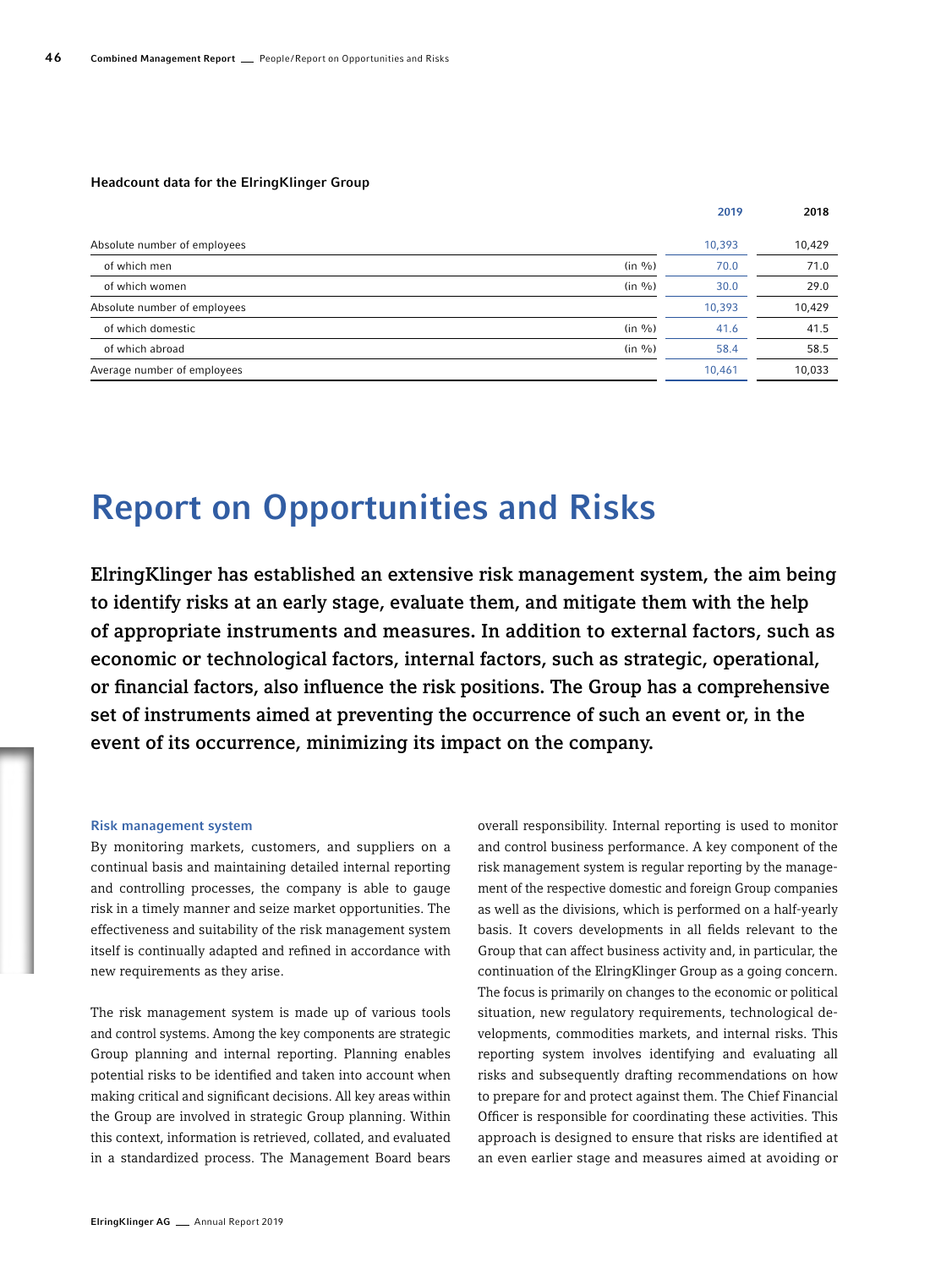mitigating such risks can be implemented rapidly. The risk structure of the Group and the AG does not differ significantly overall.

The Management Board assesses the aggregate risk and submits regular and comprehensive reports on its findings to the Supervisory Board and the Audit Committee. Another important aspect of the centralized risk and quality management system deployed at the ElringKlinger Group is that of tracking the implementation of defined measures. The Group considers risk management to be an all-embracing activity that encompasses not only the identification and assessment of risk, as outlined above, but also a system of preventive measures and contingency planning that has proven to be very effective.

Alongside regular reporting, internal audits are an important control mechanism and thus an essential element of the risk management system. Audits are carried out in the business and service divisions of ElringKlinger AG as well as at the Group companies. They are conducted by the Audit department in cooperation with external accountancy firms commissioned by ElringKlinger AG. The rationale behind the use of internal and external specialists is to ensure that risks are identified, statutory requirements met, internal processes reviewed, and potential for improvement recognized. The findings of such audits are compiled in reports, which are directed in particular at the Management Board and the Chairperson of the Supervisory Board's Audit Committee. The reports are evaluated, whereupon necessary measures are initiated. The execution of measures is monitored by the Management Board member whose remit covers this area; this Management Board member is also responsible for reviewing assessments conducted with regard to risk positions identified by the company. All relevant findings are discussed with the areas concerned in order to bring about improvements or rectify any weaknesses. None of the audits conducted in 2019 gave rise to any significant objections. Both statutory regulations and internal requirements were consistently met. The recommendations submitted with regard to potential areas for optimization have been put in place or are currently being implemented.

In accordance with the existing compliance system, the Chief Compliance Officer reports directly to the Chief Executive Officer. Additional Compliance Officers have been appointed for individual regions in which ElringKlinger is active; they report to the Chief Compliance Officer. The ElringKlinger

Code of Conduct forms an important part of the compliance system. It sets out binding rules for all employees of the ElringKlinger Group. Among other aspects, the code covers issues such as fair competition, corruption, discrimination and the protection of confidential data. The code is distributed to all employees in the language of the country in which they are based. Staff members, and particularly management personnel, receive training relating to these issues. Training courses are held on a regular basis in order to prevent compliance-related infringements.

ElringKlinger's Whistleblower System allows employees to report any irregularities they may come across. This gives them a safe line of communication in order to pass on information on misconduct, violations of statutory provisions, and policy infringements. The Chief Compliance Officer responded to all indications of compliance-related infringements in order to investigate the circumstances and initiate requisite measures. Where evidence suggested that an infringement may have occurred, the Management Board was informed accordingly. No significant infringements were reportable for 2019. The Management Board is committed to adapting and refining the existing compliance system to changing circumstances and the possibility of evolving risk exposure.

In order to reduce the liability risk from potential damage and any associated losses, the Group has taken out appropriate insurance policies. The suitability of these policies, which also cover the Group companies, is subjected to regular review with regard to the actual risks covered and the level of coverage provided. Where necessary, the policies are then amended.

# Control and risk management system with regard to accounting

With regard to accounting and external financial reporting within the Group, the internal control and risk management system may be described with reference to the basic characteristics outlined below. The system is geared toward the identification, analysis, valuation, risk control, and monitoring of these activities. The structuring of the system in line with the specific requirements of the company is the responsibility of the Management Board and Supervisory Board. In accordance with the distribution of responsibilities within the company, the Finance department, which is in charge of accounting, comes under the remit of the Chief Financial Officer. This department, which also includes Corporate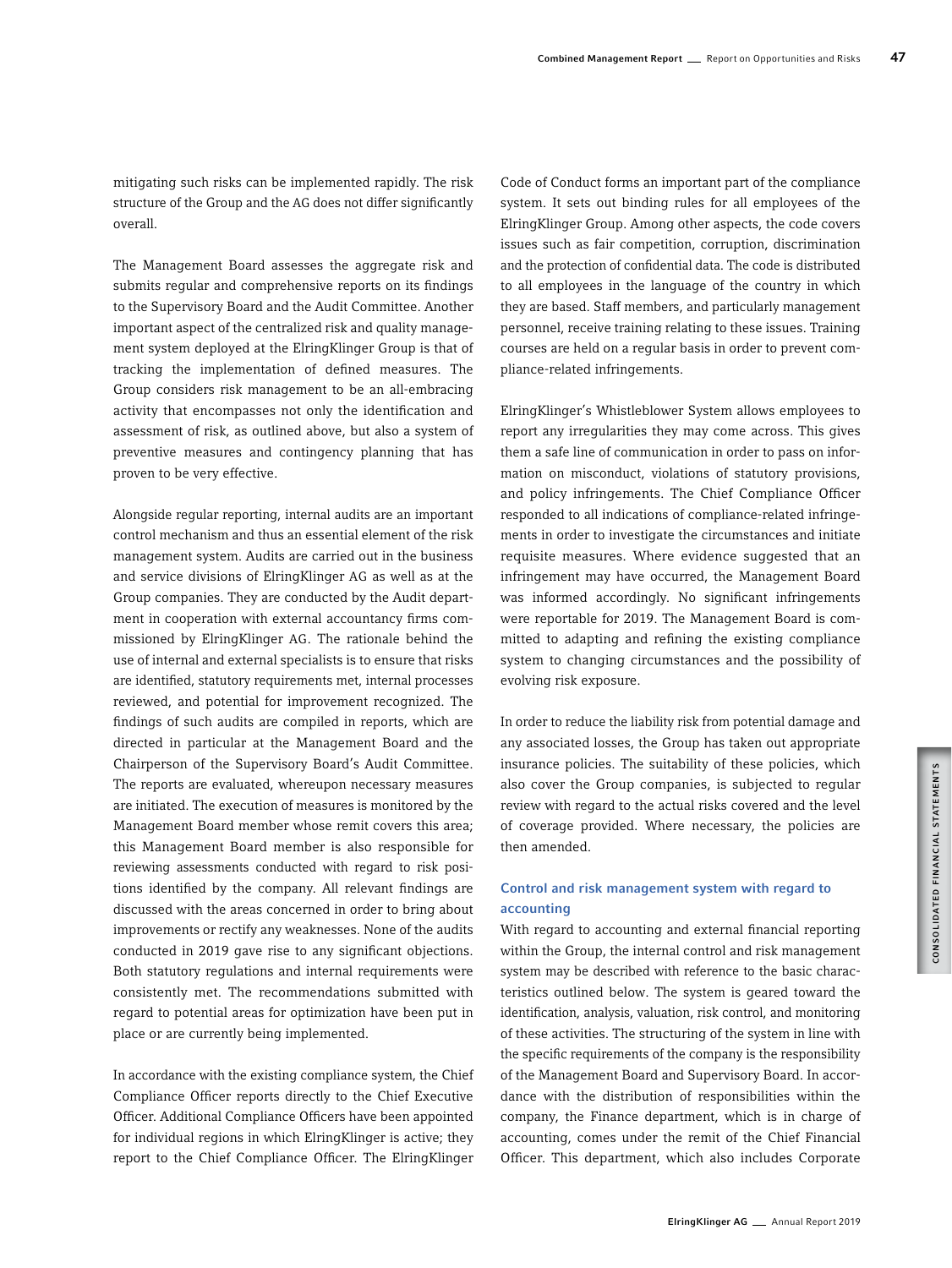Investment Management, controls accounting within the Group and ElringKlinger AG and compiles the information required for the preparation of the consolidated financial statements and the annual financial statements of ElringKlinger AG. Corporate Investment Management is responsible, in particular, for monitoring and supporting the accounting processes of the Group companies. The Group companies report to the Chief Executive Officer.

The principal risks associated with the accounting process derive from the need to provide accurate and complete information within the specified time frame. This presupposes that the requirements have been clearly communicated and the departments responsible are placed in a position where they can meet those requirements. ElringKlinger has compiled an accounting manual on the basis of International Financial Reporting Standards. All Group companies are required to apply the standards outlined in this manual as a basis of the financial reporting process. All the principal valuation standards such as those covering inventories, tools, and receivables under IFRS are specified in mandatory form in the manual. Mandatory accounting standards are also in use across the Group as a way of ensuring uniform treatment of the same issues.

All Group companies are obliged to comply with a pre-defined schedule for preparation of the Group financial statements. All Group companies are responsible for drawing up their separate financial statements in accordance with local accounting rules and the reporting packages pursuant to IFRS and the ElringKlinger accounting manual. Internal Group clearing accounts are reconciled with the help of confirmation of balances and the Group reporting system. Financial reporting by all the Group companies is conducted by means of a Group reporting system. It contains not only financial data but also information that is of importance to the Notes to the consolidated financial statements and the combined management report of the ElringKlinger Group and ElringKlinger AG. The data and information are checked by the Finance department prior to release and consolidation.

SAP is used by all the German and the majority of the foreign subsidiaries within the ElringKlinger Group. As for the other companies, various IT systems are currently in use. SAP is to be introduced at other key companies within the Group. All implemented systems feature hierarchical access systems; all clearances are documented in the system. For companies that use SAP, access rights are managed centrally according to established rules. Access decisions are the responsibility of the Chief Financial Officer. Local management makes decisions on access in those companies that use other systems.

The risks that may affect the accounting process include, for instance, those associated with delays or errors in the entry of transactions or failure to observe the accounting manual and account allocation rules. In order to avoid mistakes, the accounting process is based on the separation of responsibilities and competencies, the automation of procedures, and plausibility checks for reporting purposes. Calculations are subject to continuous monitoring. Comprehensive and detailed checklists have to be worked through before the established reporting deadline.

The accounting process is also incorporated into the ElringKlinger Group's risk management system as a way of identifying accounting-related risks at an early stage, allowing the company to take prompt action to anticipate and address potential risks. As is the case with the other areas and functions of the Group, accounting is also subject to the investigations conducted as part of internal auditing; these are performed by external accountancy firms. Accounting processes and procedures at ElringKlinger AG and its Group companies are reviewed in the course of regular internal audits. The findings are then used to make further refinements and improvements.

# Assessment of opportunities and risks

The following table presents an overview of material risks to which the ElringKlinger Group is exposed as well as key opportunities. Both the risks and the opportunities were graded according to the probability of occurrence and the potential financial impact. A probability of occurrence of 10% is considered "low," one of 40% is classified as "medium," and one of 80% is deemed "high." The potential financial impact is categorized on the basis of criteria, ranging from "insignificant" to "significant." In this context, in the event of occurrence, "insignificant" refers to a potential impact on Group earnings before interest and taxes of less than 5%, "moderate" between 5 and 10%, and "significant" in excess of 10%. These factors are identified on the basis of a gross assessment, i.e., prior to possible measures aimed at risk mitigation. The overall potential with regard to risks and opportunities in relation to the respective category is derived from the interaction of probability of occurrence and potential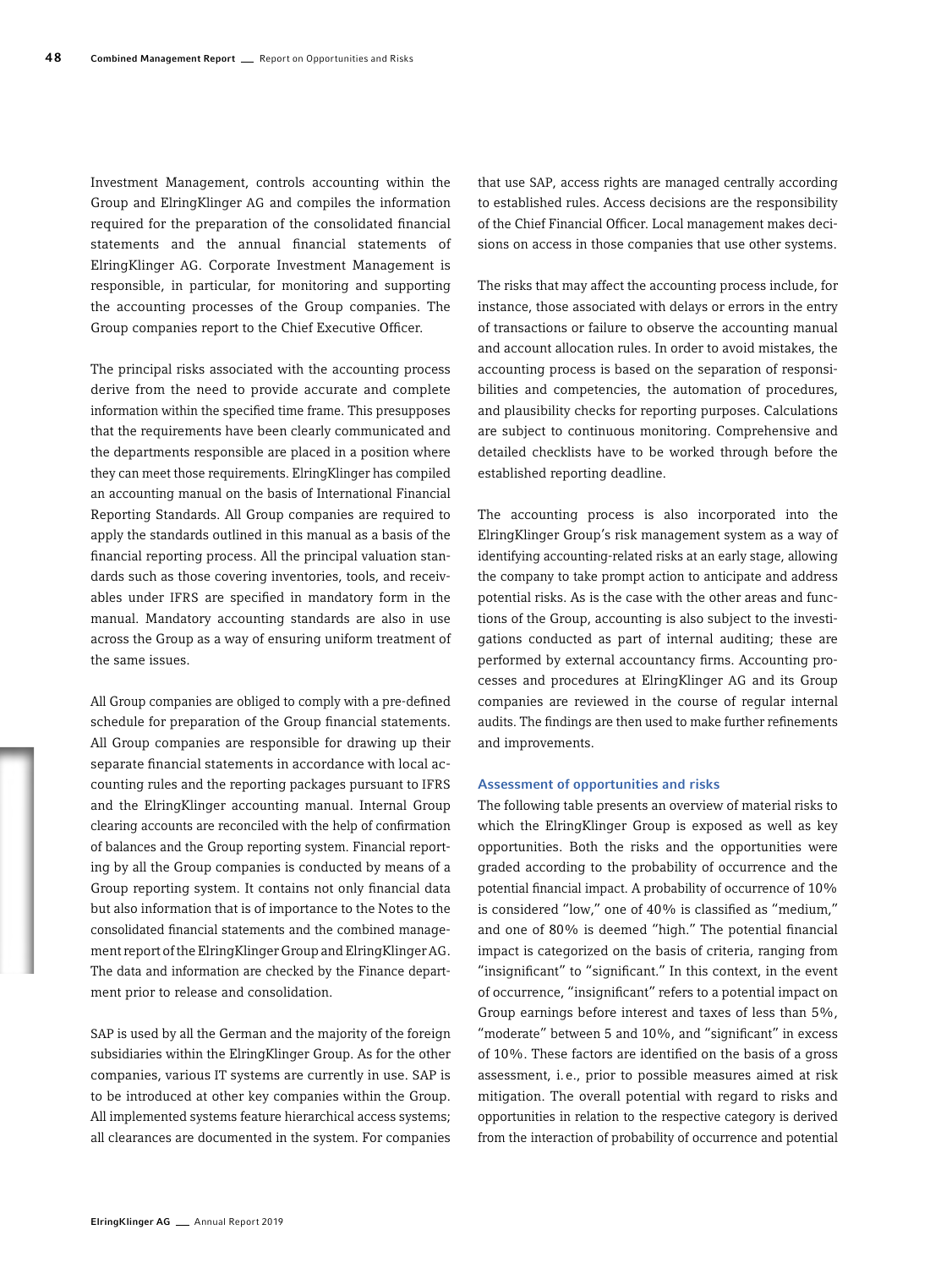financial impact. The assessment of opportunities and risks was performed as of the end of the reporting period, i.e., December 31, 2019. Reporting in respect of opportunities and risks is always based on a period of one year.

# Opportunity and risk profile of the ElringKlinger Group

| Type of risk/opportunity                             | <b>Probability of occurrence</b> | <b>Potential financial impact</b> |
|------------------------------------------------------|----------------------------------|-----------------------------------|
| <b>Economic risks</b>                                |                                  |                                   |
| Economic and industry risks                          | High                             | Significant                       |
| Political risks                                      | Medium                           | Moderate                          |
| <b>General internal risks</b>                        |                                  |                                   |
| General internal risks, work-related accidents, fire | Low                              | Moderate                          |
| <b>Operational risks</b>                             |                                  |                                   |
| Price-related pressure/Competition                   | High                             | Moderate                          |
| Material risks/Supplier risks                        | Medium                           | Insignificant                     |
| Customer risks                                       | Medium                           | Moderate                          |
| Labor cost risks                                     | Medium                           | Moderate                          |
| Personnel risks                                      | Medium                           | Insignificant                     |
| IT risks                                             | Medium                           | Significant                       |
| Quality/Warranty risks                               | Medium                           | Insignificant                     |
| Legal risks                                          |                                  |                                   |
| Legal risks/Compliance risks                         | Low                              | Moderate                          |
| <b>Strategic risks</b>                               |                                  |                                   |
| Technology risks                                     | High                             | Significant                       |
| External growth/Acquisitions                         | Low                              | Moderate                          |
| <b>Financial risks</b>                               |                                  |                                   |
| Bad debt loss                                        | Low                              | Moderate                          |
| Liquidity and financing risks                        | Low                              | Moderate                          |
| Currency risks                                       | Medium                           | Insignificant                     |
| Interest-rate risk                                   | Low                              | Moderate                          |
| Use of derivative financial instruments              | Low                              | Insignificant                     |
| <b>Opportunities</b>                                 |                                  |                                   |
| Climate change/Emission laws                         | High                             | Significant                       |
| Technology trends                                    | High                             | Significant                       |
| Extension of product and service portfolio           | High                             | Significant                       |
| New sales markets                                    | High                             | Significant                       |
| Industry consolidation/M&A*                          | Medium                           | Moderate                          |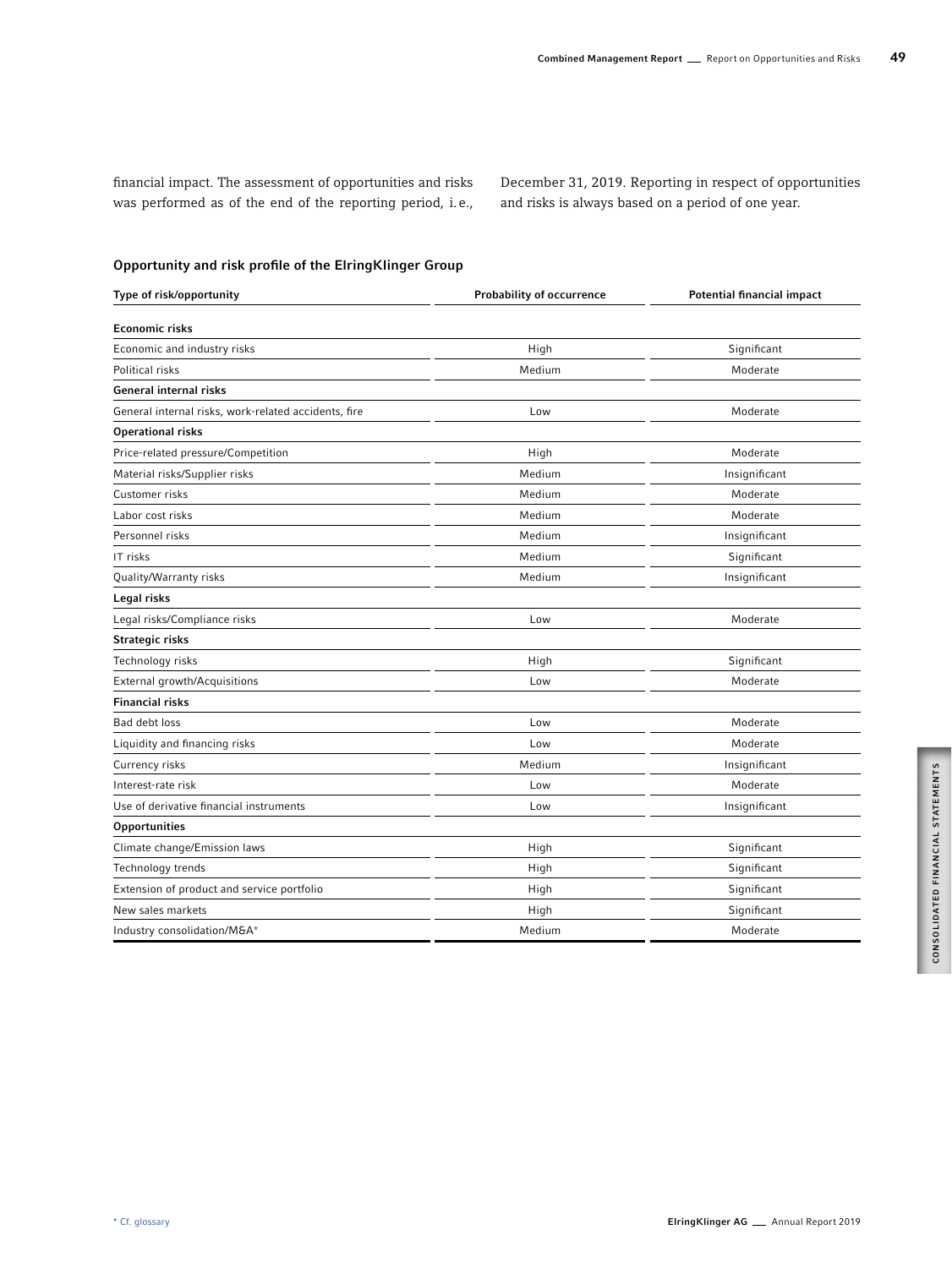# Risk matrix of the ElringKlinger Group



# Economic risks

# Economic and industry risks

The global vehicle markets tend to perform in line with prevailing economic trends. A substantial downturn in the economy represents a risk to demand and, ultimately, to vehicle production. This, in turn, could possibly result in lower demand for the product portfolio of the ElringKlinger Group.

Based on the Group's most recent year-end assessment, there is a risk of a general slowdown in global market growth. This is due to the expected decline in the Chinese automobile market as well as possible exceptional economic effects caused by the coronavirus, which has been spreading since the beginning of 2020 and has prompted the introduction of special protective measures for the population. Effects on the economy in general and the automotive industry in particular are likely, but their extent cannot yet be estimated at the time of writing this report. In addition, there are a number of unresolved global trade conflicts, especially between the United States and China as key economic powers.

For 2020, industry experts predict that, rather than growing, global automobile production will decline. Despite these forecasts, a sustained sharp decline in global vehicle production is not very probable based on the information currently available. ElringKlinger anticipates that global vehicle production will shrink by at least 4% in 2020 (cf. "Report on Expected Developments"). This assessment may turn out to be even more unfavorable if stronger distortions materialize in the global economy due to the coronavirus pandemic.

Due to its customer structure, ElringKlinger is not dependent on specific markets or individual manufacturers. Given its global presence with production and sales locations in 21 countries, the Group is relatively well prepared to handle potential stagnation or waning demand in specific vehicle markets. Therefore, the effects of an economic slump in a particular region can be offset at least in part. Due to its cost structures, ElringKlinger would be able to respond immediately to market conditions in the event of more severe economic turbulence. Instruments available to the company include flexitime accounts and flexible shift models as well as the option of issuing an application for short-time work. Furthermore, the company can react to changing market conditions by adjusting its staffing levels to demand patterns and by pooling the production quantities of individual plants. The central purchasing department works in close cooperation with suppliers for the purpose of continuously assessing and adjusting procurement volumes. ElringKlinger factors in economic risks to an appropriate extent at the forward planning stage. The company always takes a cautious view of each macroeconomic scenario when drawing up budgets.

The automobile industry is undergoing a far-reaching process of transformation. Autonomous driving, connectivity and, last but not least, alternative forms of propulsion are an integral part of the discussion about the mobility of the future. This gives rise to industry-specific risks, which, given ElringKlinger's product portfolio, mainly relate to the speed of change from internal combustion engines to alternative drive systems such as batteries or fuel cells\*. If the speed of transition decelerates, the Group will be able to act in line with its established market position for combustion engine components. In response to a more dynamic pace of change, the company has a wide range of products for alternative drive systems in its portfolio, such as cell contact systems, pressure equalization elements, bipolar plates, disk carriers, and metal-elastomer seals for batteries.

This illustrates that the ElringKlinger Group has aligned its product range to the requirements of all types of drive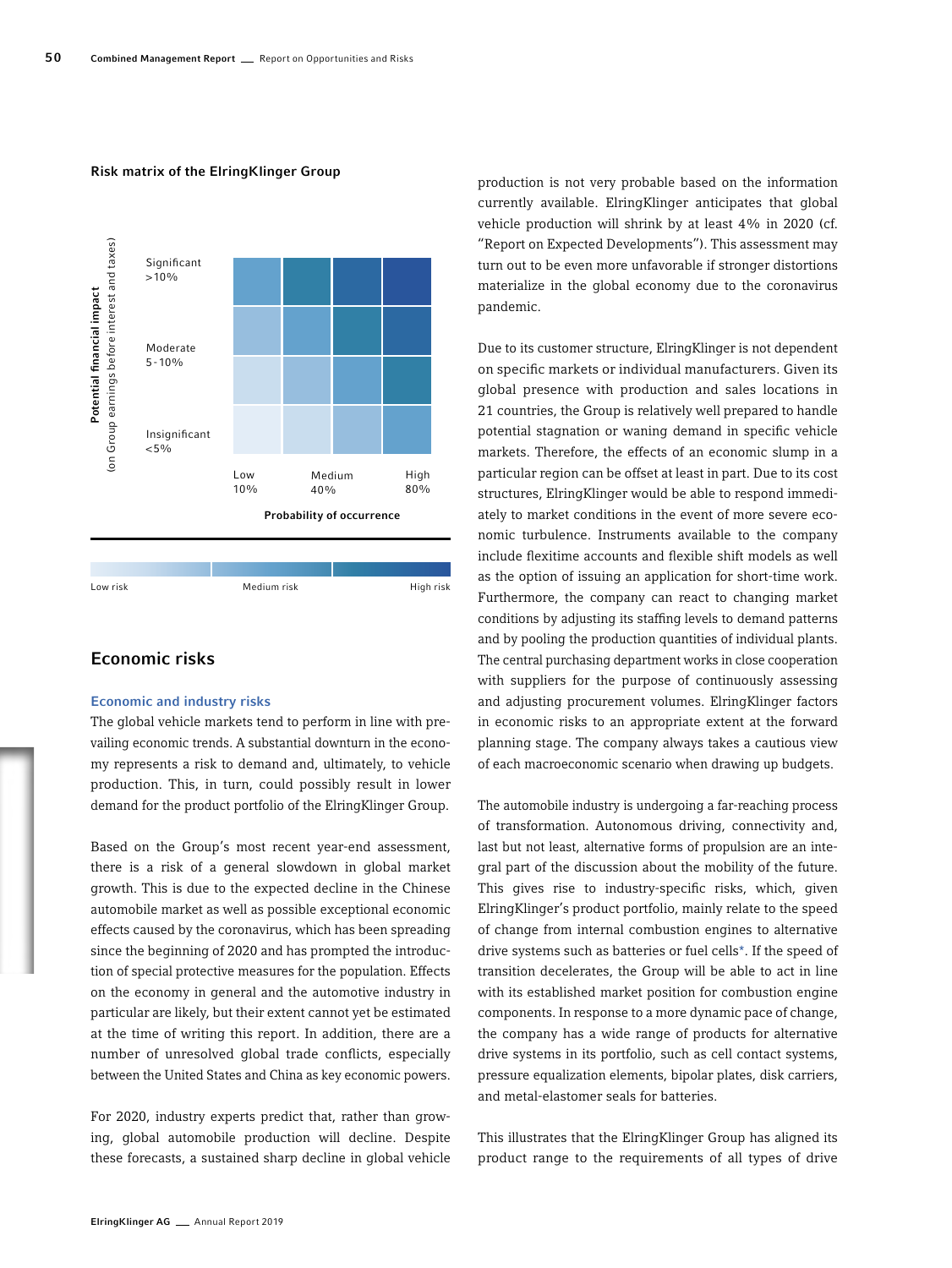systems. The Group has also responded to the risks it faces in relation to battery and fuel cell technology by establishing separate monitoring mechanisms for its new business areas within the broader risk management system.

Diesel technology continues to be a major topic of public debate. The resulting uncertainty among end consumers is having a noticeable effect on purchasing behavior: the diesel share of new vehicle registrations is significantly lower than in previous years. This does not have a major impact on ElringKlinger, as most of the company's product range is not dependent on a particular fuel type. However, it is impossible to rule out specific repercussions for the automotive industry as a whole, also as a result of the increasing number of driving bans in major German cities.

## Political risks

Fundamentally, there is the potential that political decisions taken by national or international lawmakers will have a significant impact on the future business activities of the ElringKlinger Group. The same consequences can cause unstable political situations. Moreover, new laws and regulations can have a direct or indirect impact on technology trends and on the Group's sales regions.

Due to the increasingly noticeable effects of climate change, the issue of environmental protection has become more significant, especially among the younger generation. As a result, various social initiatives have formed – evolving to some extent on the back of dissatisfaction with the current lack of desire among ruling political parties to pursue change. Overall, this has raised awareness of climate change and measures to protect the earth and has become part of the social discourse. Although political attitudes vary widely, not only within European countries, but also globally, the World Economic Forum in Davos, as a multilateral institution, noted that "the near-term impacts of climate change add up to a planetary emergency that will include loss of life, social and geopolitical tensions and negative economic impacts." Failure to deal with climate change in a targeted manner is seen as the greatest risk for the next decade. Overall, political radicalization of the issue and/or far-reaching reactive measures at the expense of the automotive industry could have consequences for the entire industry.

There are numerous trouble spots around the world at the geopolitical level. The situation has deteriorated in large parts of the Middle East, especially in Syria; peace plans continue to fail. Previous protective powers are withdrawing from the region, while new ones are emerging. The balance of power is being redistributed by military measures. The North African countries, especially Libya, also remain politically unstable.

All these regions present certain sales risks for ElringKlinger. As regards the Original Equipment segment, these regions are of no particular relevance to business activities. However, North Africa and the Middle East are core regions for the Group's Aftermarket segment, which is therefore exposed to a general risk in terms of revenue. As sales in these regions are billed in euros, customers' restricted access to foreign currency could result in delayed payments or, in the worstcase scenario, lead to default on such payments.

The current disputes between the USA and both Europe and China continue to exert a negative impact on global free trade. In this context, there is a real chance that the USA may introduce new tariffs on imports of commodities and that it may go ahead with a long-standing government plan to impose punitive tariffs on imported vehicles produced by non-US manufacturers. Therefore, the political risks emanating from the customs spat and the repercussions that they may have for the automotive industry in general and, specifically, the ElringKlinger Group remain palpable.

Despite the UK's withdrawal from the European Union ("Brexit"), which has now been concluded, specific uncertainties remain. The question of "regulated or unregulated withdrawal" has now been replaced by the open question of concluding a trade agreement in order to settle the economic relationship between the EU and the United Kingdom on a lasting basis. As there continues to be uncertainty with regard to a conclusion within the transitional period before the end of 2020, there is still a risk that cannot be clearly assessed. While the ElringKlinger Group is undoubtedly affected by the issue of Brexit, given its existing customer relationships and UK-based operations, the overall extent of risk exposure associated with its UK subsidiary is considered manageable in relation to the Group as a whole.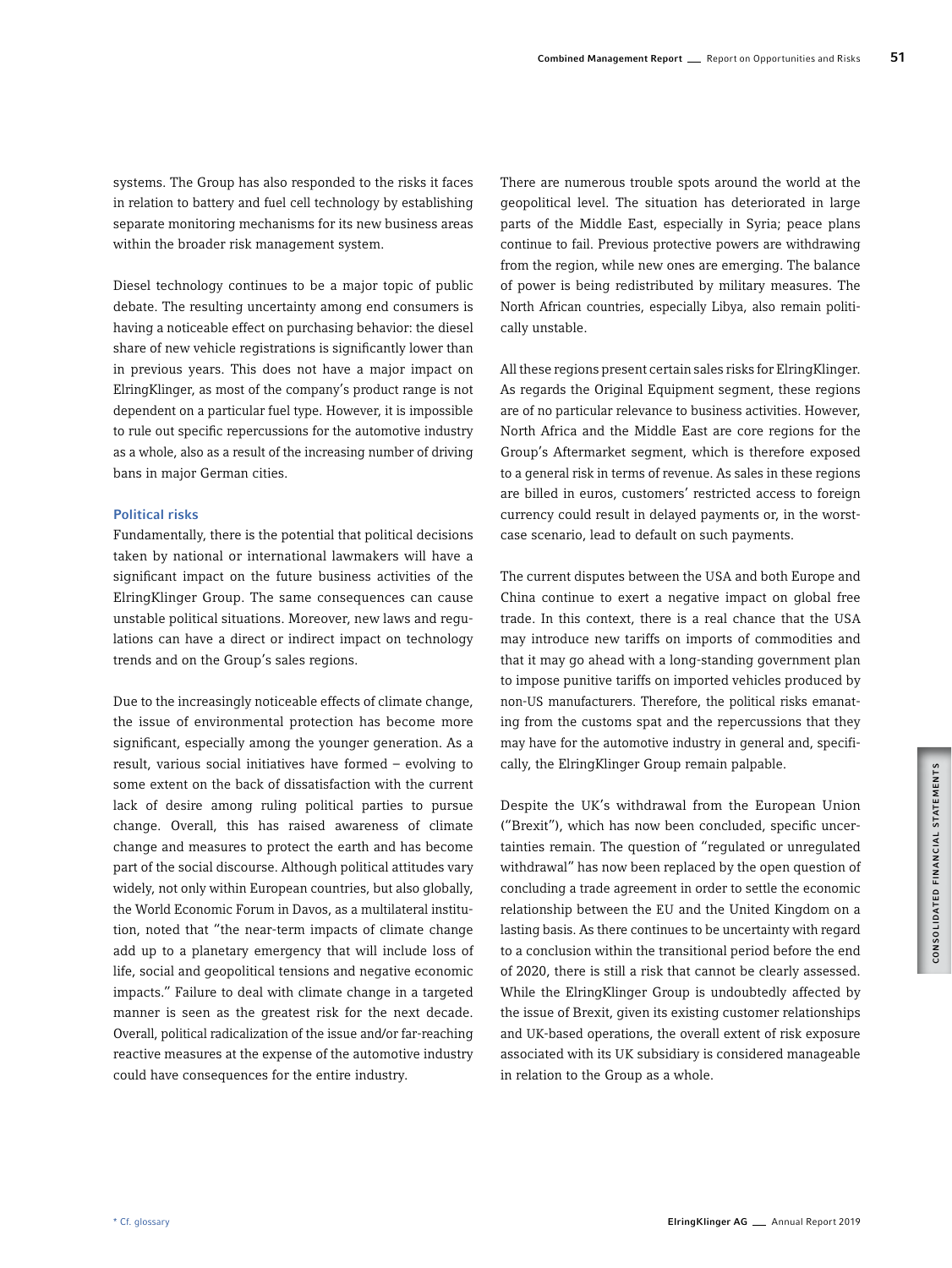# General internal risks

# General internal risks, work-related accidents, fire

The general internal risks that are not connected directly to the business model of the ElringKlinger Group include, in particular, work-related accidents and the risk of fires at production facilities.

By applying preventative measures such as the implementation of safety standards applicable throughout the Group and the provision of safety briefings for personnel, ElringKlinger endeavors to mitigate the risk of work-related accidents to the largest extent possible. Where accidents do occur, the reasons and circumstances are investigated in depth and existing safety standards are adjusted accordingly in order to ensure a consistently high level of protection.

The risk of a fire occurring at an operating site of the ElringKlinger Group is considered to be comparatively low. Fundamentally, however, it cannot be ruled out entirely. Alongside the risk of personal injury, a fire – with the associated downtime of operations over an extended period – poses the risk of substantial damage to property and significant costs for the repurchase of production machinery and equipment. Production downtime and disruption to the supply of customers, however, can be ruled out to a large extent, as the Group is able to draw on its international manufacturing network for the purpose of offsetting a capacity shortfall through production at an alternative site or by transferring such activities on a temporary basis.

The Group addresses the possible financial impact of fire damage well in advance through appropriate fire protection insurance policies. Insurance appraisers compile fire protection reports at all of the Group's operating plants. The suggestions included in the reports with regard to fire protection improvements are analyzed and implemented.

# Operational risks

# Price-related pressure/Competition

As a supplier to the automotive industry, ElringKlinger operates in a business environment that is generally considered to be highly competitive. Customers tend to demand price discounts as part of regular negotiations. For the Group, this pressure is a significant risk, especially against the backdrop of rising commodity prices and/or potential tariffrelated price increases.

In view of its abilities as an innovator and its position in the market, the ElringKlinger Group considers itself relatively well positioned as a supplier. However, requests for price reductions have become customary in the industry, and ElringKlinger is not completely immune to such demands. With a view to counteracting sustained price-related pressure, ElringKlinger's focus is on developing products with technological USPs and positioning itself in niche markets. Any remaining pressure on prices has to be offset to the largest extent possible by raising efficiency levels in production.

Competition in the automotive supply industry is intense. In this context, new competitors looking to penetrate the market are confronted with significant barriers to entry, as the business model and product portfolio of the ElringKlinger Group call for specialist expertise and competencies in materials processing, tool production, and process management (cf. "Overview of ElringKlinger's Activities and Structure").

Substantial investments would be needed by potential market entrants to establish the requisite plant technology. The machinery used by ElringKlinger is usually designed according to company specifications, i.e., it is not available as a standardized solution on the market. To be financially viable, it is essential that plants produce large volumes as part of manufacturing operations. Experience has shown that initial orders placed with new suppliers tend to be relatively small in scale. However, these volumes are not sufficiently high to cover the costs.

Thanks to its global production network, the ElringKlinger Group is in a good position to react flexibly and supply much of its product portfolio from alternative locations and regions should this become necessary due to the make-up of those products or if requested by customers.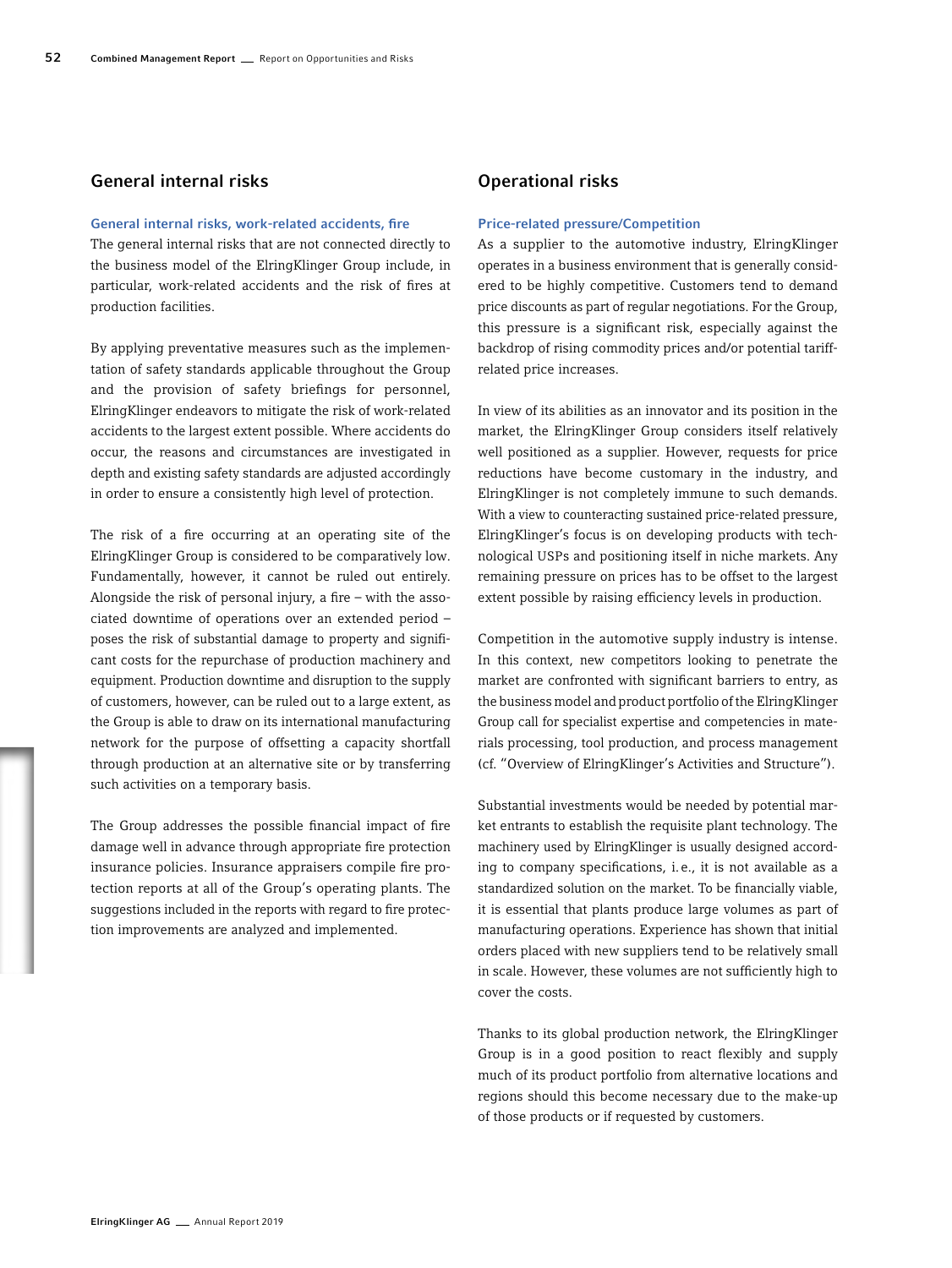# Material risks/Supplier risks

Overall, the prices of raw materials used by ElringKlinger are at an elevated level compared to previous years. This is partly due to the global trade conflicts involving short-term and drastic tariff increases on cross-border raw material transports. In this context, there are still potential risks of punitive, countervailing, or compensatory duties (antidumping and countervailing duties\*) on raw materials imported into the USA. The risks created by excessive rises in material prices would have a direct and – depending on the extent of any such increases – potentially considerable impact on the Group.

ElringKlinger's central procurement unit works continuously to identify and implement optimization measures in order to counter the risks associated with rises in the cost of input materials. These measures include improving and standardizing internal processes across the Group and conducting ongoing reviews of procedures for selecting and approving suppliers. In addition, ElringKlinger responds actively to constantly increasing material prices by optimizing the design of its products and improving its manufacturing processes.

In its negotiations with its raw material suppliers, ElringKlinger generally concludes contractual agreements that are as long term as possible. Any additional quantities required are procured at prevailing market prices. Alloys such as nickel are exclusively traded on the stock exchange and cannot be fixed in framework agreements. In order to respond to the high level of raw material prices in financial year 2019 and be prepared for possible price declines, contracts with shorter terms were also agreed.

As part of a range of measures to reduce its dependence on material price rises over the medium to long term, ElringKlinger negotiates cost escalation clauses in its customer contracts. If this is not possible, price rises that exceed cost estimates have to be passed on to customers where this is considered possible. This involves a risk that additional costs cannot be passed on in full or only with some delay. Fundamentally, instruments are also used to hedge against the risk of commodity prices.

Although high material prices have an adverse impact on the Group's earnings, ElringKlinger benefits from the same high prices when it sells the metal residues produced during stamping processes. All metal residues are recycled and sold by the Group's in-house scrap management unit. Potential cost increases can be offset, at least in part, by the proceeds from scrap sold in this way.

As part of its risk assessment, ElringKlinger monitors not only trends relating to material prices but also the actual availability of materials. In order to mitigate risks associated with bottlenecks or non-deliveries to the largest extent possible, ElringKlinger relies on close collaboration with its suppliers over the long term. The Group makes a point of planning its material requirements well in advance and is committed to a multi-supplier strategy in order to mitigate the risk of production-related disruption or downtime due to disruptions within the supply chain. To the largest extent possible, ElringKlinger develops alternatives for commodities and materials that are either in short supply or subject to severe fluctuations in price.

Alongside the materials needed for its traditional product portfolio (e.g., alloyed high-grade steel, C-steel, aluminum, polyamides, and elastomers), the Group uses other types of commodities and materials for battery and fuel cell components and systems in its new business areas. With regard to these inputs, it is difficult to estimate future volumes, price movements, and supplier structures based on the information currently available, partly because of the lack of certainty over future demand for vehicles with alternative drive systems. ElringKlinger counters this uncertainty and therefore minimizes its exposure to risk by minimizing its own inventories and by also requesting these input materials as required from the supplier's consignment warehouse, i.e., the supplier retains ownership of the goods until they are requested by ElringKlinger. Furthermore, escalation clauses are used for the material price, which are synchronized between Sales and Purchasing.

To assess material risks, the inventories held by the Group are regularly reviewed with regard to their turnover rate. Stocks with a low turnover rate are evaluated to determine whether they should be used, sold, or scrapped.

# Customer risks

A sudden decline in demand faced by one or several key customers may pose the risk of a substantial reduction in demand for ElringKlinger components to be installed in the respective vehicles and/or engines.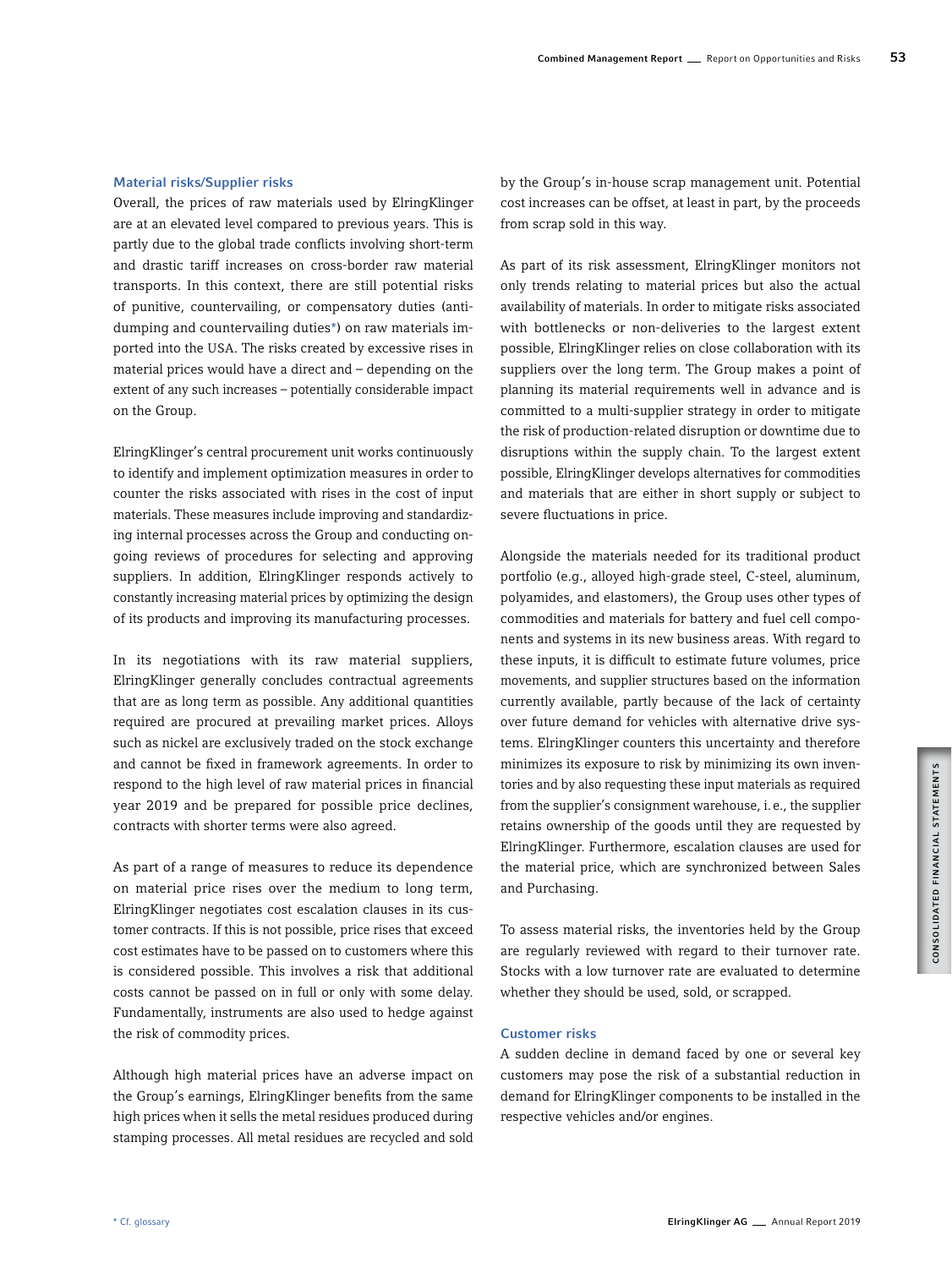In order to minimize the company's dependence on individual customers, also with a view to alleviating potential pricing pressure, ElringKlinger has continuously extended its customer base in recent years.

The structure of ElringKlinger's customer base is also changing as a result of the industry-wide transition from combustion engines to alternative drive systems: Increasingly, established manufacturers are being challenged by innovative new competitors focusing exclusively on vehicle models with alternative drive systems and/or entirely new mobility concepts. Many of these new industry players are start-ups. It is difficult to predict whether such challengers will succeed. This depends on their development capacity and their ability to negotiate adequate financing. Consequently, some of these new manufacturers may fail to break into the market if they cannot secure continued financing and/or fail to generate sufficient demand or acceptance among potential customers.

As a consequence, ElringKlinger may lose existing development projects or orders secured from such players. In addition, the company may potentially be adversely affected in financial terms in the form of expense items. The Group has established business relationships with several customers in this category and therefore classifies the corresponding projects as being exposed to the risks outlined above. In these cases, ElringKlinger counters the increased counterparty risk with a risk-minimizing customer strategy. Among other things, the aim is to agree payment terms that correspond largely to project progression and therefore cover any investment and development amounts outstanding.

## Labor cost risks

At 41.6% (2018: 41.5%), a significant share of the Group's overall workforce is employed at sites in Germany. Fundamentally, persistent wage increases at a domestic level or the reduction in working hours covered by collective bargaining agreements could have a visibly negative impact on the earnings performance of the Group. Therefore, as illustrated by the progression of staff cost ratios at German sites, the competitive position of ElringKlinger AG would deteriorate further in relation to its international peers. The next round of collective bargaining will take place in 2020; the current collective agreement ends on March 31, 2020. If the trade unions aim to push through comparatively high wage agreements, Germany as an industrial location will continue to suffer noticeably.

The level of labor costs in emerging countries such as China, South Korea, India, and Turkey, where on average around 15% (2018: around 14%) of ElringKlinger's workforce is employed, is well below the Group average. A positive aspect is that both revenue and staffing levels in these regions are expanding at a faster rate than in Germany. In these markets too, however, the dynamics of wage development are to be viewed critically with regard to the financial performance of the regional companies.

In the event of an unexpectedly strong downturn in customer demand, the staff cost ratio may increase dramatically. Capacity constraints caused by a possible outage of machinery may also result in higher staff costs (temporary labor, nightshifts, and weekend work). ElringKlinger has a number of instruments at its disposal with regard to strategic HR planning (such as working time accounts, shift systems, and temporary employment contracts) that allow the company to respond rapidly and flexibly to such scenarios.

The Group has offset the more pronounced wage costs seen in recent years by making substantial capital investments and implementing continuous measures aimed at raising efficiency levels in production in order to safeguard its international competitiveness and retain jobs in the domestic market.

## Personnel risks

The far-reaching transformation process in the automotive industry requires qualified and motivated employees. They provide the know-how and are a key success factor for an automotive supplier like ElringKlinger. It is of importance that any risk of losing expertise through workforce fluctuation be mitigated to the greatest extent possible. Staff turnover rates are to be kept at a low percentage level in the low-doubledigit range by establishing a socially balanced and motivating working environment.

At the same time, it is important to attract qualified personnel to the Group. This is comparatively difficult at some locations and in certain specialist areas of the Group. ElringKlinger has conducted targeted recruitment campaigns for some years to ensure that it is able to compete successfully in the difficult search for next-generation talent. The company attends career fairs, where it showcases itself as an attractive employer to graduates. It also meets the needs of university and college students by offering internships and thesis topics in order to retain their services in the long term. Furthermore, the Group has taken on young people as technical and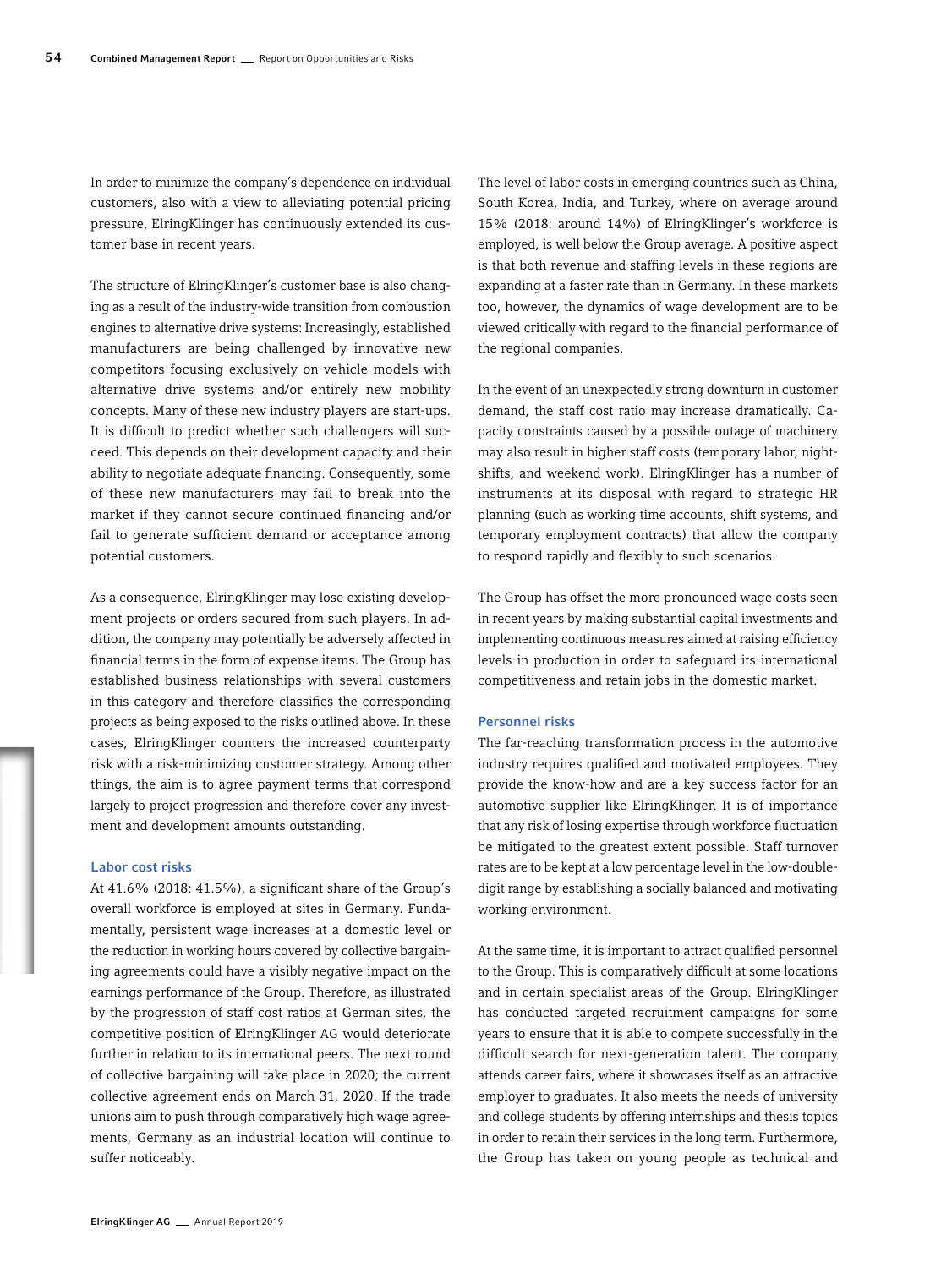commercial apprentices to secure talent for the future. In order to retain staff in the long term, ElringKlinger offers internal and external training courses and programs for personal advancement.

# IT risks

In the digital age, companies' IT infrastructure is constantly exposed to potential risks such as cybercrime and hacking attacks. The confidentiality, integrity, and availability of data are considered to be a precious commodity. Protection within this area requires an increasing number of preventative and corrective measures. Any disruption to IT systems and application software can lead to tangible delays to individual processes – from the handling of purchase orders and ongoing production control through to activities in the supply chain. Such a scenario would have a negative impact on operations, which may also affect revenue and earnings. Successful attacks by Trojans, which cannot be ruled out in principle and always represent a potential threat, would have similar effects.

The Group aims to minimize these risks by maintaining an IT infrastructure divided into a strategic and an operational unit. Data that is of importance to operational processes is always stored twice or redundant systems are deployed. Additional back-up systems and bridging solutions are also in place to deal with potential risks for specific projects and processes. In addition, employees are constantly sensitized and trained for malware or Trojan attacks through simulation measures.

The company's headquarters in Dettingen/Erms, Germany, has two data centers operating independently of each other. For security reasons, these data centers are accommodated in different buildings, i.e., at two separate locations. In taking this approach, the company protects itself against system failure and data loss. Furthermore, all data pertaining to the international sites is backed up at a central location.

Staff access to confidential data is controlled by means of scalable access authorizations. State-of-the-art security software applications are used for the purpose of protecting the company against unauthorized access via external sources.

# Quality/Warranty risks

As a manufacturing company and supplier to the automotive sector, ElringKlinger is exposed to the warranty and product liability risks generally associated with this industry. The supply of non-compliant components may necessitate an exchange or recall of such parts, with corresponding costs and claims for damages. Furthermore, this may damage the company's reputation over the long term.

In this context, the development of entirely new products for fields of application beyond the automobile industry or in the area of alternative drive technologies is associated with further potential risks.

ElringKlinger uses appropriate quality assurance systems to prevent and mitigate the aforementioned risks. As an element of the Group-wide risk management system, significant quality and warranty risks are covered to a large extent by insurance policies, e.g., product liability insurance. The type and scope of insurance coverage is regularly reviewed and adjusted if necessary. Where possible, agreements on limitation of liability are also concluded between ElringKlinger and the contracting party in question.

There are isolated risks within the Group with regard to inadequate product quality. In order to minimize these risks, ElringKlinger has introduced a variety of improvement measures at project and process levels. Cases of deficient quality are tackled, for example, by tightening up procurement specifications for input materials and by continuously upgrading production equipment and increasing the level of automation. The Group also optimizes its logistics processes.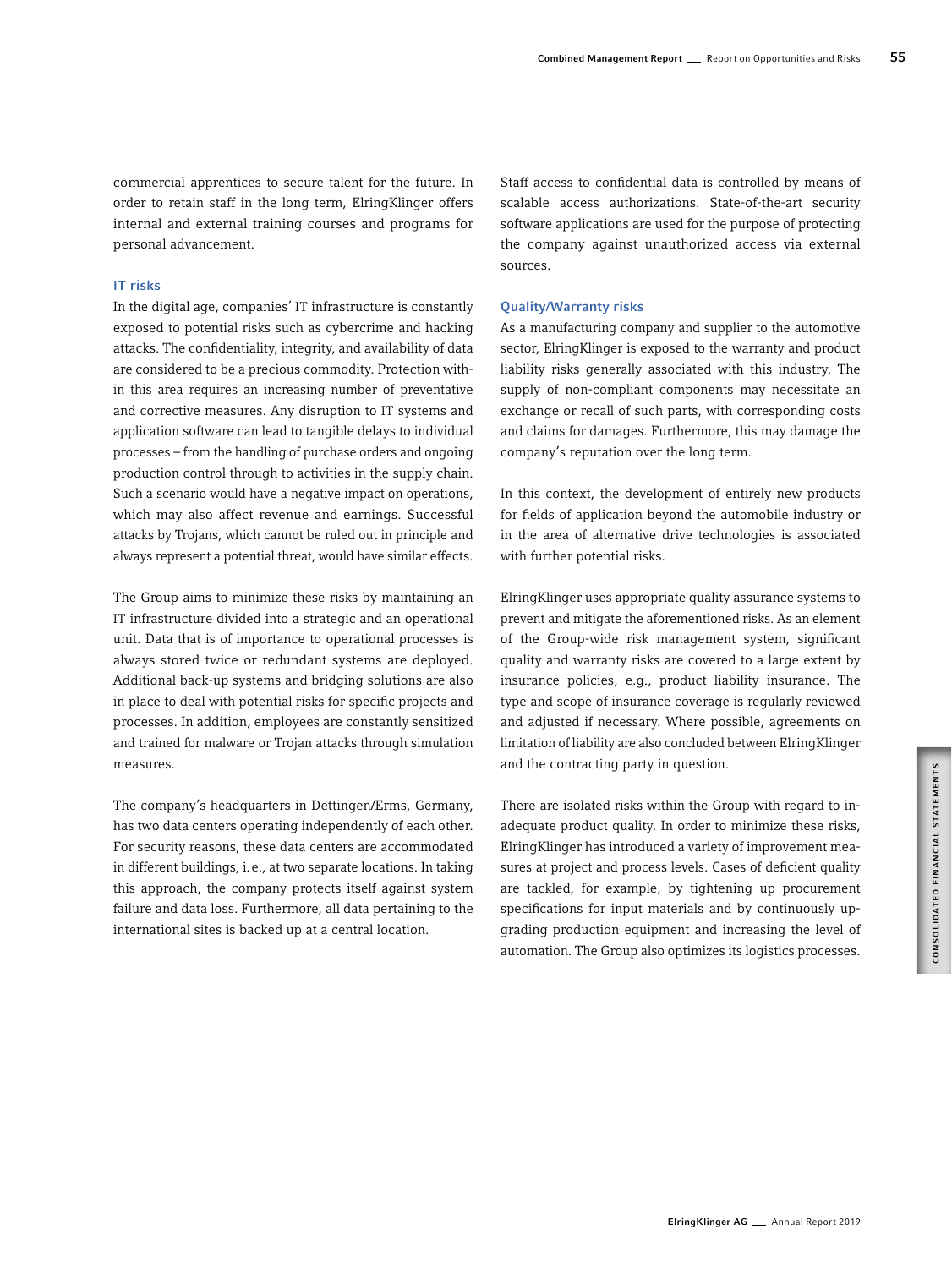# Legal risks

# Legal risks/Compliance risks

Beyond the risks already discussed in the section dealing with warranty risks, the ElringKlinger Group is exposed to further legal risks attributable to its business model and the size of the Group. As an element of the risk management system, significant risks are largely covered by insurance policies, such as the warranty and product liability risks described above. Furthermore, ElringKlinger addresses its exposure to legal risks by recognizing provisions in its separate and consolidated financial statements. Compared to the previous year, there were no other significant risks in the period under review. Likewise, ElringKlinger is at present not exposed to any significant litigation risks.

The structure of the compliance system was outlined earlier in the description of the risk management system. Risks can occur at both the parent company and the subsidiaries as a result of unlawful actions. In view of the compliance system instruments put in place and the ElringKlinger culture applied and embraced by the company, the probability of occurrence in respect of significant infringements can be classified as low but cannot be ruled out entirely. The financial effects on Group earnings are difficult to specify; depending on the respective case, they may reach a scale that could be considered significant.

# Strategic risks

#### Technology risks

The business model of the ElringKlinger Group is based on a culture of excellence in innovation and the principle of technology leadership. The company's operations are tailored to the development of products that are technologically sophisticated and to the manufacture of such goods at a high level of productivity. On this basis, the Group aims to achieve long-term growth rates above the market average (cf. "Overview of ElringKlinger's Activities and Structure").

At around 5 to 6% of its total Group revenue, ElringKlinger invests a substantial sum in research and development in order to develop new technologies and innovations. Furthermore, substantial investments have been channeled into the expansion of the Group's technology portfolio in recent years. ElringKlinger protects significant technologies and

processes in the form of property rights and patents in order to combat the risk of damages caused by me-too products and imitations.

The company focuses its R&D activities firmly on key areas of interest currently driving the automotive industry, namely the optimization of vehicle weight by means of lightweight structural components and the development of alternative drive technologies. ElringKlinger positioned itself within the market for alternative drive systems at an early stage and with considerable capital expenditure, be it in the field of battery technology or fuel cell solutions.

The technology risks of significance to the ElringKlinger Group consist of unforeseeable changes in the area of drive technologies as well as excessively stringent legislation with regard to emission standards that do not correspond to the transformation process scenarios anticipated to date. Even if, as planned, the E-Mobility business area generates a greater contribution to total Group revenue over the next few years, any abrupt shift in technology or further tightening of the regulations on  $CO<sub>2</sub>$  emissions would have a substantial impact on revenue from the Group's traditional business areas. In turn, this would lead to severe pressure on prices. ElringKlinger counters these risks by consistently expanding its product portfolio, which, in addition to traditional combustion engine components, also includes components, modules, and systems for alternative drive technologies such as batteries or fuel cells.

# External growth/Acquisitions

ElringKlinger is generally receptive to complementary acquisitions and targeted takeovers in order to enter new technology fields or to better cultivate regional markets. Acquisitions are fundamentally associated with the risk that the acquired entities may fall short of specified targets or fail to meet them in the planned time frame. This may necessitate unforeseen restructuring measures that – at least temporarily – would exert downward pressure on the Group's profit margin. In addition, the level of new investment required in this area may be higher than originally planned. This, in turn, would lead to more substantial funding requirements. Technology purchases also pose the fundamental risk that the performance originally expected by the company may not be achievable in full or to the extent desired. Thus, there is a risk that the products may ultimately fail to meet customer expectations.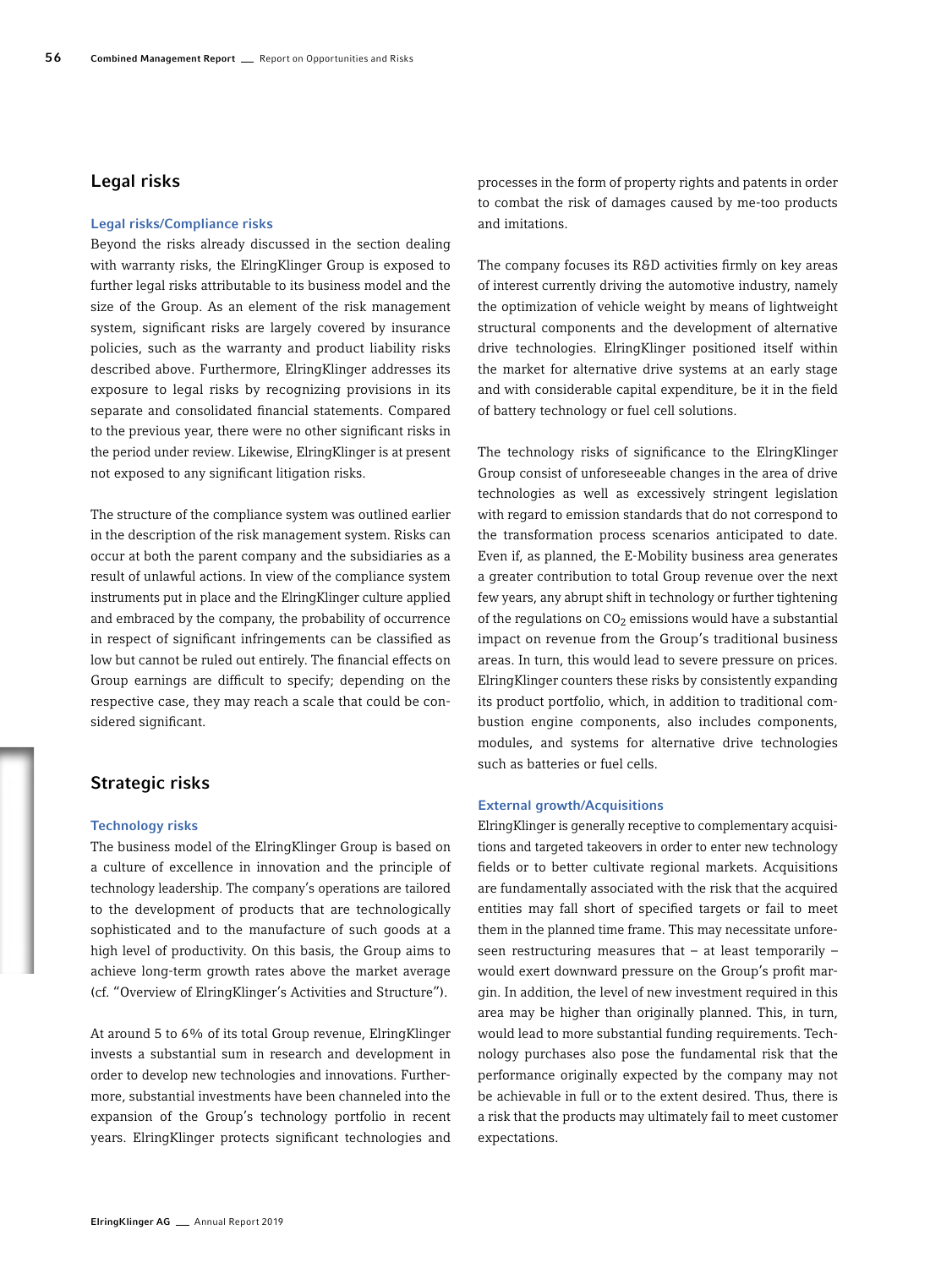Prior to an acquisition, ElringKlinger invariably conducts extensive due diligence investigations. As a matter of principle, all projects are also reviewed by a company and/or external team of experts. Financial plans and technical details are checked and evaluated thoroughly for plausibility. As part of mandatory annual impairment tests, it may be necessary to recognize impairment losses in connection with goodwill or investees, which would in turn adversely affect annual Group earnings.

Similarly, risk exposure also occurs in the context of divestments already made or potentially yet to be made with regard to subsidiaries and/or areas of business.

# Financial risks

# Bad debt loss

Overall, the risk of bad debts among customers in the Group's Original Equipment segment is classified as moderate. The risk of substantial bad debt losses attributable to individual customers is mitigated by a broadly diversified customer base.

Compared to the OEM segment, there is a higher risk of bad debts in the Aftermarket business area due to activities in the core sales regions of North Africa, Eastern Europe, and the Middle East. However, the customer base is much more diversified thanks to a larger number of customers. The ElringKlinger Group counters impending bad debt losses in the aftermarket business by making advance payments as a condition of payment or by taking out trade credit insurance.

# Liquidity and financing risks

The company may be exposed to liquidity and financing risks if it cannot meet its financial obligations (e.g., to repay loans) and generate enough cash to cover its ongoing capital requirements and therefore continue to operate, and/or if it is unable to refinance its activities.

The Group's financing requirements are largely determined by the company's growth and the development of new technologies. In recent years, it has been possible to obtain credit on relatively favorable market terms. If, in the future, rating agencies were to downgrade the automotive industry as a whole in response to a generally less favorable risk profile, credit terms for the sector and ultimately also for ElringKlinger would be adversely affected. Against this backdrop, despite relatively low market interest rates and the industry's continued ability to generate healthy levels of revenue, the company is constantly exposed to an implicit financing risk.

Thanks to its strong balance sheet, the ability of the ElringKlinger Group to refinance itself remains solid. At 41.5% (2018: 42.8%), the equity ratio still lies within the Group's medium-term target corridor of 40–50% of total assets. The debt factor (net debt\* in relation to EBITDA\*) in the period under review was 3.3, which is an improvement on the prior-year figure (3.7). At the year end, the Group's undrawn credit lines totaled EUR 150.5 million (2018: EUR 190.2 million).

At the end of the reporting period, the loan agreements of the ElringKlinger Group mainly included standard bank contractual clauses relating to compliance with certain financial requirements (financial covenants\*). As of December 31, 2019, no circumstances were present that would have justified the exercise of unilateral termination rights by banks. In the opinion of the Management Board, these are also not to be expected in financial year 2020. The company has identified no immediate risks that could jeopardize the financing of major projects planned by ElringKlinger or prevent the company from meeting its payment deadlines. From today's perspective, financing risks that could jeopardize the company's existence as a going concern can be ruled out.

# Currency risks

ElringKlinger is automatically exposed to currency risks by virtue of its global operations. These include local currency surpluses at certain Group companies and intra-Group loans. Local currency surpluses are largely minimized through natural hedging\*, i.e., in almost all sales regions, the majority of costs and revenues are denominated in the same currency. Intra-Group financing risks are gradually eliminated by shifting the loans into the same currency zone.

ElringKlinger is also exposed to currency translation risks when local results are consolidated in the Group currency. Therefore, changes in the average exchange rates can have an accretive or a dilutive effect on the Group's revenue and earnings.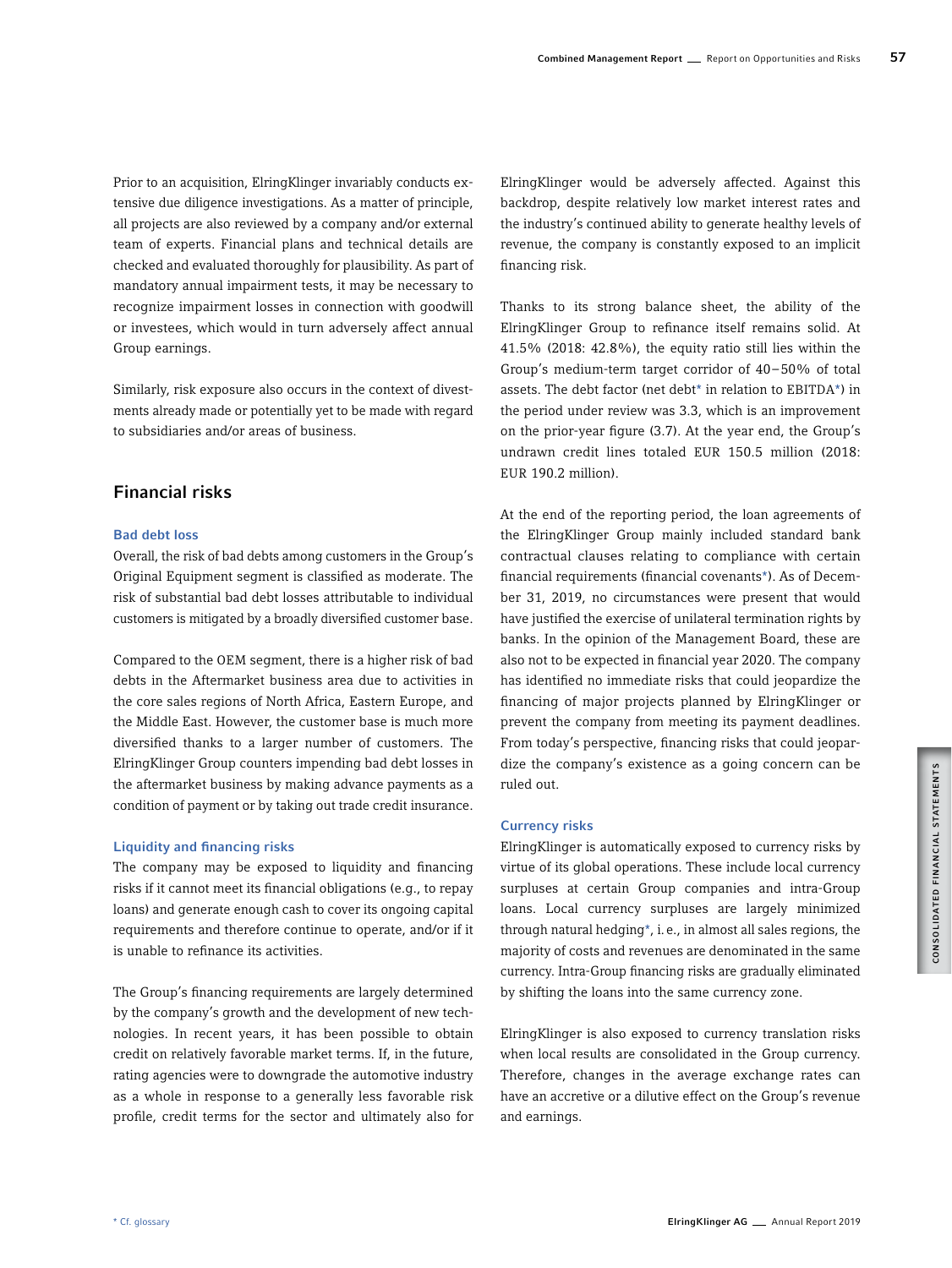Exchange rate movements also have an impact on the net finance result. These factors are mainly associated with the funding of Group entities by the parent company as well as with the measurement of accounts receivable and payable.

In order to limit currency risks, ElringKlinger employs hedging instruments depending on necessity and the risk profile. A summary of the quantitative impact of an appreciation or a depreciation of the euro against the key international Group currencies on the comprehensive income of the ElringKlinger Group can be found in the sensitivity analysis contained in the Notes to the consolidated financial statements.

# Interest-rate risk

The ElringKlinger Group funds itself through cash flow\* generated from operating activities as well as through borrowings from banks. A detailed overview of current and non-current financial liabilities categorized by maturity as of December 31, 2019, can be found in the Notes to the consolidated financial statements.

The bonded loan (Schuldscheindarlehen) granted in 2017 was used to optimize the term structure of the Group's interest expenses and therefore make them easier to plan. In total, a volume of EUR 200 million was issued in tranches covering maturities of five, seven, and ten years and with an average rate of interest of 1.23%. In addition, a syndicated loan\* agreement was concluded with six domestic and international banks in February 2019, covering a sum of EUR 350 million over a minimum term of five years. The current level of interest rates within the market is low when viewed over an extended period of time. A marked increase in interest rates would feed into variable rate loans and would ultimately also have an impact on ElringKlinger's net finance result. To a large extent, however, fixed interest rates have been agreed in respect of the financing liabilities of the ElringKlinger Group (cf. notes: "Non-current and current financial liabilities").

Please also refer to the Notes to the consolidated financial statements for a sensitivity analysis; it outlines the impact of a change in market interest rates on the earnings of the ElringKlinger Group.

## Use of derivative financial instruments

ElringKlinger only makes use of derivative financial instruments in isolated cases, e.g., for the purpose of protecting the company against price fluctuations relating to high-grade steel alloys (particularly nickel). Where hedging contracts

are employed as a protective instrument against commodity price volatility, they are always based on the actual quantity of physical materials required by the company.

# **Opportunities**

#### Climate change/Emission laws

Debate surrounding climate change and environmental protection has intensified in recent months and has become an issue that is of importance to society as a whole. In many areas of life, particularly in Europe, there is evidence of heightened awareness in politics, business, and the population – whether through stricter environmental regulations, a greater focus on environmental indicators or sustainable projects, or through broad-based protest movements for eco-friendly action.

This also affects the automobile industry. The reduction of emissions continues to be at the heart of the transformation process, which is also influenced by environmental factors such as sustainability relating to drive technology. The European Union is subject to strict emission regulations that are more far-reaching than those in many other regions of the world. In the EU, cars and light commercial vehicles have been subject to  $CO<sub>2</sub>$  regulation since 2009. The EU Commission has specified that average fleet emissions of CO2 must be reduced to 95 g/km or below by 2021. Should these requirements not be met by the specified dates, car manufacturers face severe fines.

In December 2018, even lower limits were adopted as from 2021. According to this agreement, the  $CO<sub>2</sub>$  emissions of vehicles newly registered in 2025 are to be reduced by a further 15% throughout the EU compared to 2021. In the period up to 2030, the figure is to be scaled back by 37.5% compared to 2021. Statutory limits on emissions are also being tightened up even in North America and Asia. China and Japan aim to limit emissions to 117 g/km and 105 g/km respectively by 2020. The United States have set a fleet target of 121 g/km to be reached by 2020. Furthermore, many emerging countries tend to look at the Euro standards as a basis for their own policy making. For example, India has set an average limit of 113 g/km of  $CO<sub>2</sub>$ . This comes into force in 2022.

For the ElringKlinger Group, this legislative framework offers business potential for the coming years. The trend toward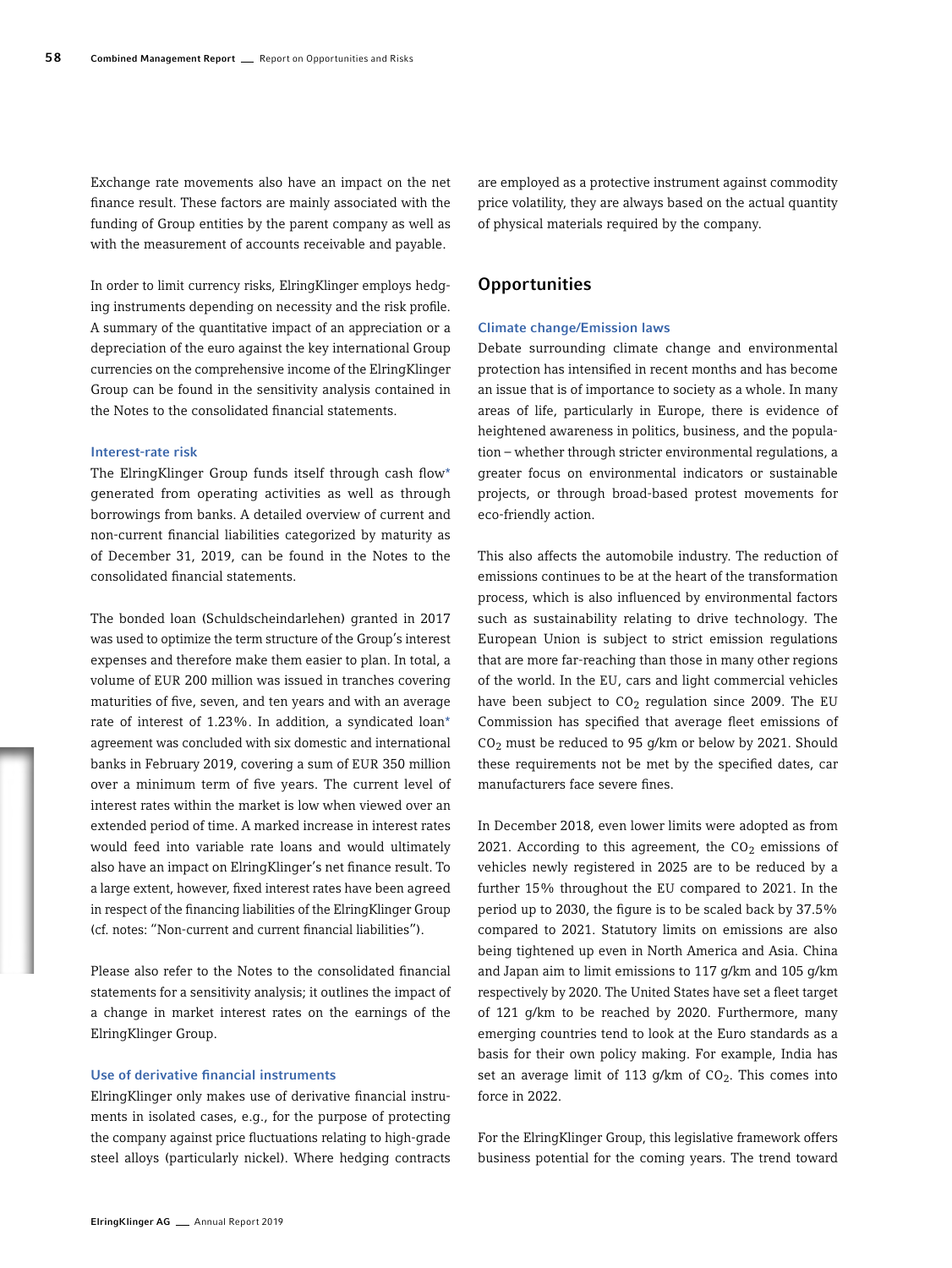fuel-efficient, low-emission engines is further heightening the requirements for sealing technology and shielding systems. This translates into greater demand for products that help manufacturers to meet the more stringent standards.

Hybrid vehicles, i.e., the combination of a combustion engine and an electric motor, are gaining market share. Many car makers are extending their product portfolio to include such hybrids, the aim being to achieve the strict  $CO<sub>2</sub>$  limits applied to their vehicle fleets. For ElringKlinger, hybrid concepts open up the opportunity to generate higher revenue per vehicle. In addition to the components installed in the combustion engine, hybrid vehicles can also be supplied with parts for the battery-electric section of the drivetrain, such as cell contact systems or pressure equalization modules.

Government subsidies can boost sales of vehicles powered by alternative drives. For example, the German federal government is currently subsidizing pure electric vehicles with funds ranging from EUR 5,000 to EUR 6,000, while incentives for hybrid vehicles are between EUR 3,750 and EUR 4,500. In order to bring electric mobility to the mass market, the Federal Cabinet has adopted a master plan for the nation's recharging infrastructure for up to 10 million vehicles by 2030. The aforementioned purchase incentives and efforts to improve the general infrastructure for e-mobility solutions are designed to prompt a sea change in consumer behavior and boost sales of cars powered by alternative drive systems.

In order to limit pollutant and greenhouse gas emissions in pursuit of climate protection and the promotion of sustainable drive technologies, more and more countries in Europe are proposing to ban classic combustion engines from a certain date. In Sweden, for example, the government is looking to prohibit the sale of new cars with combustion engines after 2030. Denmark plans to take the same approach as from 2030. In Norway, meanwhile, new cars powered by fossil fuels will no longer be registered from 2025. France, by contrast, is looking to implement this policy in 2040, while the United Kingdom plans to introduce such measures in 2035. Even China, the world's biggest vehicle market, is preparing to phase out combustion engines. Effective from 2019, car makers are obliged by law to ensure that at least 10% of their newly registered vehicles are equipped with an alternative drive system.

The shift towards battery technology in the automotive industry continues to accelerate. Gradually, models are being introduced to the market that are either partially or fully electrically powered. Further progress in the development of battery technology, e.g., to improve vehicle range and bring down the price, would help to stimulate demand and persuade buyers to invest in electric vehicles. ElringKlinger would benefit directly from growing sales in the e-mobility market as its product portfolio includes a range of components for battery-powered vehicles. In fact, the company's E-Mobility unit has been supplying various car makers and automotive suppliers with series products for battery-driven and hybrid models for some years.

Fuel cell technology also plays an important role when it comes to alternative powertrains. In the truck and bus sector, in particular, fuel cells are set to become more prominent in the medium term. In contrast to battery technology, the fuel cell offers the advantage of extended range. What is more, the hydrogen required for these drive systems can be distributed via the existing network of service stations. ElringKlinger was quick off the mark in its efforts to embrace fuel cell technology and now supplies various components as well as complete fuel cell stacks and systems. In view of the fact that the vehicle fuel cell market is still in the process of evolving, the ElringKlinger Group sees considerable sales potential for the coming years. After an initial ramp-up phase over the next few years, the company expects to achieve more in-depth market penetration from 2025 onwards.

The revenue and earnings potential associated with the issue of climate change and greenhouse gas prevention can be categorized as significant for the ElringKlinger Group. The potential for ElringKlinger to exploit these market opportunities in the medium term, at the latest, by drawing on its existing product portfolio and R&D expertise is considered highly probable.

# Technology trends

As a result of increasingly strict international emissions standards, the probability of the technology trends outlined above actually coming to fruition is considered to be high by the ElringKlinger Group. The industry will have to focus on efficient engines, lightweight engineering, and the use of alternative drive technologies if it is to have any chance of achieving the ambitious  $CO<sub>2</sub>$  targets set by policymakers.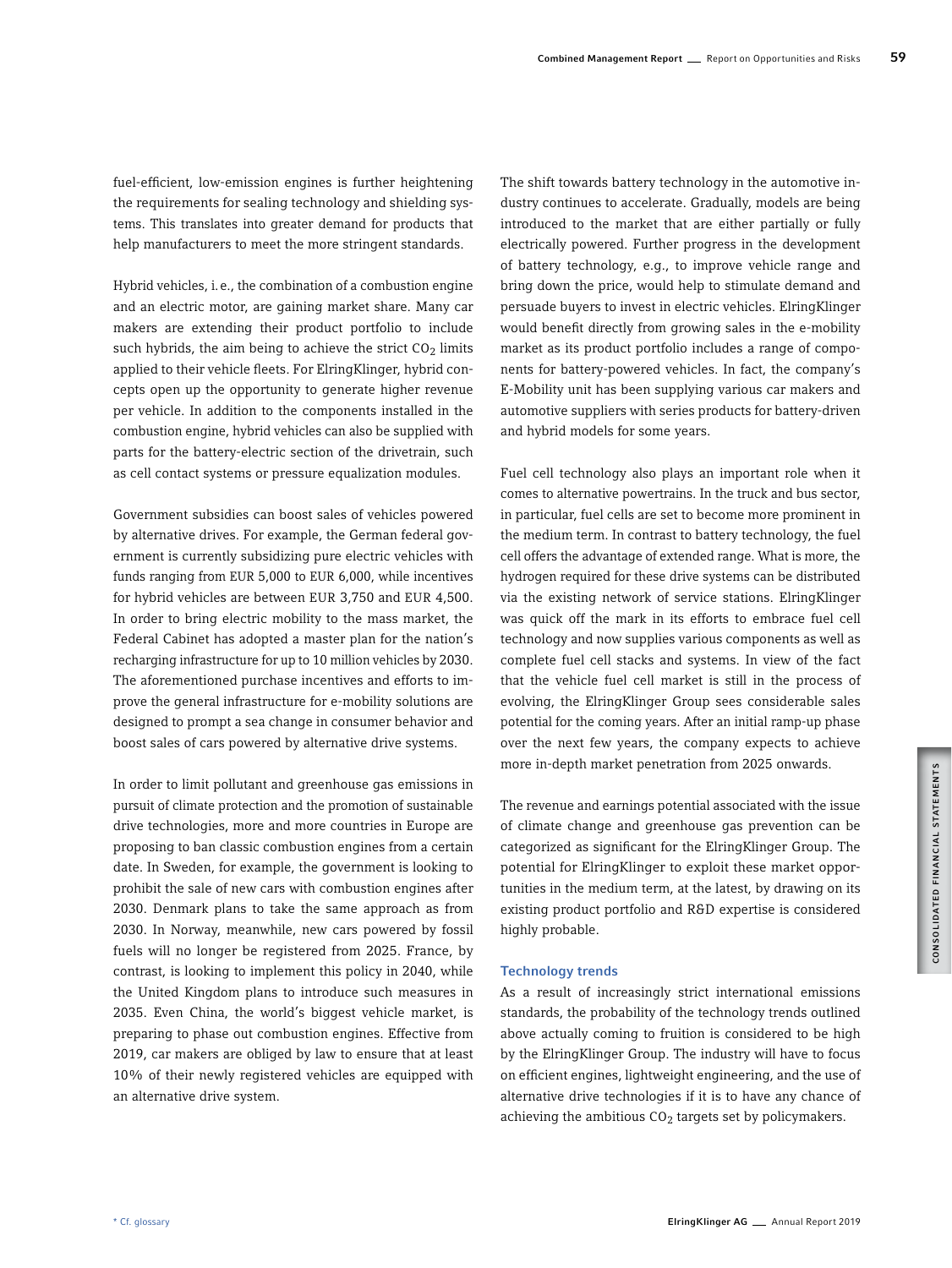Insofar as ElringKlinger continues to succeed in developing new solutions to tackle these issues and rolling them out onto the market by utilizing its existing expertise relating to materials processing, tooling, and development and production processes, the prospects for revenue and earnings growth of the Group can be categorized as significant.

If the shift occurs more rapidly than currently forecast, the Group can market its existing portfolio of products covering different areas of alternative drive technology and harness the transition to boost its revenue. The battery components and systems, fuel cell stacks\* and systems, and complete electric drive units developed by ElringKlinger are ready for full market rollout.

#### Extension of the product and service portfolio

The majority of the divisions within the Group are well positioned to apply their decades-long expertise and existing know-how in materials and processes for the purpose of transforming the product range or expanding the portfolio in a targeted manner.

The possibilities open to the Group have already been discussed extensively in the chapter on Research and Development. By way of example, these include the Group's expertise in the design of new lightweight materials and in alternative drive technologies for battery and fuel cell systems. Beyond the automotive industry, new opportunities are presenting themselves continuously for the Engineered Plastics division and PTFE components, e.g., in the industrial sector as a whole or in the area of medical technology.

All the Group's divisions are working proactively on the expansion of their product and service portfolios with a view to meeting the organic revenue growth target that exceeds global expansion in automobile production.

# New sales markets

Opportunities for significant revenue and earnings growth in the coming years are offered by additional incoming orders, including high-volume orders, especially for the two promising pillars of electromobility, i.e., fuel cell and battery technology, and structural lightweight construction. First and foremost in this context is the Chinese vehicle market, where numerous initiatives for the development of battery and fuel-cell-powered vehicles have emerged, partly as a result of government subsidy policies. Also due to existing

projects in this region, the Group sees the potential for considerable growth in sales volumes in the coming years.

There are also opportunities for further expansion in the Aftermarket business, particularly by tapping new sales regions in North America and Asia. Trading under the "Elring – Das Original" brand, for instance, the Aftermarket segment within the ElringKlinger Group has been ratcheting up its activities in Asia. The Group has also systematically improved the processes and structures in its Aftermarket business in North America.

For the Engineered Plastics segment, with its product portfolio based around the high-performance plastic PTFE, future growth potential is also opening up in the Asian and US markets.

#### Industry consolidation/M&A\*

In the medium term, globalization poses significant challenges for many small and medium-sized enterprises that currently have either an insufficient international presence or none whatsoever. They have to invest more in research and development due to the far-reaching transformation process and are increasingly confronted with financing risks due to the numerous changes seen within the markets, e.g., in relation to customer structures or their own share of value added. It can therefore be assumed that consolidation in the supply industry will continue in the coming years. Against this backdrop, the risk of insolvencies cannot be ruled out.

For the ElringKlinger Group, this continues to offer opportunities to extend its technology portfolio through targeted acquisitions or to establish a stronger competitive position through consolidation of individual product groups. In some cases, competitors also exit the market without the influence of consolidation processes. ElringKlinger will continue to monitor the market systematically in order to identify potential opportunities for acquisitions as early as possible and pursue them where this is deemed appropriate and financially viable. There is a good chance that ElringKlinger will pursue growth opportunities through acquisitions in the coming years, insofar as they are related to the field of new drive technologies. The Group is focused on future-oriented areas of business, whereas further acquisitions relating to the classic fields of business centered around combustion engine technology are unlikely. The associated financial impact is difficult to quantify in advance. It could range from insignificant to very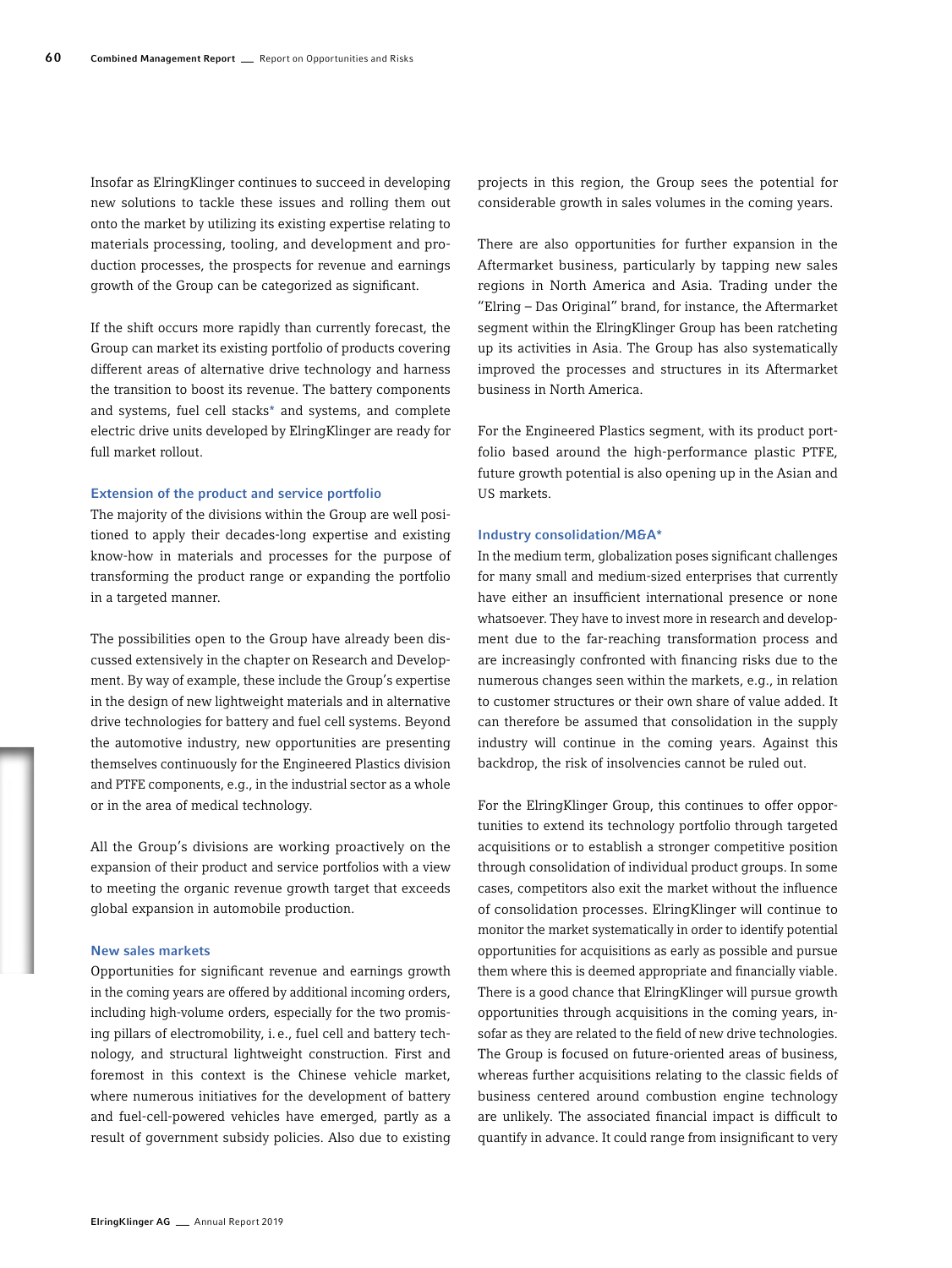significant when measured on the basis of revenue and earnings contributions to the Group.

# Overall assessment of risks and opportunities

The conclusion drawn by the Management Board from scrutinizing the opportunities and risks in their entirety is that the situation of the ElringKlinger Group in respect of risk exposure remains similar to that of the previous year, despite some changes in general conditions that have a direct impact on the automotive industry. Some of the risks to which the Group is exposed are of a geopolitical or external nature, and ElringKlinger therefore has either no or a very limited capacity to control these risks in an active manner. When weighing the relevance of risk in respect of the possible impact on Group earnings, the principal risks to which the ElringKlinger Group is exposed are, in particular, a sudden global slump in the market, an unexpected transformation scenario in relation to drive technology, as well as external attacks on the IT infrastructure. In addition, the worldwide spread of the coronavirus has prompted special protective measures, which are also leading to production shutdowns and interrupted supply chains. Economic and industryspecific effects are probable, although their extent cannot be estimated at present.

Economic conditions in Europe, North America, and much of Asia remain solid, even though growth in China is returning to more normal levels compared to recent years. By contrast, the political situation in large parts of the Middle East remains a source of risk. The ongoing global trade dispute between the USA and China as well as unresolved trade relations following the United Kingdom's withdrawal from the European Union must be regarded as political risks with the capacity to exert a direct impact on the ElringKlinger Group. Additionally, specific strategic and operational risks continue to exist within the Group. They include financial opportunities and risks associated with exchange rate fluctuations. Prices for raw materials of relevance to the Group are also at a high level. The process of transition seen within the automotive industry has meant changes to ElringKlinger's product portfolio. Products in the area of structural lightweighting and electromobility, which are considered promising fields for the future in strategic terms, are gaining in importance, while conventional products associated primarily with the combustion engine will become less relevant in the years ahead.

Drawing on the risk management system outlined above and its flexible cost structure, if necessary, the ElringKlinger Group is in a position to respond promptly to any risks that may arise by implementing the corresponding risk management arrangements. The entity makes a point of not exposing itself to risks that may jeopardize the existence of the ElringKlinger Group. The Group's solid financial position and its continued ability to raise additional funds provides a protective shield in respect of ElringKlinger and its business model even in the event of a protracted market crisis, of which there are no indications at present, however.

The principal opportunities for the company relate to the technological trend toward fuel-efficient or emission-free drive systems, which is inextricably linked to the issue of climate change and a global drive toward stricter emission laws. The company invested at an early stage in areas such as battery and fuel cell technology that offer considerable potential going forward. Benefiting from products targeted at alternative drive systems and power supply as well as a number of new concepts in the field of lightweight construction, the Group can look forward to opportunities for growth around the globe.

There are currently no identifiable risks that could jeopardize the future existence of the company as a going concern, either in isolation or in conjunction with other factors. The Group is well positioned to actively seize any opportunities arising from long-term technology trends. Against the backdrop of a manageable risk profile, the ElringKlinger Group remains well positioned to continue outpacing global market growth in the coming years.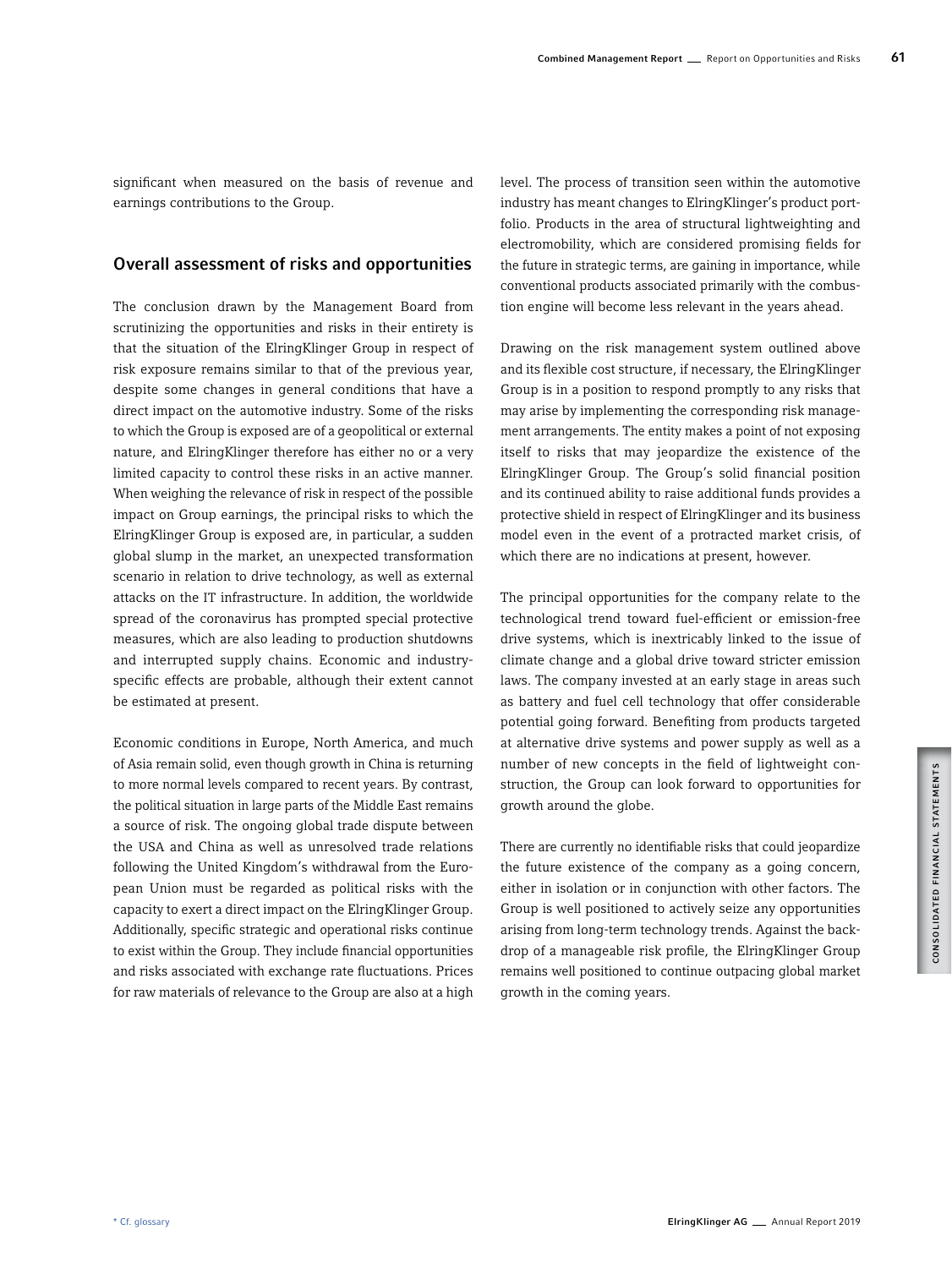# Compensation report

# Compensation structure for members of the Management Board

Contracts for members of the Management Board are drawn up by the Personnel Committee of the Supervisory Board, negotiated with the respective members of the Management Board, and concluded following approval by the entire Supervisory Board. The Personnel Committee reviews the level of compensation at predefined intervals and advises the Supervisory Board on appropriate adjustments where required. These recommendations are decided upon by the full Supervisory Board. The recommendations take into account the size and international operations of the company, its economic and financial situation, its prospects for the future, the level and structure of management board compensation offered by similar companies, and the compensation structure in place in other areas of the company. In addition, the duties and performance of each member of the Management Board are taken into consideration. Compensation is set at a level that ensures it is competitive within the market for highly qualified managers and provides an incentive for successful work in a corporate structure with a strong focus on performance and achievement. If requested by the company, the Management Board members also take on responsibilities in affiliated entities. The Management Board members receive no additional compensation for such activities.

Management Board compensation for financial year 2019 is presented in accordance with the provisions set out in two different standards: first, the applicable financial reporting standards (GAS 17) and secondly, the German Corporate Governance\* Code in the version of February 7, 2017.

# System of compensation

The compensation system applicable as from January 1, 2014, includes fixed and variable components. It comprises:

- 1. Annual fixed salary
- 2. Long-term incentive I (LTI I)
- 3. Long-term incentive II (LTI II)
- 4. Fringe benefits
- 5. D&O insurance
- 6. Retirement pension

# Fixed annual salary

The fixed annual salary is a cash payment in respect of the current financial year; it takes into account the area of responsibility of the Management Board member in question and is paid in twelve monthly installments.

# Long-term incentive I (LTI I) (annual management bonus)

LTI I is a variable component of compensation that is based on the average Group EBIT (Group earnings before interest and taxes) of the last three financial years. The Management Board receives a percentage share of the three-year mean. LTI I is limited to a maximum of three times the amount of fixed compensation in the financial year in question. Payment of LTI I for a financial year ended takes place upon approval of the separate and consolidated financial statements by the Supervisory Board in the subsequent year. On termination of the appointment as a Board member, either at the request of the Management Board member in question or for good cause, entitlements to the variable compensation components of LTI I shall lapse as soon as the termination of said Board appointment comes into legal effect.

## Long-term incentive II (LTI II)

The so-called Economic Value Added (EVA) bonus is granted to the Management Board as a constituent element of variable Management Board compensation that focuses on positive corporate performance over the long term. LTI II creates a long-term incentive for the Management Board to make a committed contribution to the success of the company. LTI II is a bonus based on the economic value added to the ElringKlinger Group. The Management Board receives a percentage of the economic value added calculated in respect of the company. The EVA bonus is granted at the beginning of a three-year benefit period and corresponds to the percentage of average economic value added in respect of the three subsequent financial years. The annual economic value added is calculated according to the following formula:

EVA =  $(EBIT \times (1 - T)) - (WACC \times Capital\ Invested)$ 

The first component is calculated on the basis of Group earnings before interest and taxes (Group EBIT) in respect of the financial year as well as the average Group tax rate (T).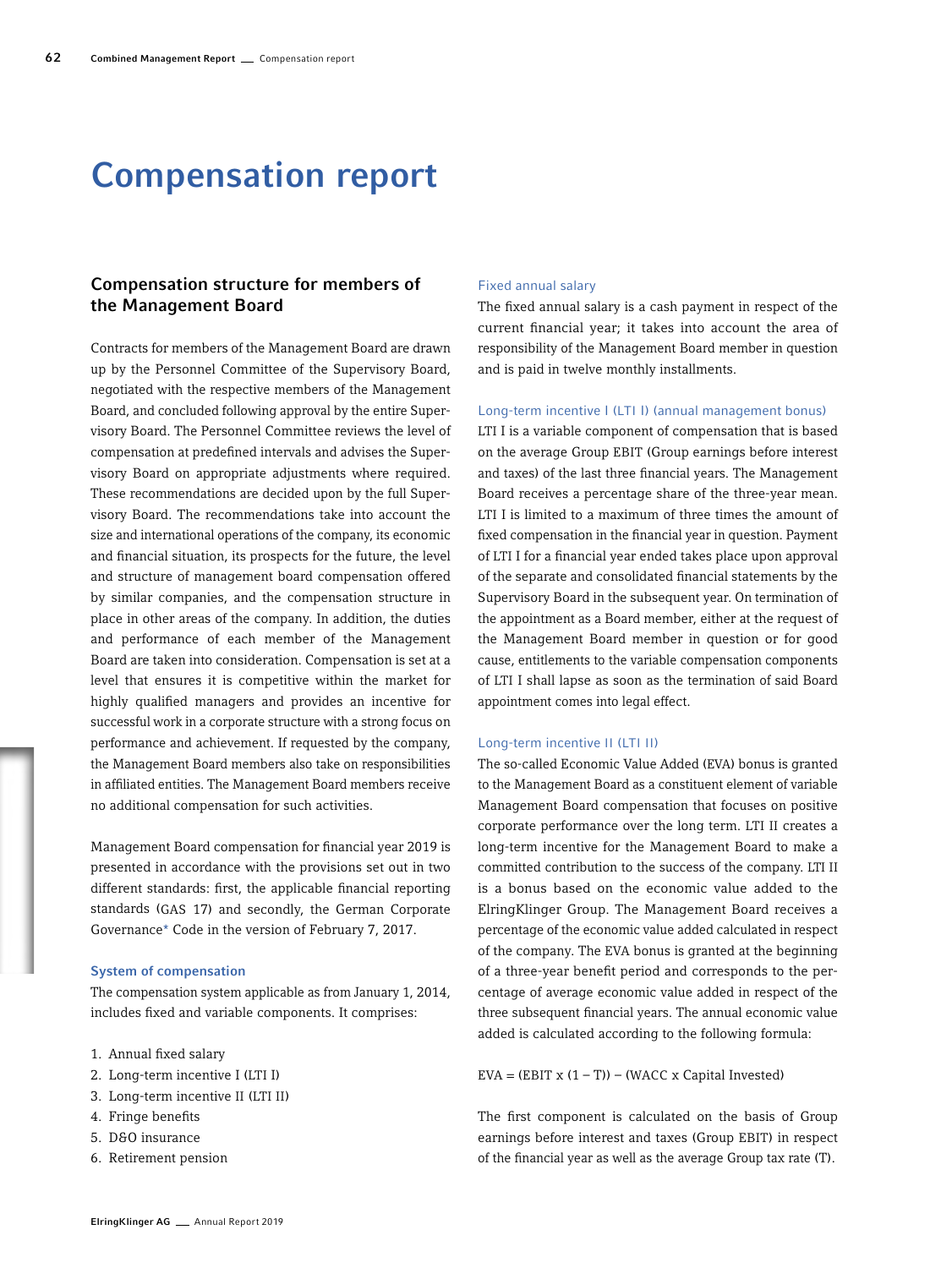The second component is computed by multiplying Group WACC by capital invested. The weighted average cost of capital (WACC) is calculated with the help of the basic interest rate, the market risk premium, and the beta factor. The beta factor represents the individual risk of a share in relation to the market index. It is determined as an average value of all the peer group companies. The credit spread for borrowing costs, as the premium on the risk-free basic interest rate, was derived from a peer group rating. Capital invested is calculated on the basis of Group equity plus net financial liabilities (i.e., net debt\*) as of January 1 of the financial year.

90% of the LTI II amount is paid out to the member of the Management Board in question, after the end of the three-year benefit period, in the subsequent year. Using the remaining 10% of the LTI II amount, the company purchases shares in ElringKlinger AG on behalf and for account of the Management Board member in question. The Management Board member is prohibited from accessing these shares for a further three years. Dividends and subscription rights are at the disposal of the Management Board member. The maximum amount granted from LTI II has been set at twice the amount of fixed compensation.

If a member of the Management Board enters the service of the company during the financial year and is not in employment for the company for a full twelve-month period, LTI II is reduced pro rata temporis.

On termination of a contract of service, the Management Board member in question may access the shares only after a period of twelve months subsequent to said termination. On termination of the appointment as a Board member either at the request of the Management Board member in question or for good cause, entitlements becoming applicable in the future in respect of the variable compensation components of LTI II shall lapse.

#### Fringe benefits

The taxable fringe benefits awarded to Management Board members mainly encompass the provision of a company car and mobile phone and communication devices as well as expense allowances and insurance benefits.

# D&O insurance

The members of the Management Board are covered by the Group's existing directors' and officers' liability insurance (D&O insurance). The agreed deductible corresponds to the minimum deductible set out in Section 93 (2) sentence 3

AktG (German Stock Corporation Act) in the applicable version.

#### Retirement pension

The contracts of the Management Board members of ElringKlinger AG include commitments in respect of an annual retirement pension that is measured as a percentage of pensionable income. The entitlement to a retirement pension becomes applicable as soon as the contract of service has ended, but not before the individual has reached the age of 63. This entitlement also becomes applicable as soon as the Management Board member has reached the age that entitles him to receive full statutory pension benefits as well as in the event of occupational disability. The percentage is dependent on the number of years of service as a Management Board member. Existing entitlements in respect of time spent as a salaried employee of the company are not factored into this calculation and continue to apply. The percentage rate is between 2.5% and 3.2% of the last monthly fixed salary prior to leaving the company in respect of each full year of service. This percentage rate can rise to a maximum of 45%.

If a member of the Management Board acts in a manner that is grossly negligent or displays gross negligence in his failure to act in specific instances and such actions or failures to act would result in significant damages to the Group, all entitlements to a retirement pension shall lapse; the same shall apply if the member of the Management Board enters the service of an entity that is in direct competition with the company. The contracts include provisions governing surviving dependents' benefits. If a member of the Management Board dies during the period in which the employment contract is applicable or once the retirement benefits become due, his widow or dependent children shall receive a widow's or orphan's pension. The widow's pension amounts to 50% of the retirement pension of the deceased. The orphan's pension amounts to 20% of the widow's pension to the extent that a widow's pension is payable simultaneously and 40% of the widow's pension to the extent that no widow's pension is payable.

The widow's or orphan's pensions shall not exceed 60% of the amount to which the deceased would have been entitled if he had entered into retirement on the day of his death.

# Review and adjustment of compensation

The salary components are to be reviewed by the company's Supervisory Board every two years. The Supervisory Board has the right to grant the Management Board special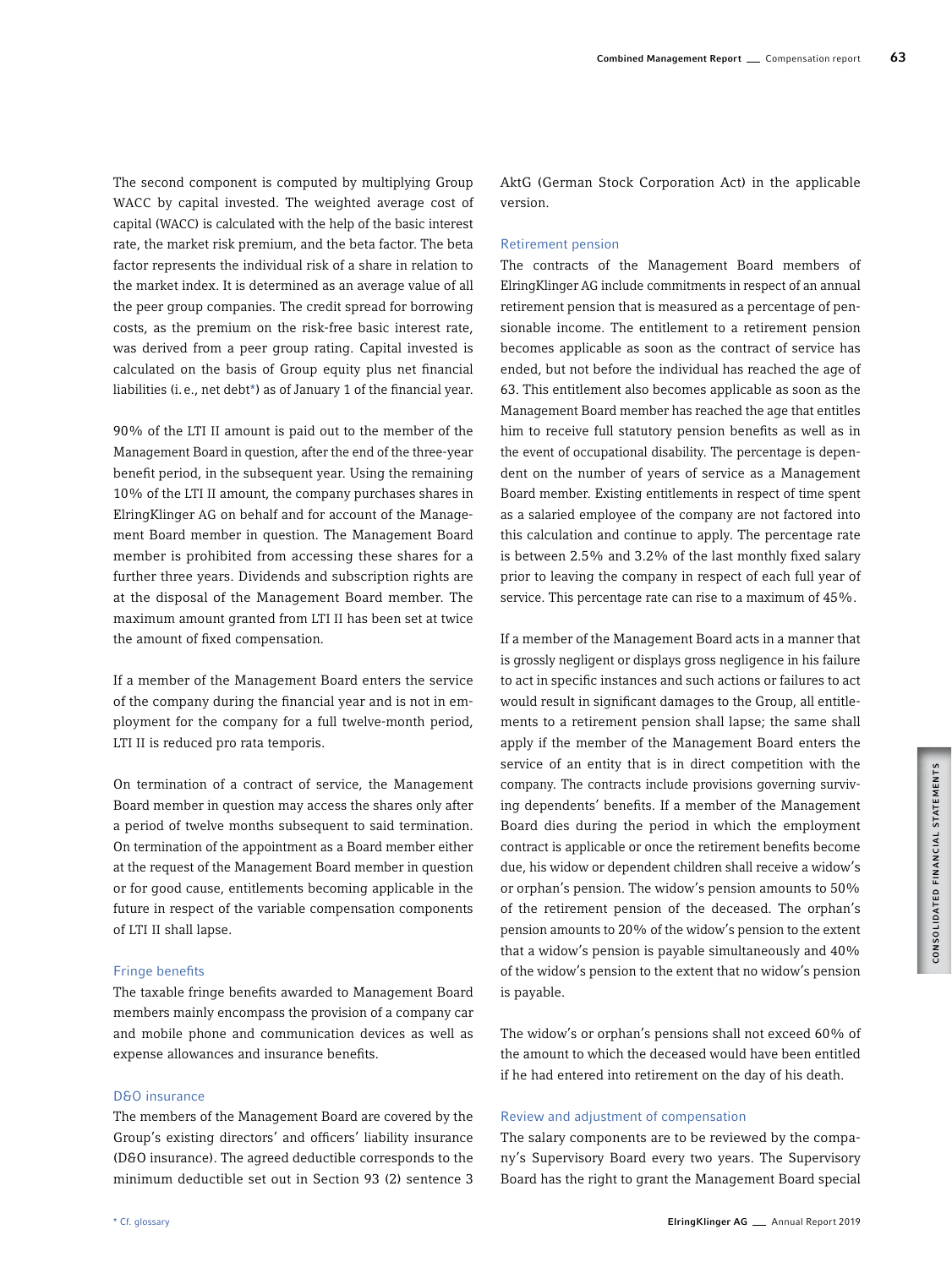remuneration for exceptional accomplishments. The Supervisory Board is also authorized to reduce the Management Board's total compensation to an appropriate level if the company's situation deteriorates to such an extent that continued payment of the former remuneration would be unreasonable.

# Severance pay cap

In the event of premature termination of the contract of service without good cause, any payments potentially to be agreed with the Management Board member shall not exceed the amount equivalent to two years' annual compensation (severance pay cap) and the amount equivalent to compensation payable in respect of the remaining term of this contract of service.

In the event of a change of control, any potential severance payment to be agreed by the parties shall not exceed 150% of the severance pay cap.

## Loans to Management Board members

No advances were granted to members of the Management Board in 2019. In the previous year, an advance of EUR 50k was granted to the Chief Executive Officer (CEO), which

was offset in the month in which the bonus payment was made. The company provided no guarantees or similar commitments.

# Management Board compensation in 2019

Management Board compensation for financial year 2019 has been presented pursuant to the applicable financial reporting standards (GAS 17) as well as in accordance with the recommendations of the German Corporate Governance Code in the version dated February 7, 2017. Average EBIT of the years 2017–2019 totaling EUR 98,244k was used as a basis for calculating LTI I. Of this, the respective members of the Management Board receive the following percentage shares:

| ٠         | Dr. Wolf       | $0.80\%$ |
|-----------|----------------|----------|
| $\bullet$ | Becker         | 0.60%    |
| $\bullet$ | Drews          | $0.40\%$ |
|           | T 1 . <i>1</i> | 0.1001   |

• Jessulat 0.40%

Based on the calculation of the Economic Value Added (EVA) bonus (LTI II), no compensation is payable for financial year 2019, as the targeted return is below the Group WACC.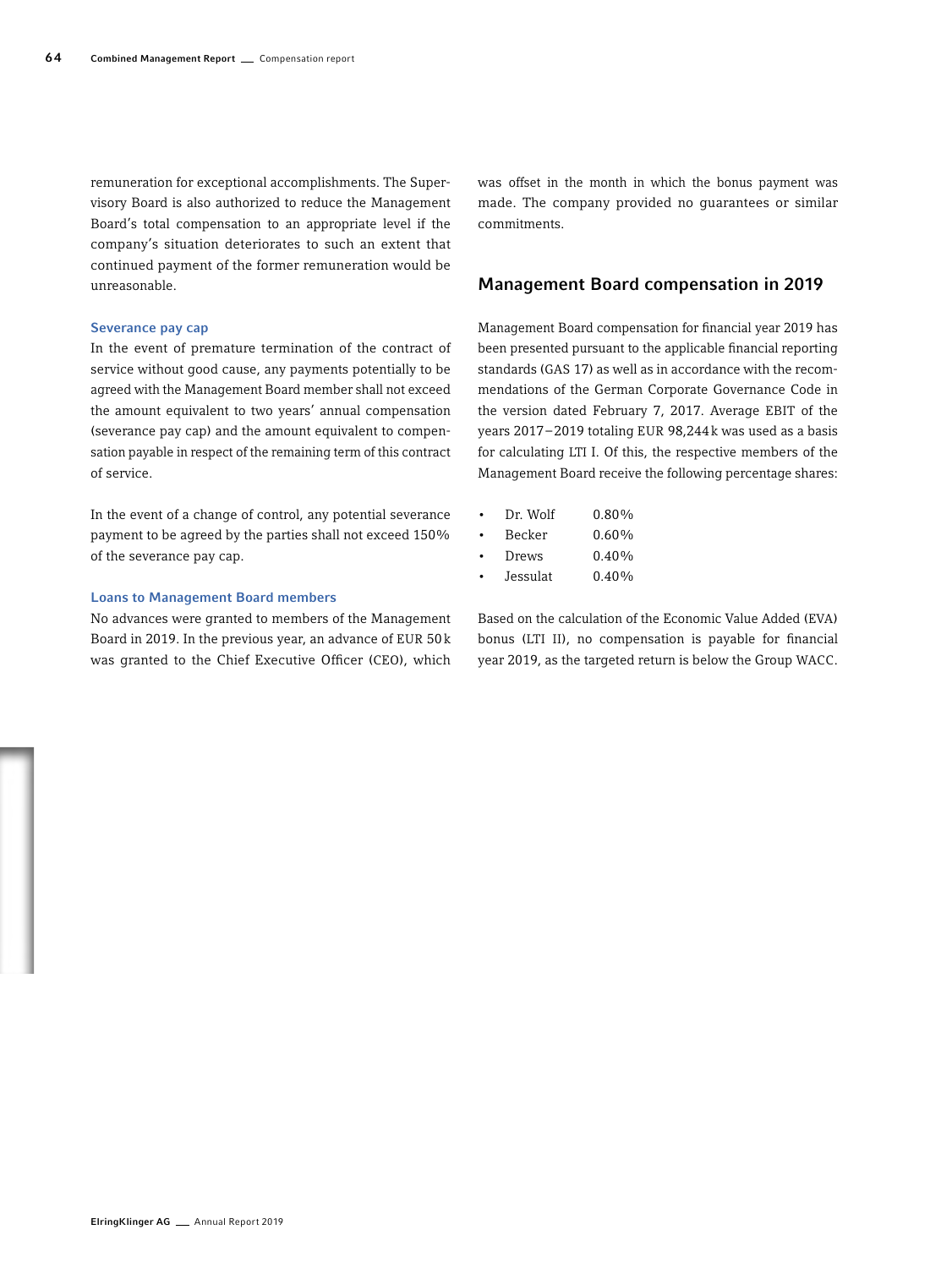# Management Board compensation 2019 pursuant to financial reporting standard GAS 17

Total Management Board compensation in accordance with Section 314 (1) no. 6a sentence 1 to 4 HGB (German Commercial Code) is presented in the table below.

|                                               |       | Dr. Stefan Wolf |             | <b>Theo Becker</b> | <b>Reiner Drews</b> |      | Thomas Jessulat |             |             | <b>Total</b> |
|-----------------------------------------------|-------|-----------------|-------------|--------------------|---------------------|------|-----------------|-------------|-------------|--------------|
| in EUR k                                      | 2019  | 2018            | 2019        | 2018               | 2019                | 2018 | 2019            | 2018        | 2019        | 2018         |
| Short-term compensation                       |       |                 |             |                    |                     |      |                 |             |             |              |
| Fixed compensation                            | 593   | 613             | 485         | 449                | 299                 | 226  | 365             | 367         | 1,742       | 1,655        |
| Variable performance-related<br>compensation  | 786   | 981             | 589         | 736                | 393                 | 369  | 393             | 490         | 2,161       | 2,576        |
| Total                                         | 1,379 | 1,594           | 1,074       | 1,185              | 692                 | 595  | 758             | 857         | 3,903       | 4,231        |
| Long-term compensation                        |       |                 |             |                    |                     |      |                 |             |             |              |
| Long-term performance-related<br>compensation | 0     | 0               | $\mathbf 0$ | 0                  | $\mathbf{0}$        | 0    | $\mathbf 0$     | $\mathbf 0$ | $\mathbf 0$ | 0            |
| Total                                         | 0     | 0               | 0           | 0                  | 0                   | 0    | 0               | $\bf{0}$    | $\bf{0}$    | $\bf{0}$     |
| <b>Total compensation</b>                     | 1,379 | 1,594           | 1,074       | 1,185              | 692                 | 595  | 758             | 857         | 3,903       | 4,231        |

# Pension obligations

The current service cost as well as the present value (DBO) of the pension provisions are as follows:

|                      |       | Dr. Stefan Wolf |       | <b>Theo Becker</b> | <b>Reiner Drews</b> |      |      | <b>Thomas Jessulat</b> |        | Total  |
|----------------------|-------|-----------------|-------|--------------------|---------------------|------|------|------------------------|--------|--------|
| in EUR k             | 2019  | 2018            | 2019  | 2018               | 2019                | 2018 | 2019 | 2018                   | 2019   | 2018   |
| Current service cost | 258   | 268             | 168   | 176                | 205                 | 162  | 207  | 206                    | 838    | 812    |
| Present value (DBO)  | 6.897 | 5.601           | 4.951 | 4.058              | 462                 | 151  | .026 | 615                    | 13,336 | 10.425 |

# Management Board compensation pursuant to the German Corporate Governance Code

The following presentation of compensation granted to and received by the Management Board members for financial year 2019 is based on the recommendations of the German Corporate Governance Code (GCGC) in the version dated February 7, 2017.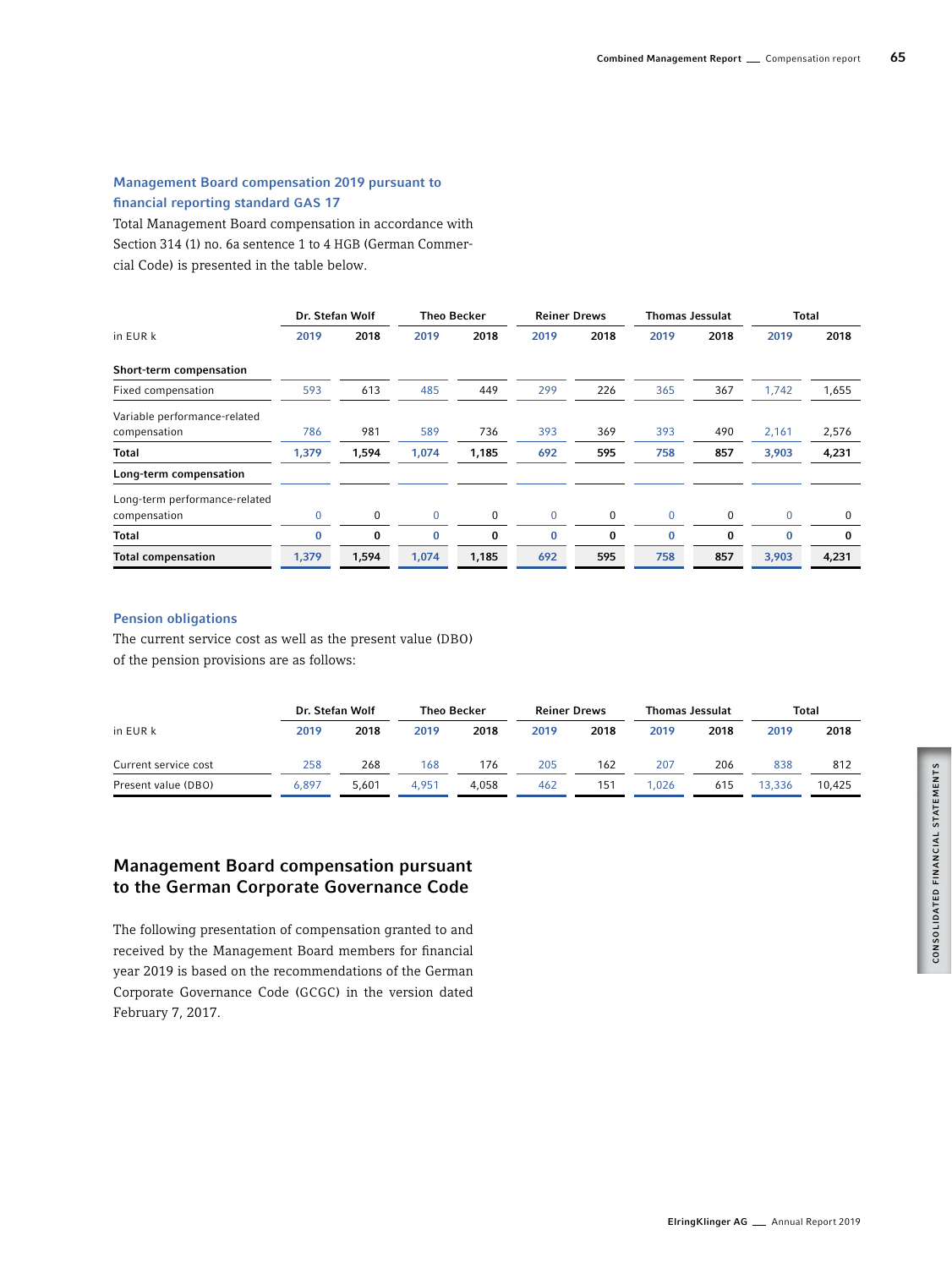The following table presents benefits granted to the members of the Management Board in respect of financial year 2019, as disclosable under the provisions of the German Corporate Governance Code:

# Benefits granted (Pursuant to GCGC)

|                                            |       |              | Dr. Stefan Wolf |       |       | <b>Theo Becker</b> |              |       |  |
|--------------------------------------------|-------|--------------|-----------------|-------|-------|--------------------|--------------|-------|--|
| in EUR k                                   | 2019  | Min.<br>2019 | Max.<br>2019    | 2018  | 2019  | Min.<br>2019       | Max.<br>2019 | 2018  |  |
| Non-performance-based compensation         |       |              |                 |       |       |                    |              |       |  |
| Fixed annual salary                        | 556   | 556          | 556             | 558   | 432   | 432                | 432          | 432   |  |
| Fringe benefits                            | 37    | 27           | 37              | 55    | 53    | 53                 | 53           | 17    |  |
| Total                                      | 593   | 593          | 593             | 613   | 485   | 485                | 485          | 449   |  |
| Performance-based compensation             |       |              |                 |       |       |                    |              |       |  |
| One-year variable compensation             | 786   |              | 1.674           | 981   | 589   |                    | 1,296        | 736   |  |
| Multi-year variable compensation 2016-2018 |       |              |                 |       |       |                    |              |       |  |
| Multi-year variable compensation 2017-2019 |       |              |                 |       |       |                    |              |       |  |
| Multi-year variable compensation 2018-2020 |       |              |                 |       |       |                    |              |       |  |
| Multi-year variable compensation 2019-2021 |       |              | 1.116           |       |       |                    | 864          |       |  |
| Total                                      | 786   |              | 2,790           | 981   | 589   |                    | 2,160        | 736   |  |
| Service cost                               | 258   | 258          | 258             | 268   | 168   | 168                | 168          | 176   |  |
| <b>Total compensation</b>                  | 1,637 | 851          | 3,641           | 1,862 | 1,242 | 653                | 2,813        | 1,361 |  |

In contrast to GAS 17, the table presents long-term compensation granted in 2019 for LTI II. In addition, the minimum and maximum amounts achievable have been listed. The benefit expense, which is presented in the form of the current service cost in the above table, has been included in total compensation.

The following table presents the allocation in/for financial year 2019. As regards fixed annual salary, fringe benefits, the annual management bonus, and LTI II 2019, the table presents the allocation for financial year 2019.

# Allocation pursuant to GCGC

|                                            | Dr. Stefan Wolf |       | <b>Theo Becker</b> |       |  |
|--------------------------------------------|-----------------|-------|--------------------|-------|--|
| in EUR k                                   | 2019            | 2018  | 2019               | 2018  |  |
| Non-performance-based compensation         |                 |       |                    |       |  |
| Fixed annual salary                        | 556             | 558   | 432                | 432   |  |
| Fringe benefits                            |                 |       | 53                 |       |  |
| Total                                      | 593             | 613   | 485                | 449   |  |
| Performance-based compensation             |                 |       |                    |       |  |
| One-year variable compensation             | 786             | 981   | 589                | 736   |  |
| Multi-year variable compensation 2016-2018 |                 |       |                    |       |  |
| Multi-year variable compensation 2017-2019 |                 |       |                    |       |  |
| Total                                      | 786             | 981   | 589                | 736   |  |
| Service cost                               | 258             | 268   | 168                | 176   |  |
| <b>Total compensation</b>                  | 1,637           | 1,862 | 1,242              | 1,361 |  |
|                                            |                 |       |                    |       |  |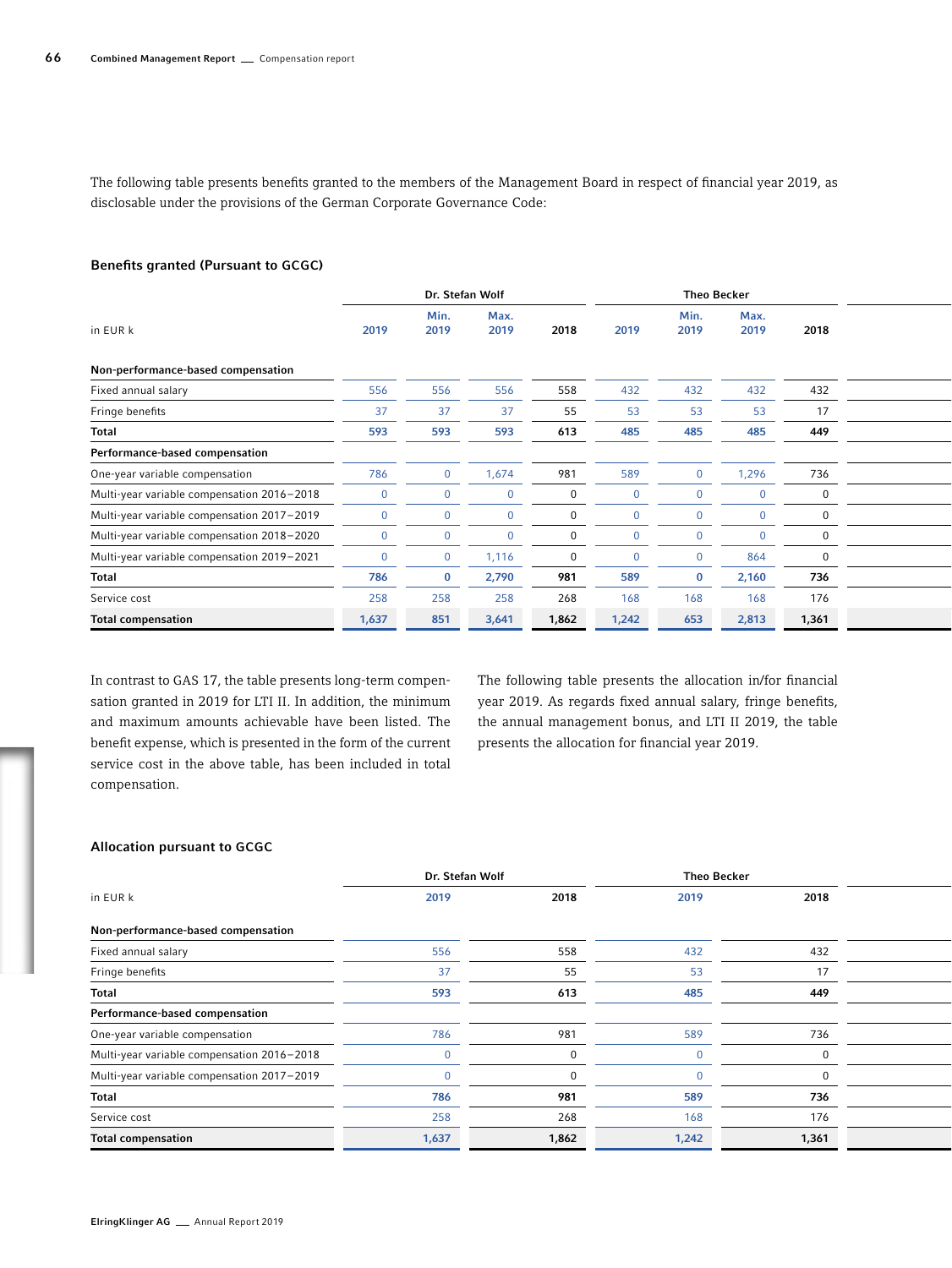| Reiner Drews |              |              | <b>Thomas Jessulat</b> |      |              |              | Total |       |              |              |       |
|--------------|--------------|--------------|------------------------|------|--------------|--------------|-------|-------|--------------|--------------|-------|
| 2019         | Min.<br>2019 | Max.<br>2019 | 2018                   | 2019 | Min.<br>2019 | Max.<br>2019 | 2018  | 2019  | Min.<br>2019 | Max.<br>2019 | 2018  |
|              |              |              |                        |      |              |              |       |       |              |              |       |
| 288          | 288          | 288          | 216                    | 317  | 317          | 317          | 317   | 1,593 | 1,593        | 1,593        | 1,523 |
| 11           | 11           | 11           | 10 <sup>°</sup>        | 48   | 48           | 48           | 50    | 149   | 149          | 149          | 132   |
| 299          | 299          | 299          | 226                    | 365  | 365          | 365          | 367   | 1,742 | 1,742        | 1,742        | 1,655 |
|              |              |              |                        |      |              |              |       |       |              |              |       |
| 393          |              | 864          | 369                    | 393  |              | 950          | 490   | 2,161 | $\mathbf{r}$ | 4,784        | 2,576 |
|              |              |              |                        |      |              |              |       |       |              |              |       |
|              |              |              |                        |      |              |              |       |       |              |              |       |
|              |              |              |                        |      |              |              |       |       |              |              |       |
|              |              | 576          |                        |      |              | 634          |       |       |              | 3.190        |       |
| 393          |              | 1,440        | 369                    | 393  |              | 1,584        | 490   | 2,161 | $\mathbf{0}$ | 7,974        | 2,576 |
| 205          | 205          | 205          | 162                    | 207  | 207          | 207          | 206   | 838   | 838          | 838          | 812   |
| 897          | 504          | 1.944        | 757                    | 965  | 572          | 2,156        | 1,063 | 4,741 | 2,580        | 10,554       | 5,043 |
|              |              |              |                        |      |              |              |       |       |              |              |       |

| 2019<br>2018<br>2019<br>2018          |      | <b>Reiner Drews</b> |  |
|---------------------------------------|------|---------------------|--|
|                                       | 2018 | 2019                |  |
|                                       |      |                     |  |
| 317<br>216<br>317<br>1,593<br>1,523   |      | 288                 |  |
| 132<br>10<br>149<br>50<br>48<br>44    |      |                     |  |
| 226<br>1,742<br>1,655<br>365<br>367   |      | 299                 |  |
|                                       |      |                     |  |
| 369<br>393<br>490<br>2,161<br>2,576   |      | 393                 |  |
|                                       |      |                     |  |
|                                       |      |                     |  |
| 2,576<br>369<br>393<br>490<br>2,161   |      | 393                 |  |
| 162<br>207<br>206<br>838<br>812       |      | 205                 |  |
| 5,043<br>757<br>1,063<br>965<br>4,741 |      | 897                 |  |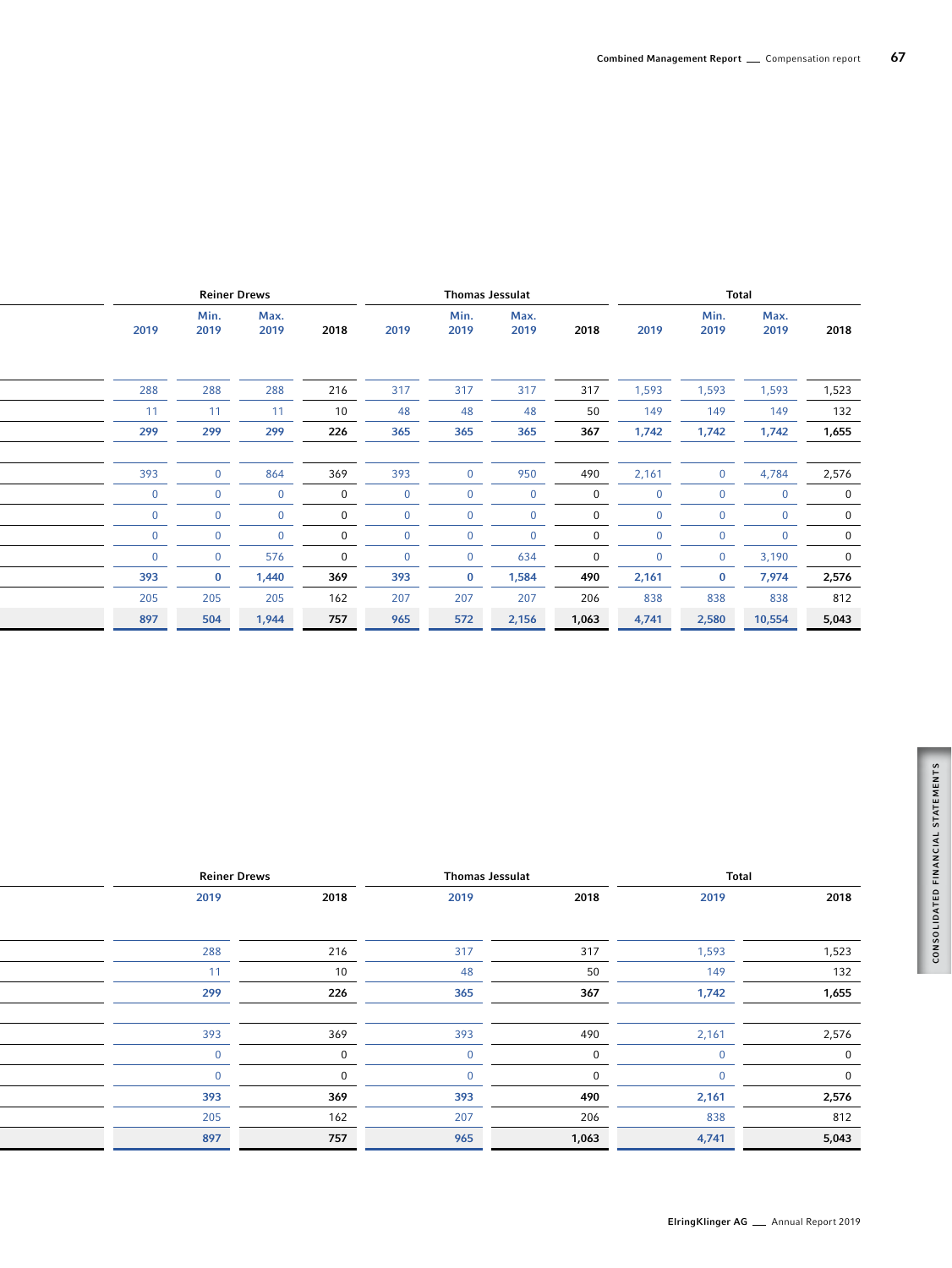# Compensation structure for members of the Supervisory Board

Supervisory Board compensation is governed by the provisions set out in Section 13 of the Articles of Association of ElringKlinger AG. The level of compensation is determined by the Annual General Meeting. Within this context, the most recent resolution was passed on May 13, 2015. In accordance with the requirements of the German Corporate Governance Code, compensation is divided into a fixed and a variable component. The members of the Supervisory Board receive fixed compensation of EUR 20k (2018: EUR 20k) for each full financial year they have served on the Supervisory Board. Additionally, the members of the Supervisory Board receive a lump-sum payment of EUR 1k for each Supervisory Board meeting they attend as well as fixed compensation of EUR 4k for membership of a committee. The variable component of compensation is based on average IFRS Group earnings before taxes in respect of the last three financial years and is calculated as 0.02% of the aforementioned amount. As of financial year 2015, it is limited to EUR 40k per member of the Supervisory Board.

The role of the Supervisory Board Chairman and the role of his Deputy are taken into consideration when determining the level of compensation. The Chairman of the Supervisory Board receives two times and the Deputy Chairman oneand-a-half times the compensation paid to other Supervisory Board members. Expenses incurred by the Supervisory Board members are reimbursed to an appropriate extent. Supervisory Board members who have not held the post for a full financial year receive a pro rata amount of fixed and variable compensation.

# Supervisory Board compensation in 2019

In the period under review, total compensation for the Supervisory Board of ElringKlinger AG was EUR 589k (2018: EUR 672k). In addition, travel expenses totaling EUR 2k (2018: EUR 4k) were reimbursed. Compensation payable to the individual members of the Supervisory Board was as follows:

|                           | <b>Fixed compensation</b> |      |      | Variable compensation | <b>Total compensation</b> |      |  |
|---------------------------|---------------------------|------|------|-----------------------|---------------------------|------|--|
| In EUR k                  | 2019                      | 2018 | 2019 | 2018                  | 2019                      | 2018 |  |
| Klaus Eberhardt           | 70                        | 68   | 30   | 44                    | 100                       | 112  |  |
| Markus Siegers            | 46                        | 44   | 23   | 33                    | 69                        | 77   |  |
| Nadine Boguslawski        | 25                        | 23   | 15   | 22                    | 40                        | 45   |  |
| Armin Diez                | 29                        | 28   | 15   | 22                    | 44                        | 50   |  |
| Pasquale Formisano        | 24                        | 24   | 15   | 22                    | 39                        | 46   |  |
| Rita Forst                | 25                        | 24   | 15   | 22                    | 40                        | 46   |  |
| Andreas Wilhelm Kraut     | 23                        | 24   | 15   | 22                    | 38                        | 46   |  |
| Gerald Müller             | 25                        | 24   | 15   | 22                    | 40                        | 46   |  |
| Paula Monteiro-Munz       | 29                        | 28   | 15   | 22                    | 44                        | 50   |  |
| Prof. Hans-Ulrich Sachs   | 25                        | 24   | 15   | 22                    | 40                        | 46   |  |
| Gabriele Sons             | 33                        | 32   | 15   | 22                    | 48                        | 54   |  |
| Manfred Strauß            | 32                        | 32   | 15   | 22                    | 47                        | 54   |  |
| <b>Total compensation</b> | 386                       | 375  | 203  | 297                   | 589                       | 672  |  |

The variable compensation presented above reflects accrued expense based on average IFRS Group earnings before taxes in the last three financial years.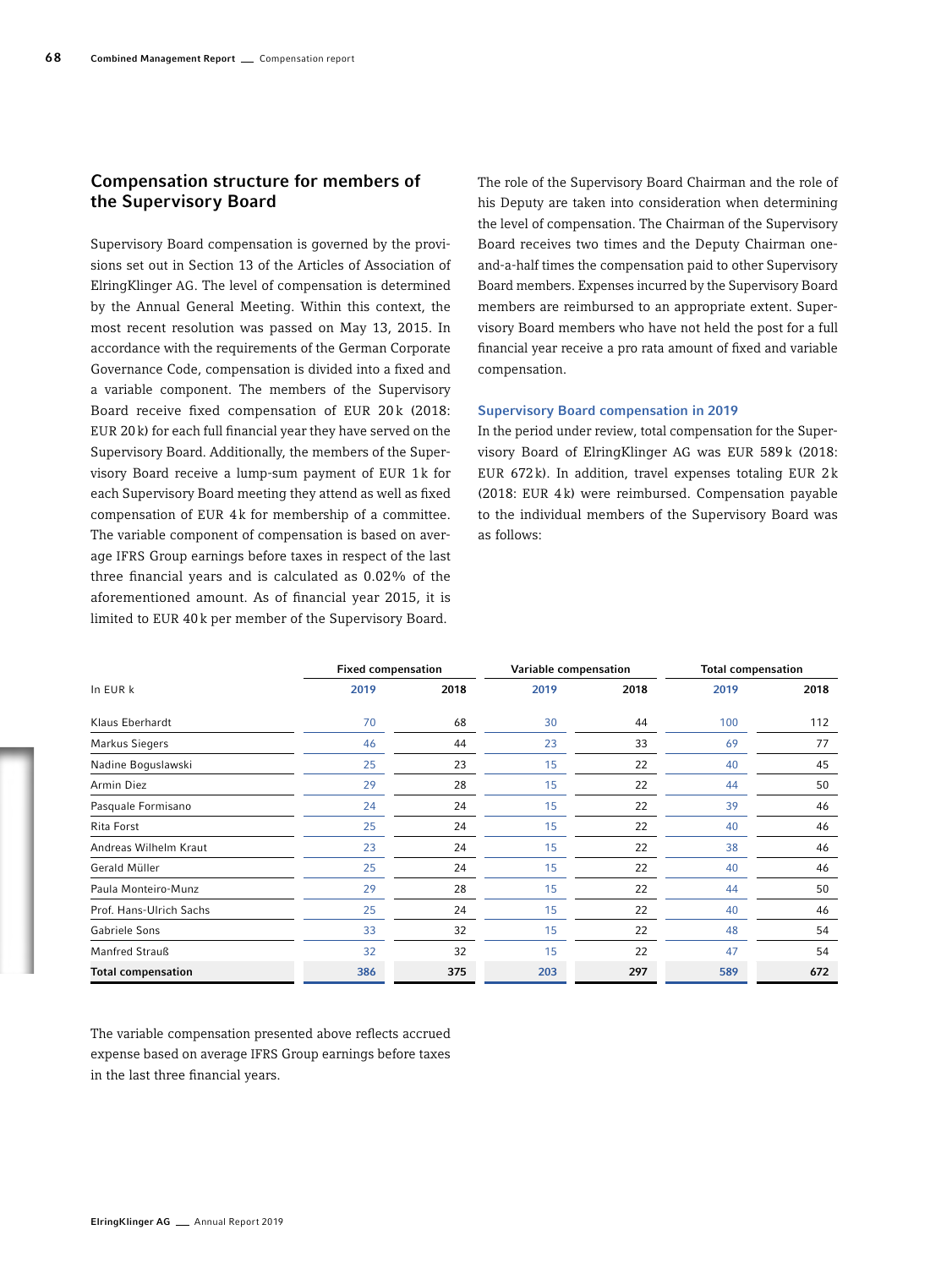# Details in accordance with Sections 289a(1) and 315a of the German Commercial Code (HGB\*),

# particularly with regard to share capital and disclosure of potential takeover obstacles

As of December 31, 2019, the nominal capital of ElringKlinger AG was EUR 63,359,990, divided into 63,359,990 registered shares, each furnished with one vote. The notional interest in the company's nominal capital is EUR 1.00 per registered share. Profits are distributed in accordance with Section 60 of the German Stock Corporation Act (Aktiengesetz – AktG) in conjunction with Section 23 no. 1 of the Articles of Association.

The persons or entities with a direct and/or indirect interest in capital who, according to the details of the Stock Register, held voting rights in excess of 10% as of December 31, 2019, are presented in the table below. These relate solely to interests attributable to family ownership.

| Lechler Beteiligungs GmbH, Stuttgart, Germany                       | Total of 28.991%, of which indirectly 18.960% |  |  |  |
|---------------------------------------------------------------------|-----------------------------------------------|--|--|--|
| KWL Beteiligungs-GmbH, Neuhausen auf den Fildern, Germany           | Total of 28.991%, of which indirectly 28.986% |  |  |  |
| Klaus Lechler Beteiligungs-GmbH, Neuhausen auf den Fildern, Germany | Total of 28.991%, of which indirectly 18.990% |  |  |  |
| Elrena GmbH, Basel, Switzerland                                     | Total of 28.991%, of which indirectly 20.075% |  |  |  |
| Eroca AG, Basel, Switzerland                                        | Total of 28.991%, of which indirectly 28.991% |  |  |  |
| Lechler GmbH, Metzingen, Germany                                    | Total of 10.013%                              |  |  |  |

No shareholder is equipped with special rights constituting controlling powers.

ElringKlinger does not operate any employee profit-sharing schemes.

The number of Management Board members is determined by the Supervisory Board (Section 7 of the Articles of Association). The appointment and removal of Management Board members is performed in accordance with Sections 84 and 85 of the German Stock Corporation Act (Aktiengesetz – AktG). The Articles of Association contain no regulations that could be considered non-compliant with the provisions set out by law as regards the conditions applicable to the appointment or removal of Management Board members.

As stipulated by Section 179 of the Stock Corporation Act in conjunction with Section 20 of the Articles of Association, all amendments to the Articles of Association require a

resolution of the Annual General Meeting with a majority of three-quarters.

The Management Board is authorized to buy back company shares up to a total amount of 10% of share capital existing at the date on which this resolution was passed (May 13, 2015). This authorization remains valid until May 13, 2020.

Details relating to authorized capital and the utilization of authorized capital are included in the notes.

ElringKlinger has not entered into any agreements containing a change of control provision that would apply in the event of a takeover bid.

There are no compensation agreements with members of the Management Board or employees in the event of a takeover bid.

# Corporate Governance Statement

The Corporate Governance\* Statement pursuant to Section 315d in conjunction with Section 289f of the German Commercial Code (Handelsgesetzbuch – HGB\*) has been published on the ElringKlinger website at https://www.elringklinger. de/en/company/corporate-governance/corporate-governancestatement.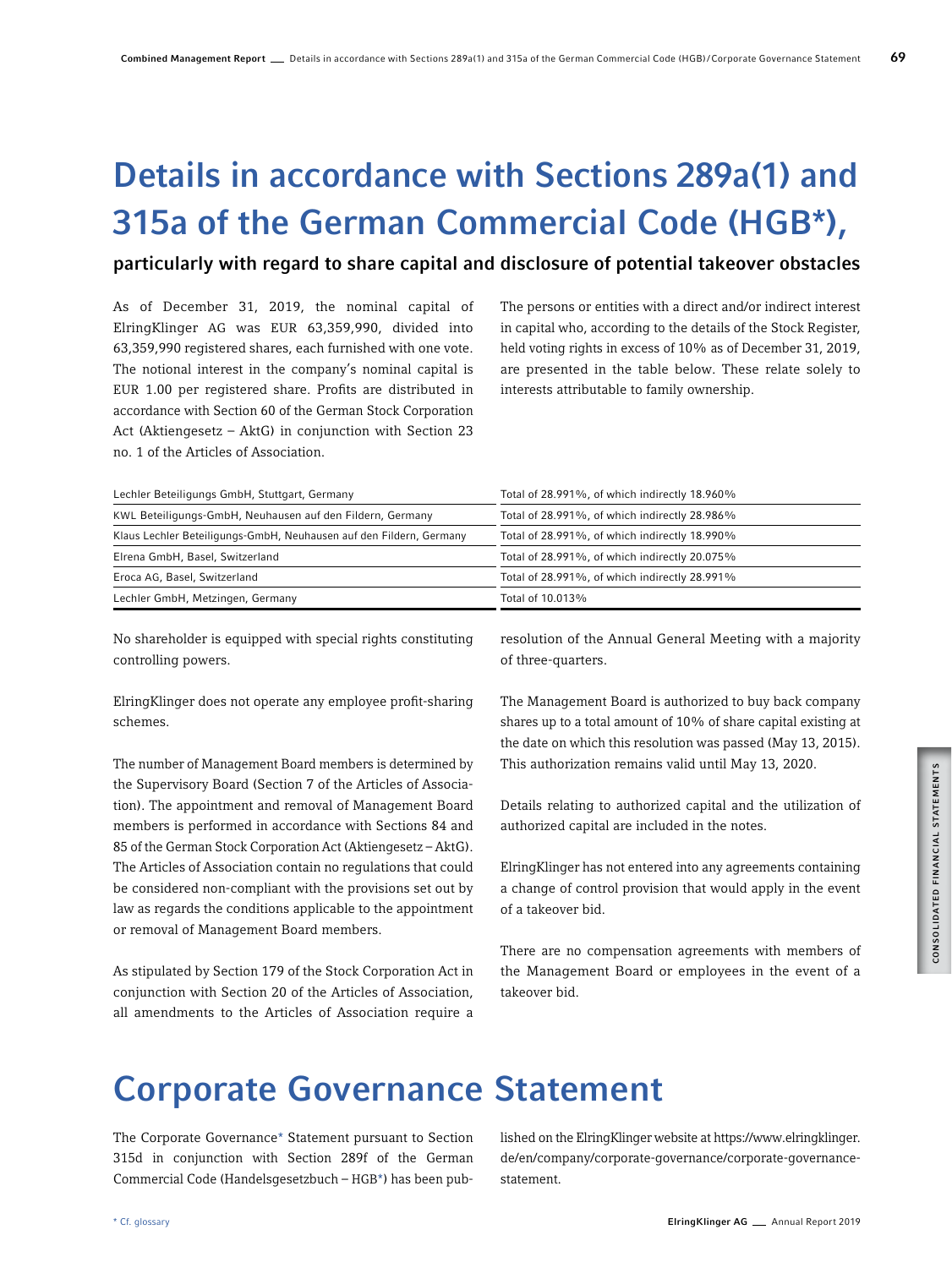# Combined Non-Financial Report

For financial year 2019, ElringKlinger has prepared a separate non-financial report for the exchange-listed parent company ElringKlinger AG in accordance with Section 289b HGB\*, which has been combined with the separate non-financial

Group report pursuant to Section 315b HGB. The combined non-financial report of ElringKlinger for financial year 2019 will be published by April 30, 2020, on the corporate website at www.elringklinger.com/2019-nfb-en.

# Report on Expected Developments

After decelerated growth within the global economy as a whole in 2019, markets are unlikely to see any upturn in 2020, particularly due to the effects of the coronavirus pandemic that has been apparent since early 2020. In January 2020, the International Monetary Fund (IMF) was still expecting global gross domestic product (GDP) to rise by 3.3% in the current year. At the end of February, however, it revised downward this estimate by 0.1 percentage points. In the meantime, it can be assumed that the adverse effects are likely to be even more pronounced. Global vehicle production, which according to original forecasts was expected to decline slightly in 2020, will also see a more significant downturn as a result of the coronavirus crisis. ElringKlinger anticipates a decline in global vehicle production of at least 4%.

# Outlook – Market and Sector

#### Sluggish recovery of global economy

Without the possible effects of the coronavirus on the business sector, which are difficult to assess at present, analysts believed there was evidence to suggest a moderate upward trend in the global economy. The Phase 1 trade agreement concluded between the United States and China in January 2020 and the UK's withdrawal from the European Union (EU) effective from January 31, 2020, provided some initial relief. At present, however, it is impossible to predict whether the recovery of the manufacturing industry will materialize to the extent originally anticipated. Many administrations are currently adopting a package of measures to support the

economy and counter the negative consequences of the coronavirus pandemic. Governments have announced that they will provide further cash injections, thereby extending the ultra-loose monetary policy and favourable financing terms adopted by the world's key central banks. At the time of preparing this report it is not possible to reliably estimate the extent to which potential catch-up trends in the further course of the year and government countermeasures will take effect. Other risks include a renewed escalation in trade disputes and geopolitical tensions as well as anti-government protests in emerging markets. Despite the fact that the United Kingdom has already withdrawn from the EU, there are still unresolved issues regarding the specific shape of future trade relations between the UK and the EU.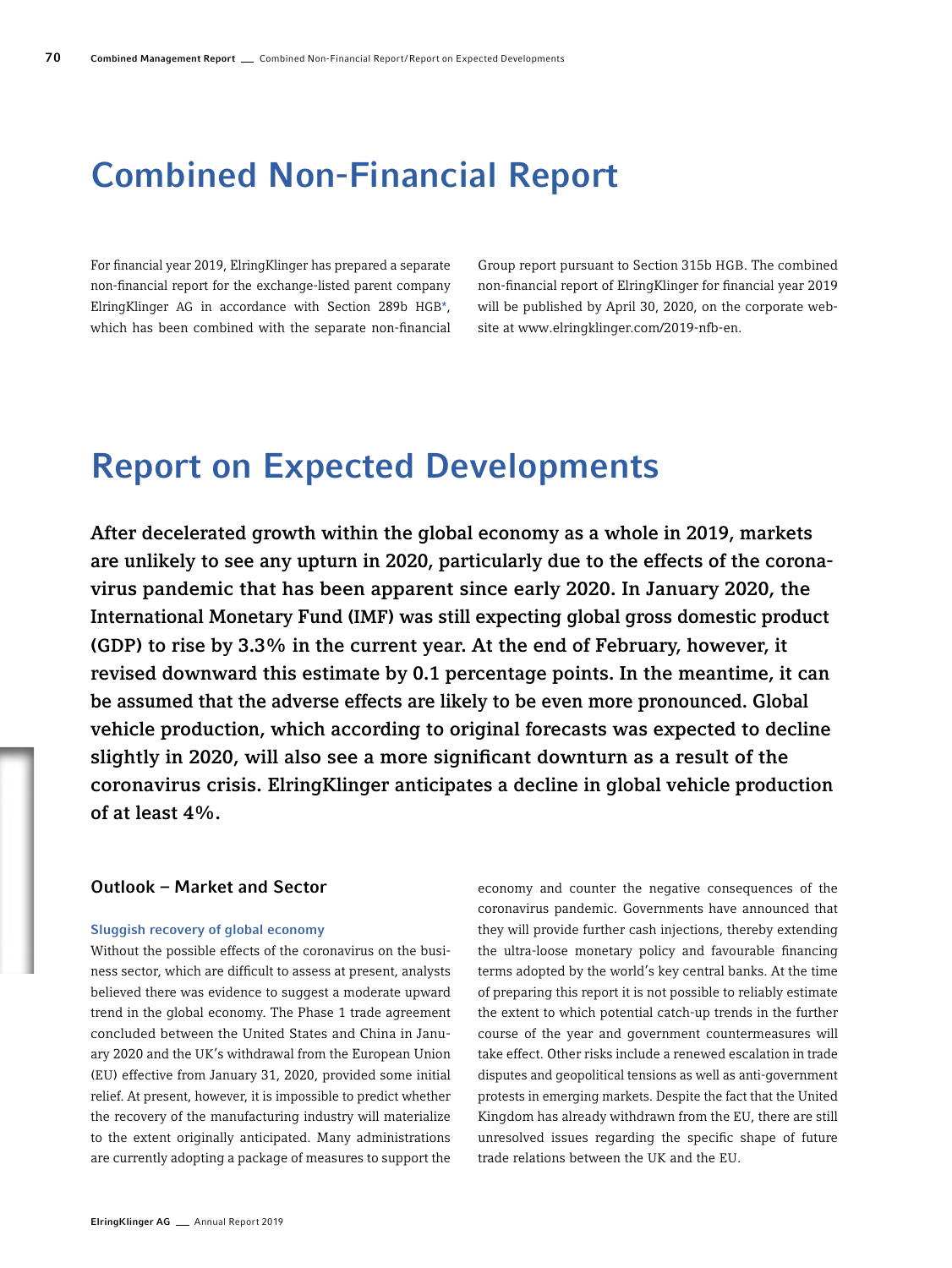## GDP growth projections

| Year-on-year change in %          | 2019 | <b>Projections 2020</b> | <b>Projections 2021</b> |
|-----------------------------------|------|-------------------------|-------------------------|
| World                             | 2.9  | 3.2                     | 3.4                     |
| Advanced economies                | 1.7  | 1.6                     | 1.6                     |
| Emerging and developing countries | 3.7  | 4.4                     | 4.6                     |
| Germany                           | 0.5  | 1.1                     | 1.4                     |
| Eurozone                          | 1.2  | 1.3                     | 1.4                     |
| <b>USA</b>                        | 2.3  | 2.0                     | 1.7                     |
| Brazil                            | 1.2  | 2.2                     | 2.3                     |
| China                             | 6.1  | 5.6                     | 5.8                     |
| India                             | 4.8  | 5.8                     | 6.5                     |
| Japan                             | 1.0  | 0.7                     | 0.5                     |

Source: International Monetary Fund (Jan. 2020; in conjunction with statements from Feb. 2020)

Growth forecasts for the individual countries differ considerably in some cases. Whereas the US economy was expected to weaken somewhat based on initial forecasts, the rate of growth in the eurozone and also in Germany was likely to pick up slightly. In Asia, and primarily China, the epidemic is expected to have a noticeable impact. Overall, the emerging and developing countries are again likely to expand at more pronounced rates in 2020.

#### Car market bottoms out in 2020

Global automobile production looks set to fall for the second year in succession in 2020. Following the outbreak of the coronavirus pandemic in the first quarter of 2020, distortions in global demand are to be expected, at least in regional and seasonal terms. In February 2020, the German industry association VDA forecast a contraction of around 3% within the global passenger car market, taking the figure of new registrations to 78.2 million units in 2020. ElringKlinger anticipates a decline of at least 4% in global vehicle production.

The downward growth trajectory within the market also reflects difficult economic, political, and regulatory conditions with which the automotive industry is having to contend alongside the fundamental transition witnessed in the world of mobility. In the European Union, for example, a new average fleet restriction of 95 g/km  $CO<sub>2</sub>$  emissions for newly registered passenger cars will apply from the end of 2020 as part of  $CO<sub>2</sub>$  legislation. Compared with the limit of 130 g/km in force until then, this regulation represents a major change that harbors the potential for noticeable distortions in the demand for vehicle models and drive systems, but also in

seasonal terms due to possible supply bottlenecks. As a consequence, all forecasts relating to the likely direction taken by the vehicle industry in Europe are subject to significant uncertainty. However, alongside more efficient combustion engines, it is likely that the market will experience a boost in e-mobility, especially in Europe. Global demand for electromobility is influenced by government regulations and subsidies as well as the growing range of models offered by manufacturers.

For Europe (EU + EFTA), the VDA anticipates a market decline in new passenger car registrations of around 3% to 15.4 million units. This includes a downturn of 3% for the United Kingdom, which is subject to additional downside risks due to the as yet unresolved issues surrounding post-Brexit trade relations. Furthermore, the markets of Germany (-6%), France (-3%), Italy (-2%), and Spain (-3%) are expected to be positioned below the levels of 2019. In the United States, meanwhile, the association predicts a decline of 3% to 16.5 million new light vehicles, mainly prompted by a cyclical downturn. China is likely to see its vehicle market decline for a third consecutive year in 2020, possibly by 7% according to industry experts, particularly on the back of what appears to be a sharp downturn in the first quarter of 2020.

With regard to vehicle production, analysts expect volumes to decline yet again in most of the regions, while in Brazil more light vehicles are likely to be produced again than last year. Following plant closures in parts of China due to the virus pandemic, the first quarter of 2020 in particular will see a significant decline there.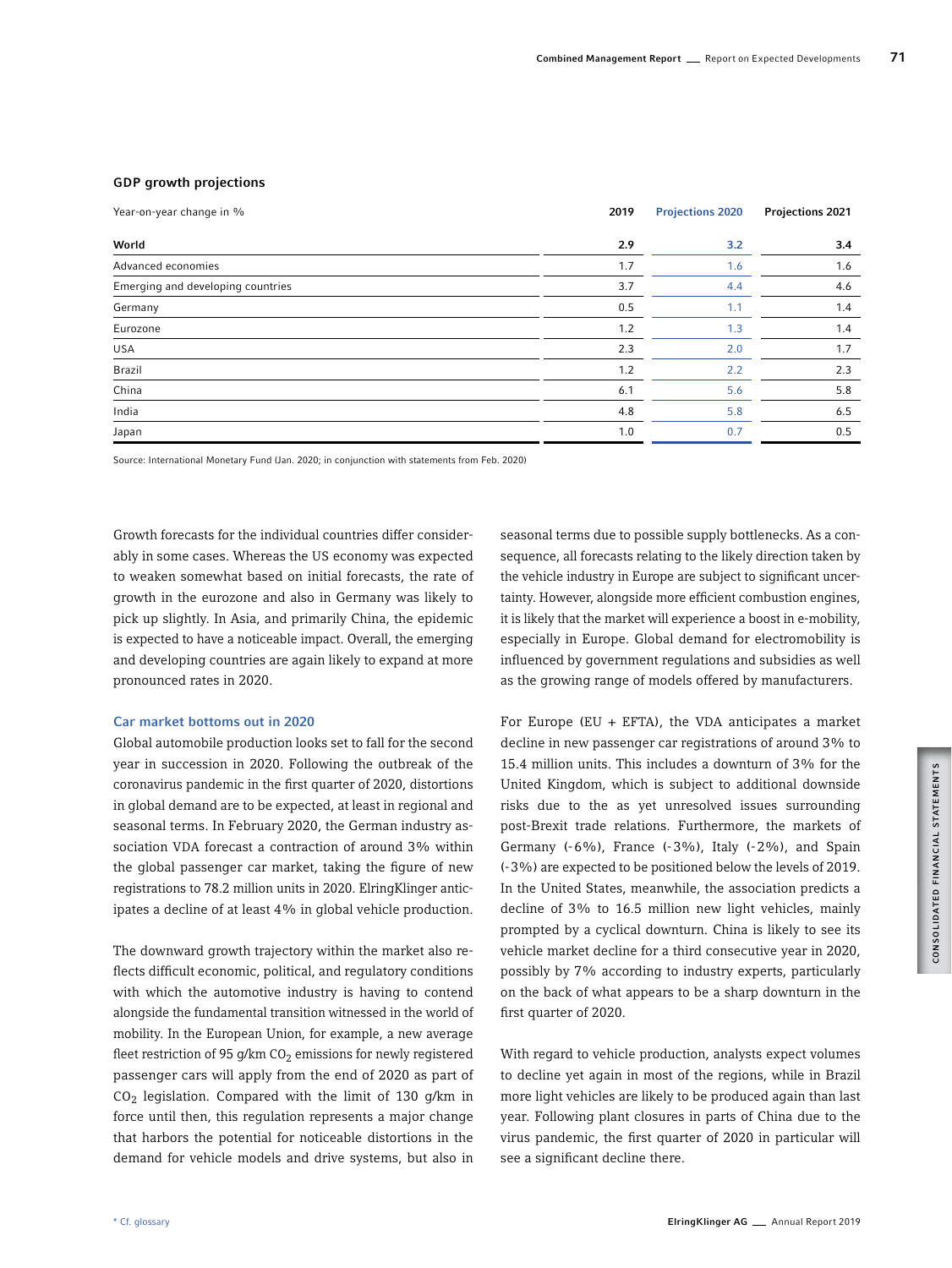#### Waning momentum in commercial vehicle markets

In Western Europe, the truck market showed signs of a cyclical downturn at the end of 2019, with a further decline expected in 2020. The US market for commercial vehicles, which has enjoyed several years of dynamic growth, is also expected to be well below the previous year's level in 2020. After several years of malaise, Brazil saw a substantial recovery in 2019, which is expected to continue in 2020.

# Outlook – Company

# Challenging market conditions

Market conditions will remain difficult in the current financial year. Alongside the effects of the far-reaching process of transformation within the industry, the vehicle sector will also have to contend with the anticipated economic slowdown, which will again be reflected in automobile production output. In addition, the economic effects of the coronavirus, which has been keeping global markets on tenterhooks in the first half of the year, will impact global growth in automobile production. The New Year vacation in China was extended, production facilities of vehicle manufacturers and suppliers were temporarily shut down, and supply chains were interrupted. During the first quarter of 2020, the coronavirus spread to Europe and North America, where extensive measures have now been taken to contain and slow down the pandemic. Border controls have been reintroduced, public life has been severely restricted, and in some cases a state of emergency has been declared. Both global economic interdependencies and the cross-border spread of the virus are expected to have a significant impact on the world economy, which will be difficult to reverse in the course of the year.

The other influencing factors that heighten the degree of political and, above all, economic uncertainty are thus almost relegated to the sidelines: trade conflicts have yet to be resolved, tariffs on cars are still a distinct threat, the conclusion of a trade agreement with the United Kingdom awaits conclusion, and commodity prices in general remain high. And last but not least, by the end of 2020 the strict  $CO<sub>2</sub>$  emission guidelines will take full effect in the EU.

Market conditions are very challenging in view of these influencing factors. Therefore, the task of issuing accurate and meaningful forecasts remains difficult. These uncertainties are further exacerbated by the strong dynamics of the coronavirus pandemic.

#### Intensive research and development efforts

Innovatory prowess and a commitment to best-in-class technology are part of ElringKlinger's DNA. The Group invariably aims to develop solutions that are tailored closely to customer needs. With this in mind, and against the backdrop of technological change, it plans to channel around 5 to 6% of Group revenue (having taken capitalization into account) into its research and development efforts.

# Order books robust to date

Despite the failure of global automobile markets to recover, ElringKlinger's order books remained solid in the period under review. The company's products make it a soughtafter partner within the industry. In the financial year just ended, order intake, i.e., the volume of units requested by customers as part of their production scheduling, increased slightly by EUR 1.9 million to EUR 1,737.2 million. Excluding favorable currency effects, order intake would have been EUR 1,696.9 million. Order backlog rose marginally by EUR 10.2 million or 1.0% to EUR 1,030.3 million. This includes currency translation effects of 1.2 percentage points. However, due to the closure of plants by numerous manufacturers, the order situation is expected to deteriorate in the course of the year.

#### Revenue trend roughly at market level

Against the background of the very high degree of uncertainty relating to both general economic effects and industryspecific developments, the market is faced with a wide range of possible scenarios. Having considered both risks and opportunities, the Group assumes from today's perspective that, in organic terms, revenue in fiscal 2020 will develop at approximately the same level as the market. ElringKlinger concurs with expert estimates that point to a decline in global automobile production by at least 4% in 2020. In the medium term, the Group expects to expand at a faster rate, organically, than global market growth.

Given the raft of influencing factors and growing uncertainty, currency effects are very difficult to predict. Acquisitions cannot be ruled out for the current financial year, as management assesses such opportunities continuously. In this case, the emphasis is on companies that either complement the existing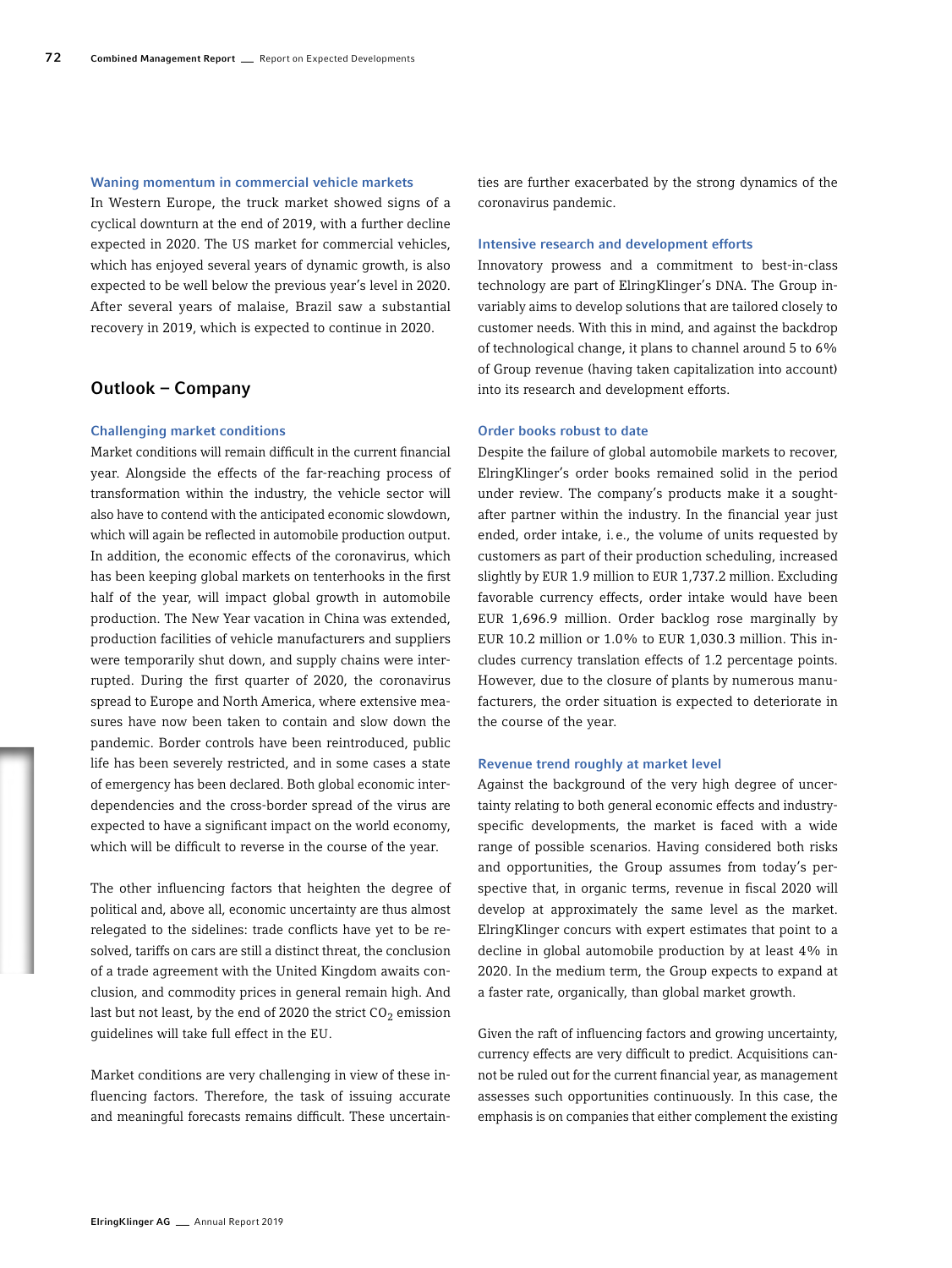product portfolio in an appropriate manner or allow improved market access. It is unlikely, however, that the scope of such transactions will exceed that of previous activities by a considerable extent. From today's perspective, it is also impossible to rule out divestments within subsegments that are not part of the Group's core business.

## Various influencing factors

In recent years, the price of commodities used by the Group has risen significantly in some cases. In fiscal 2020, the overall level is expected to remain high, even if the price of some raw materials is likely to fall. At the same time, more intense trade conflicts could have a detrimental effect.

While the headcount at German sites will remain largely unchanged as planned, the company expects the number of employees to increase slightly overall, also due to ramp-ups, e.g., at the site in Fort Wayne, USA. As part of the cost-cutting program, it is planned to keep personnel costs more or less stable throughout the Group despite the slight expansion. In this context, the focus will be on cost awareness and process optimization. Optimization will be supported by the implementation of the same production standards at all locations in order to harmonize processes and avoid inefficiencies.

# Stable earnings performance

In response to persistently strong demand, improvements in cost structures are being sought at the North American sites in particular, the aim being to unlock positive earnings potential. This contrasts with the effects of an anticipated economic slowdown and the global spread of the coronavirus. Additionally, the Group will no longer have the benefit of proceeds from the sale of real estate, as was the case in 2019. Taking these factors into account, the Group had initially expected to achieve an EBIT margin before purchase price allocation\* in fiscal 2020 that was roughly at the level recorded in the previous year.

However, the strong dynamics of the coronavirus pandemic meant that numerous manufacturers in Europe and North America had announced or already implemented plant closures during the finalization of this report. As a result, ElringKlinger AG, too, had to adjust its production in line with requirements. The duration of plant closures by manufacturers cannot be predicted at the time of compiling this report. The same applies to potentially more extensive measures in the ensuing weeks – also from a political perspective. In view of these considerable uncertainties and significant dynamics, the economic effects on the Group cannot currently be determined with sufficient reliability and accuracy.

The Group still anticipates that it will be in a position to gradually improve its EBIT margin before purchase price allocation in the medium term.

# Targeted investments

Following the global expansion of the Group's production network in recent years, investments (in property, plant, and equipment and investment property) were scaled back significantly compared with previous years. With the investment ratio (as a percentage of Group revenue) – excluding additions from the application of IFRS  $16 -$  standing at 5.3%, the Group fully met its target of a figure below 9%. In pursuing this disciplined approach, the Group will continue to actively manage growth in its long-standing areas of business in order to unlock the growth potential associated with strategic fields of the future. ElringKlinger always conducts thorough assessments concerning the necessity, timing of execution, and funding requirements of such measures. Essentially, ElringKlinger will maintain its policy of disciplined investment spending. The Group therefore anticipates an investment ratio (as a percentage of Group revenue) of less than 7% for the current financial year.

#### Low level of working capital

The Group's net working capital\* essentially comprises inventories as well as trade receivables and payables. It should be noted that inventory levels are expanded by tools which the Group has already manufactured and used for the first time for prototypes, but which have not yet been invoiced to customers as part of series production. The measures taken last year to extend payment terms on the liabilities side, optimize inventories, and reduce receivables will be continued in the coming year. In view of this, the Group expects the net working capital ratio (net working capital as a percentage of Group revenue) to remain roughly at the previous year's level (2019: 24.5%). In the medium term, the level of net working capital as a percentage of consolidated revenue is expected to be around 25%.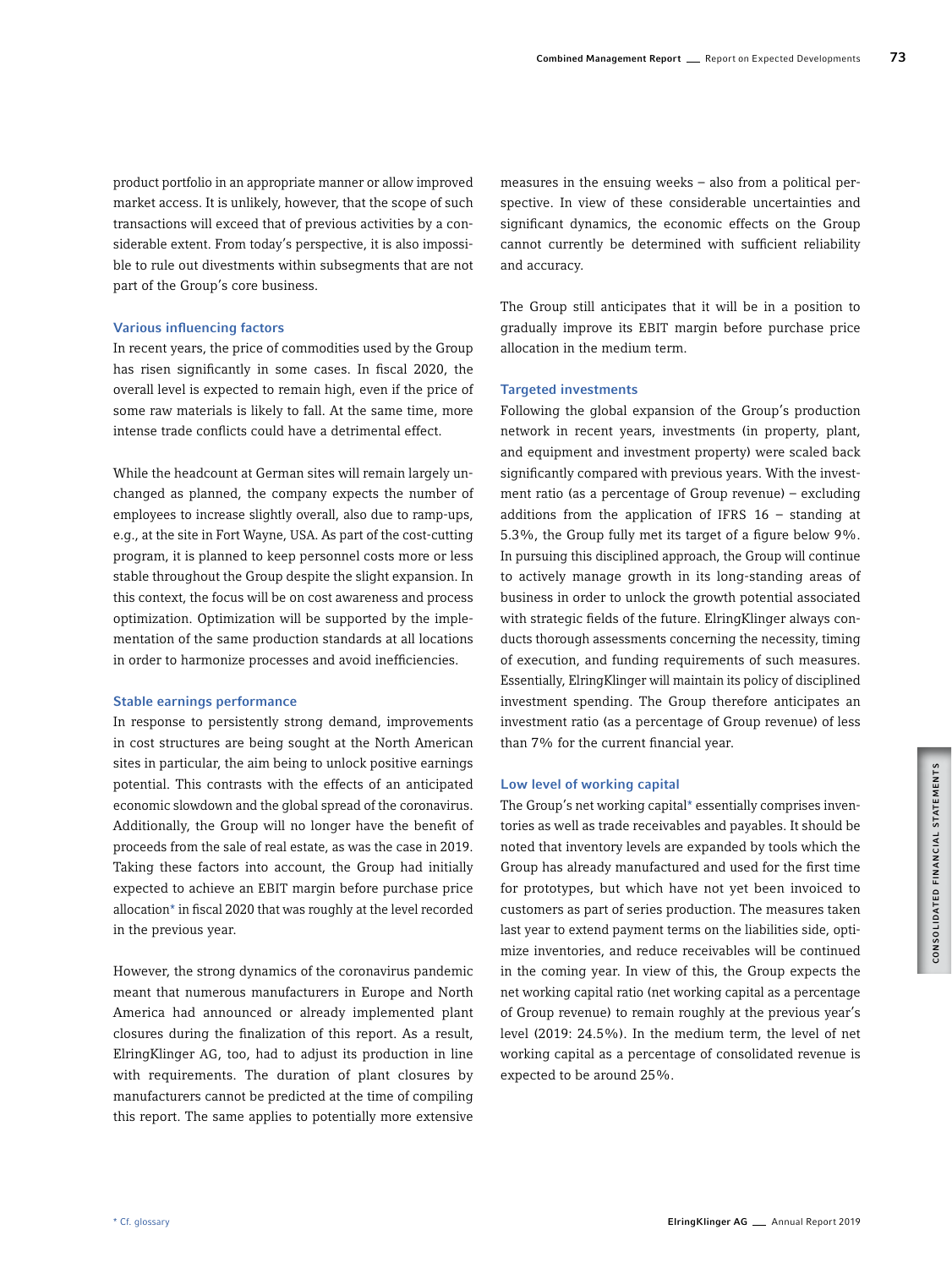# Operating free cash flow\* remains in positive territory

Having improved its operating free cash flow by more than EUR 250 million in the financial year just ended, the Group will continue its approach of optimizing net working capital and managing capital expenditure in a disciplined manner. At the same time, the Group expects earnings to remain at a stable level. Overall, the Group had therefore initially anticipated that operating free cash flow would again be in positive territory in 2020, reaching a figure in the doubledigit million euro range. However, the uncertainties in the wake of the coronavirus pandemic are significant. As a result of plant closures by numerous manufacturers, cash flow is also expected to be impaired. However, in view of the considerable uncertainties and strong dynamics, it is currently not possible to determine these effects with sufficient reliability and accuracy.

In the medium term, the Group will be looking to record positive operating free cash flow.

# Lower net financial liabilities

Benefiting from the syndicated loan\* agreement, ElringKlinger managed to improve its maturity structure significantly in the year just ended. In addition, the Group used operating free cash flow, which was well within positive territory, to scale back its net financial liabilities by a considerable margin. At the same time, EBITDA\* was marginally affected compared to the previous year. As a result, the ratio of net debt\* to EBITDA was noticeably reduced to 3.3.

Essentially, the Group also expects positive operating free cash flow for the current year, which it plans to use mainly for the repayment of financial liabilities. In combination with earnings matching the prior-year level, the Group had initially anticipated a slight year-on-year improvement in this area. However, due to plant closures by manufacturers in the wake of the coronavirus pandemic, ElringKlinger was also forced to adjust its production in line with demand. In view of the considerable uncertainties and strong dynamics, the economic effects on the Group cannot currently be determined with sufficient reliability and accuracy. Factoring in the extensive measures being implemented, the ratio is likely to remain below 2.0 in the medium term.

As regards its equity ratio, the Group remains committed in the short to medium term to a target range of 40 to  $50\%$  – a corridor within which it has been moving for several years.

#### Slight improvement in return on capital employed

The Group uses return of capital employed (ROCE\*) to measure its profitability and the efficiency with which its capital is used. As regards the 2020 financial year, the Group expects ROCE to improve slightly year on year against the backdrop of its projected earnings performance and challenging market conditions. The medium-term plan is to improve ROCE compared with the respective prior-period figures.

# Original Equipment segment

At 80%+ of Group revenue, Original Equipment represents the largest segment within the Group based on sales revenue. As regards its product portfolio, the segment is heavily dependent on the automobile market. Taking into account the uncertainties associated with an economy-driven market, high commodity prices, and the effects of the coronavirus, organic revenue growth can therefore be expected to remain at the level of global automotive production. The EBIT margin of this segment is likely to be below that of the Group average.

# Engineered Plastics segment

Business relating to high-performance plastics is expected to generate further revenue growth. This is also to be seen against the backdrop of the continued cultivation of the North American and Asian markets. The EBIT margin will remain at a level that is well above the Group average.

#### Aftermarket segment

On the back of expansive revenue from the Original Equipment segment in North America and China over recent years, the Aftermarket segment can look forward to more considerable potential with its "Elring – Das Original" brand. Therefore, revenue is likely to grow slightly. The EBIT margin will remain well above the Group average.

# Parent company ElringKlinger AG

With a revenue share of more than two-thirds, the parent company ElringKlinger AG continues to play a prominent role within the Group. This will also be the case in the current financial year. The sites operated by the parent company – alongside fundamentally robust business within well-established areas – will see strong growth in the fields considered promising for the future in strategic terms, such as e-mobility and structural lightweighting. Production of a battery system will commence at the Thale site, and a technology center has been set up at the Group's headquarters in Dettingen/Erms, which is also being prepared for the series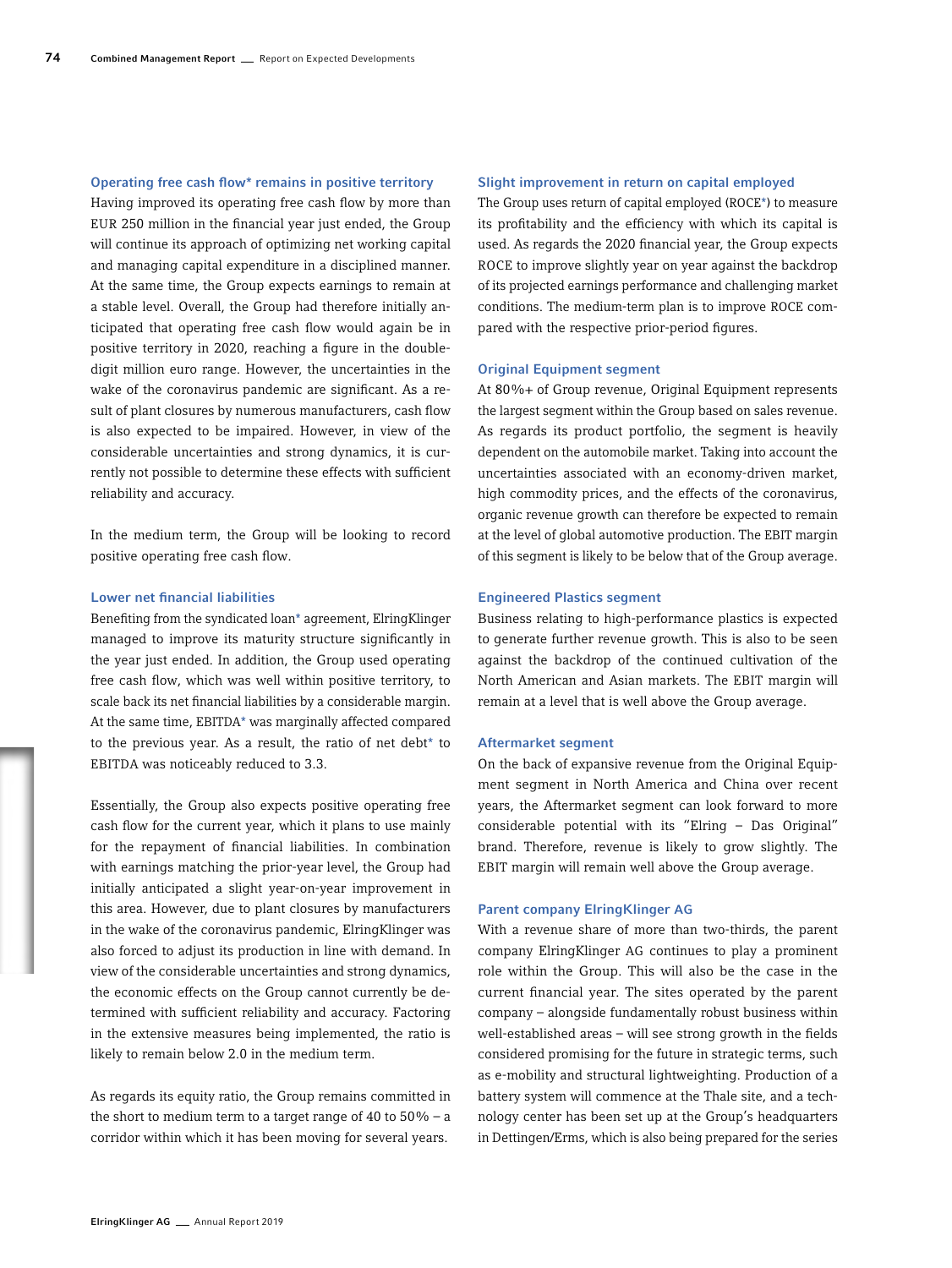production of fuel cell modules and systems. Overall, the direction taken by sales revenue within the parent company is expected to be roughly at market level in 2020.

Order backlog remains solid, although the first instances of an economic slowdown have become visible. At the end of 2019 the company had an order backlog of EUR 391.3 million (December 31, 2018: EUR 399.2 million).

While the company will benefit from the positive impact of cost savings, it will also have to contend with the aforementioned economic effects as well as persistently high commodity prices and ramp-up costs for serial production within the area of battery and fuel cell technology. Especially against the background of the anticipated downturn in the economy – also given the impact of the coronavirus – no improvement in earnings is expected in 2020. On the contrary, under these assumptions it is more likely that the EBIT margin will stand at a level below that of the previous year.